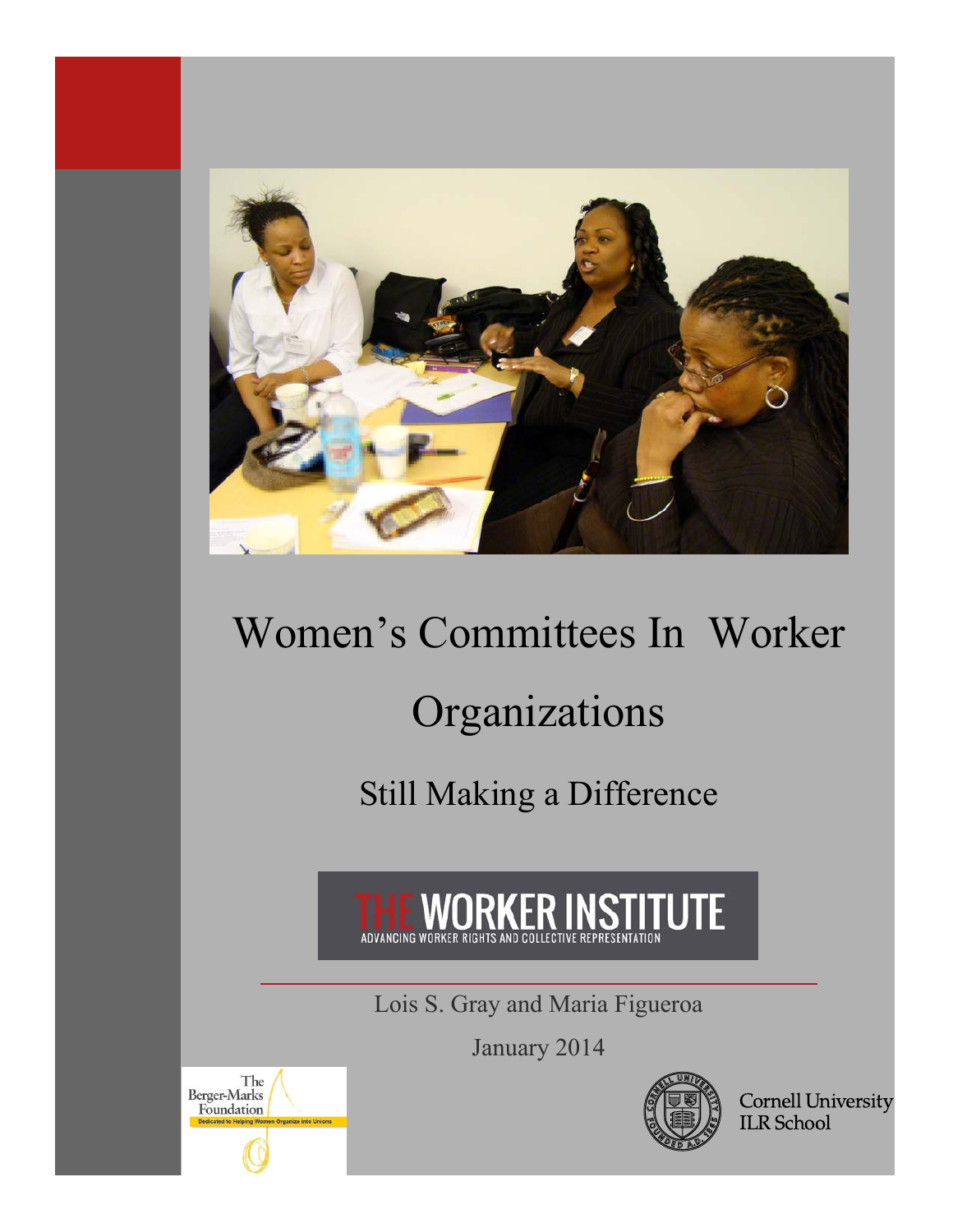# **Table of Contents**

| Separate Programs for Women Unionists?                                      | $\mathbf{1}$   |  |  |  |
|-----------------------------------------------------------------------------|----------------|--|--|--|
| Lessons from History                                                        | $\overline{2}$ |  |  |  |
| Women's Departments and Other Special Programs Sponsored by National Unions | 4              |  |  |  |
| International Brotherhood of Electrical Workers (IBEW)                      | 6              |  |  |  |
| International Brotherhood of Teamsters (IBT)                                | $\tau$         |  |  |  |
| United Food and Commercial Workers Union (UFCW)                             | 8              |  |  |  |
| Communication Workers of America (CWA)                                      | 9              |  |  |  |
| United Automobile Workers (UAW)                                             | 10             |  |  |  |
| American Federation of State, County and Municipal Employees (AFSCME)       | 12             |  |  |  |
| New York Area Women's Committees in Unions and Worker Centers               | 14             |  |  |  |
| NYC District Council of Carpenters'                                         | 16             |  |  |  |
| Workplace Project - UNITY Housecleaners Cooperative                         | 20             |  |  |  |
| Restaurant Opportunities Center New York (ROC-NYC)                          | 22             |  |  |  |
| Transport Workers Unions Local 100                                          | 25             |  |  |  |
| Stagehands Local 1 (IATSE)                                                  | 27             |  |  |  |
| Organization of Staff Analysts (OSA)                                        | 30             |  |  |  |
| UFCW Local 1500                                                             | 32             |  |  |  |
| Professional Staff Congress                                                 | 33             |  |  |  |
| Implications for Union Policies                                             | 34             |  |  |  |
| Strategies for Effective Implementations                                    | 35             |  |  |  |
| Recommendations for Further Research                                        | 35             |  |  |  |
| Conclusion                                                                  | $35 - 36$      |  |  |  |
| Methodology                                                                 | 37             |  |  |  |
| References                                                                  | 38-39          |  |  |  |
| Appendix I - National Unions with Special Outreach Programs for Women       | 40             |  |  |  |
| Appendix II - Summary Grid of NYC Area Committees                           |                |  |  |  |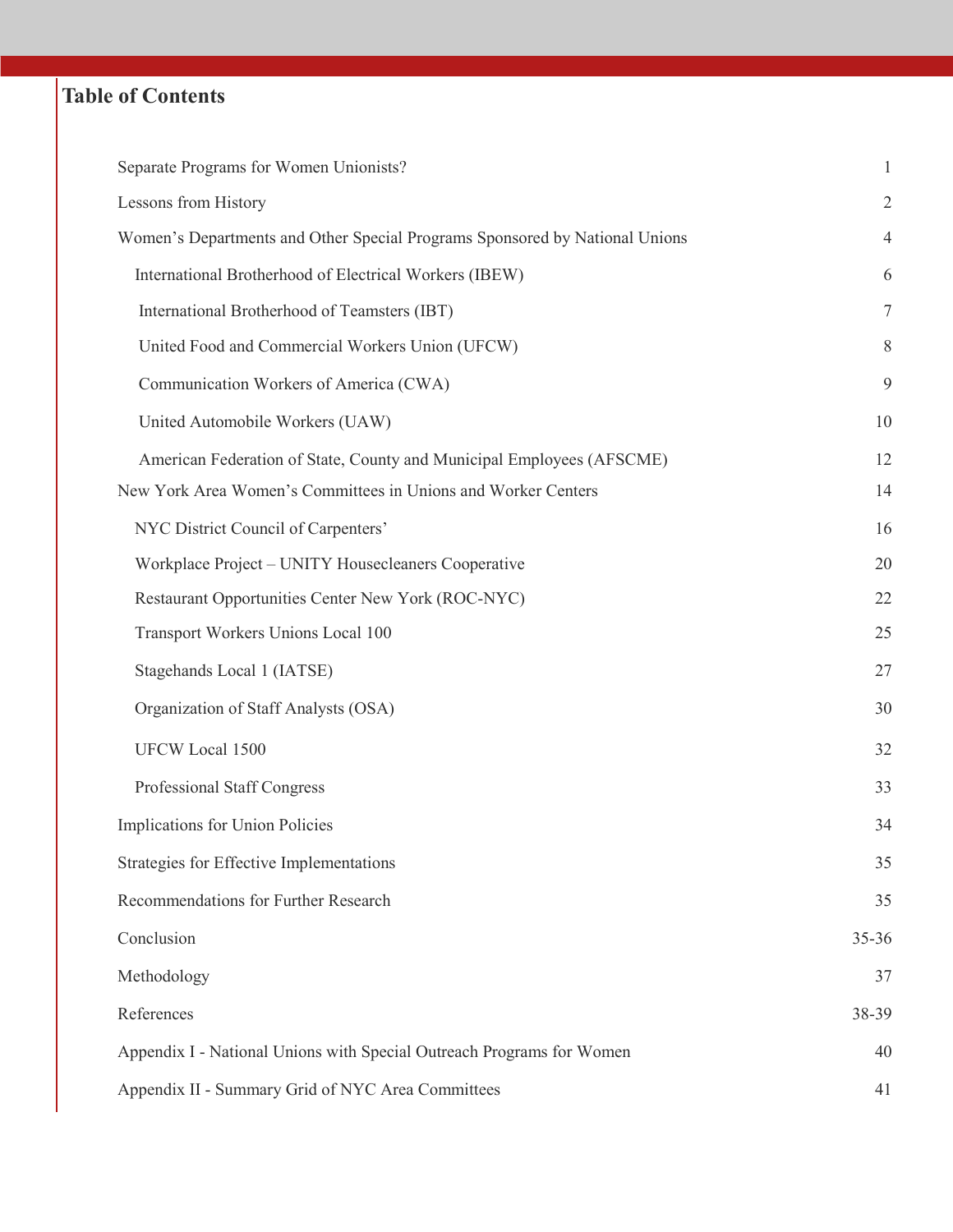### **Separate Programs for Women Unionists?**

In the early history of unionization in the United States, women were organized in separate unions because they were excluded from male controlled unions and/or because they worked in separate occupations and industries. Today's unions are open to men and women. The question persists: why have separate outreach for women – women's departments, women's conferences, women's committees?

Male unionists have traditionally opposed such programs as divisive of labor unity and/or wasting resources needed for essential services to all members and many women unionists oppose separate treatment as patronizing, tokenistic or marginalizing (Kirton and Healy, 2013).

Scholars who have studied women in unions generally support the need for and positive contribution of separate outreach.

- Women need independent space in order to identify and create their own culture where they can articulate grievances and strategize how to engage and change the dominant culture (Needleman, 1996);
- Women only groups create opportunities for women to gain support from one another, share ideas, tactics and strategies and for "senior women to mentor the less experienced without the opportunity for men to take center stage as is so frequently the case in the union environment." Separate training and education prepare women to take leadership roles by improving their self-esteem, developing assertiveness and learning union procedures. (Kirton and Healy, 2013);
- Separate organizing empowers women, as a group, to mount effective challenges to male domination of the power structure" (Briskin, 1993);
- Women's committees can play a role in politicizing women to become a successful constituency in unions (Healy and Kirton, 2006).

Among the questions raised by these conclusions are: Do they apply to all types of unions? How about the non-traditional worker organization movement? Is there a relationship between the kind of work or industry, the demographics of the membership, or the culture of the workforce or the union that makes these formations more or less significant and successful? What is the potential and what are the challenges that women's increased activism and participation in their unions might offer the US labor movement as a whole?

Women may have a somewhat different vision, set of priorities and way of decision-making that meets or generates resistance in a male-dominated context. At a time when the U.S. labor movement is struggling to reverse a decline in both numbers and relevance, is there a way to study the effect of women's separate formations, in both traditional and nontraditional worker's organizations, that might provide creative insights into how to stem that decline?

This study is an effort to collect the descriptive data necessary to start posing some of these deeper questions and to make some preliminary observations about the past and potential of women's structures to make a substantive contribution to building a stronger workers' movement in the US.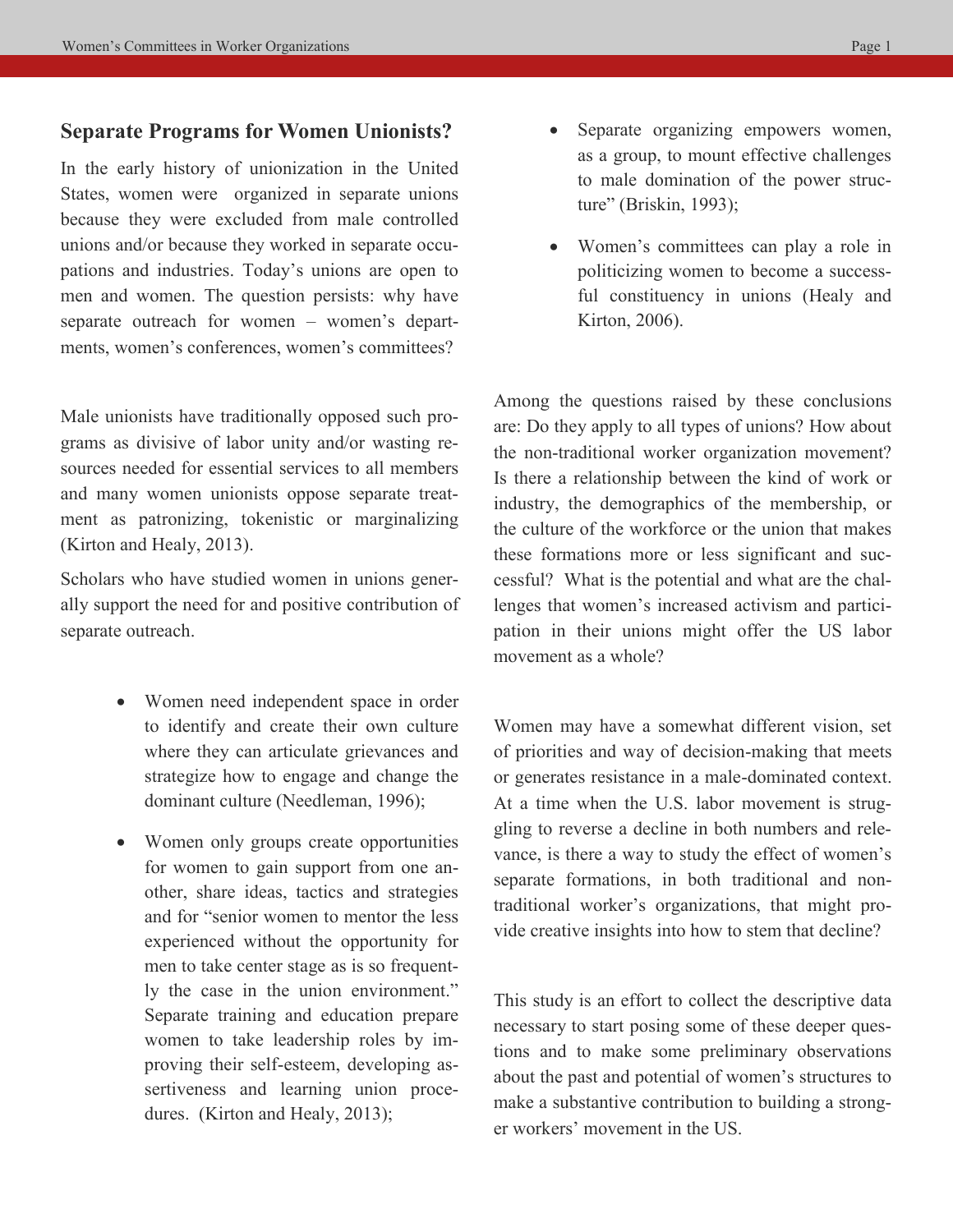Authors of this report set out to collect case studies of women's committees, women's departments and other union sponsored separate organizing for further insights on their value to unions and to their women members. This report summarizes findings from interviews and data collection on six programs sponsored by national unions and case studies for six local unions and two non-traditional workers organizations.

Questions examined with respect to each program include:

- How did the program originate? What was the articulated purpose?
- How does the program function? Is it carried on by paid staff or volunteers? What resources are available?
- What types of services or activities are provided?
- What barriers or limitations have been encountered and how were these overcome?
- Is there evidence of the impact on the participants, leadership recognition of women members, or changes in organizational policies?
- Based on the experience of this program, what advice can we give on effective strategies for women's programs?

## **Lessons from History**

The results of early efforts to organize separate programs for women in unions may be instructive for today.

Dorothy Sue Cobble details the rise and fall of women's committees in the culinary locals of New York City in the 1920s and 1930s (Dishing It Out, 1997). Although these committees defined their first task as promoting female leadership, they made little headway toward that goal. Male leadership saw the principal function of women's committees as attracting women to building the general union organization while the most effective way of involving women was by appealing to women's own interests. Since these interests were often at odds with the priorities of male leadership, Cobble reports that the committees "were stifled at precisely the point at which they developed a strong following among the members." For example, in one local, women campaigned for equal pay, access to the best jobs and "important positions" in the union, demands which attracted enthusiastic response from women members but caused the male dominated Executive Board to withdraw its support. In other locals which avoided such "divisive" issues, committees died for lack of support from the women members. Cobble concluded that: "The impact of women's committees in culinary locals was episodic and ephemeral."

When World War II brought an influx of women into factory work to replace male workers drafted into the armed services, women in the United Automobile Workers organized to assert their rights (Gabin, 1999). In its formative years in the 1930s, UAW attention focused on male members with women encouraged to join women's auxiliaries which were support groups for union strikes and organizing. However, in the 1940s, women made up a greater percentage of the UAW membership and began to protest their inferior treatment, i.e., less pay for the same work and separate seniority lists governing transfer, layoffs and recall rights. At National UAW Women's Conferences held in 1942 and 1943, delegates demanded representation on decision making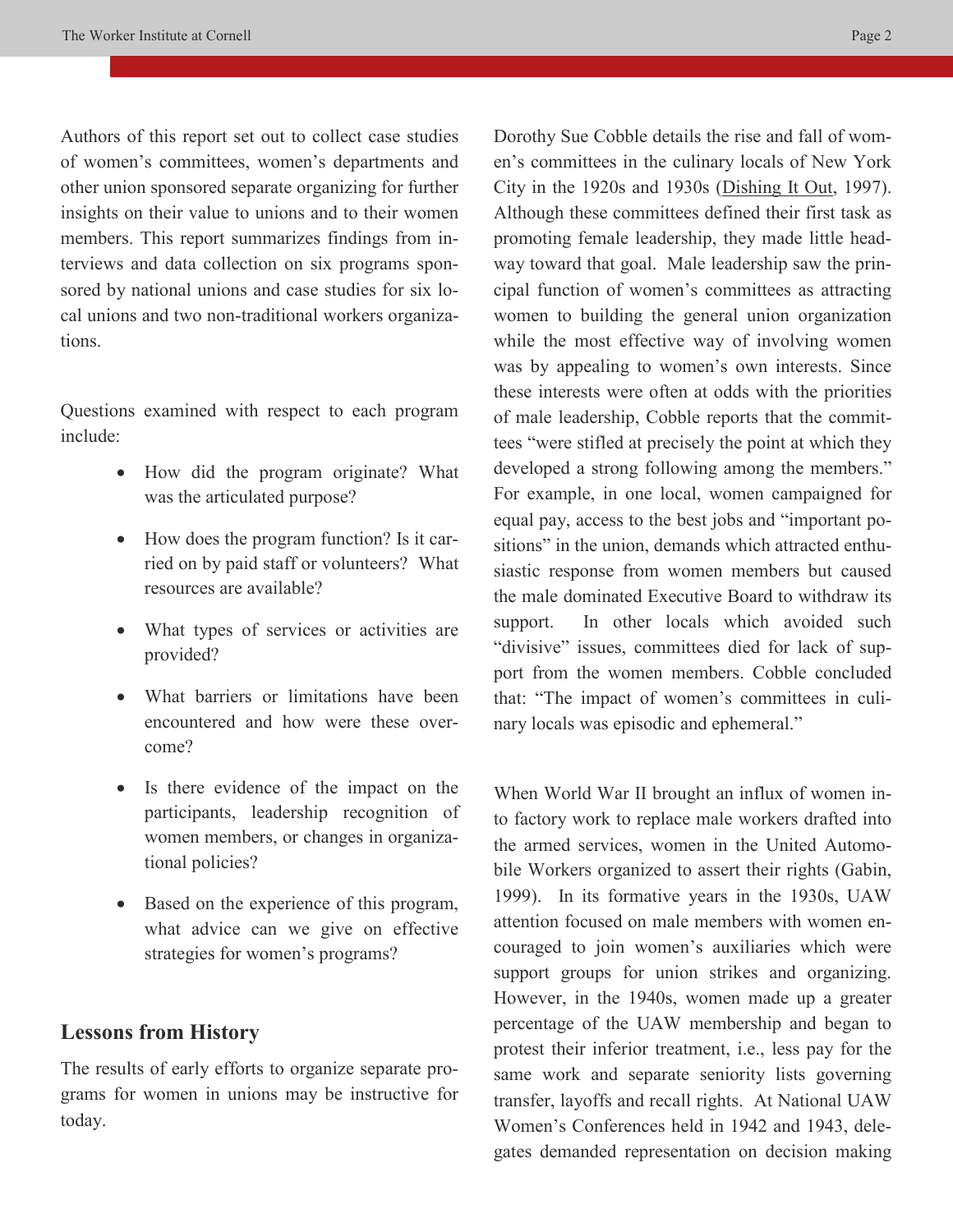committees and national staff appointments for women. UAW debates about the merits of a National Women's Department conveyed positions similar to those which continue to be expressed today. Most women generally favored the idea but some feared that a separate structure might result in increased segregation. Male officers argued that the separation of women would lead to fragmentation into separate racial and ethnic blocks. Nonetheless, in 1944, the UAW Executive Board acceded to women's demands by establishing a National Women's Bureau. Increasing women's participation in union activities by organizing Women's Committees in every local union was the initial focus but women members continued to press for and give priority to equality on the job and in the union. When the Executive Board voted to eliminate gendered job classifications, implementation was undermined not only by management but by resistance from male local officers. Unequal pay was finally abolished in 1945 by the War Labor Board.

The next push for women's committees came in the 1970s, with the rise of feminine consciousness sweeping the United States and the advent of the Coalition of Labor Union Women (CLUW). CLUW was formed in 1974 by women who had come up through the ranks of their own unions in alliance with younger women activists who had brought the energy and militancy of the movements of the '60s (feminist, civil rights, anti-war) into their trade union work. CLUW was a result of some of the earlier work that had been done though women's committees, and it encouraged new formations and activism in the affiliated unions of women who got involved.

In 1976, women members of the United Steelworkers (USA), organized a women's caucus and called

for establishment of a National Women's Department, national conferences and women's committees at the district and local levels. Their aim, like their earlier counterparts in the UAW, was affirmative action to achieve equality of treatment on the job and in the union (Kirton and Healy, 2013).

Around the same time, other unions were responding to growing pressure from women members. The Communications Workers of America (CWA) established a "female structure committee" with a mandate to identify ways of increasing women's involvement in the union (Needleman, 1991). The CWA President issued orders to track the number of women and minorities in leadership and staff positions with a goal of achieving leadership representative of the demography of the membership (Interview with Dina Beaumont, 1989).

In the Postal Workers Union (APWU), African-American women, who were among the founders, formed a women's caucus, open to all women and set up their own leadership training programs with the equivalent of a women's committee – POWER (Post Office Women for Equal Rights in the American Postal Workers Union) (Needleman, 1991). The American Federation of State, County and Municipal Employees (AFSCME) established a national Women's Department in 1981, which sponsored national and regional conferences and pursued legislative and court actions to achieve equal pay and job rights for women (Interview with Cathy Collette, 1990).

In 1994, when John Sweeney was elected President of the AFL-CIO in a highly contested election, he pledged to involve women and minorities and recruited Karen Nussbaum, founder of 9 to 5, a much publicized organization of women office workers, to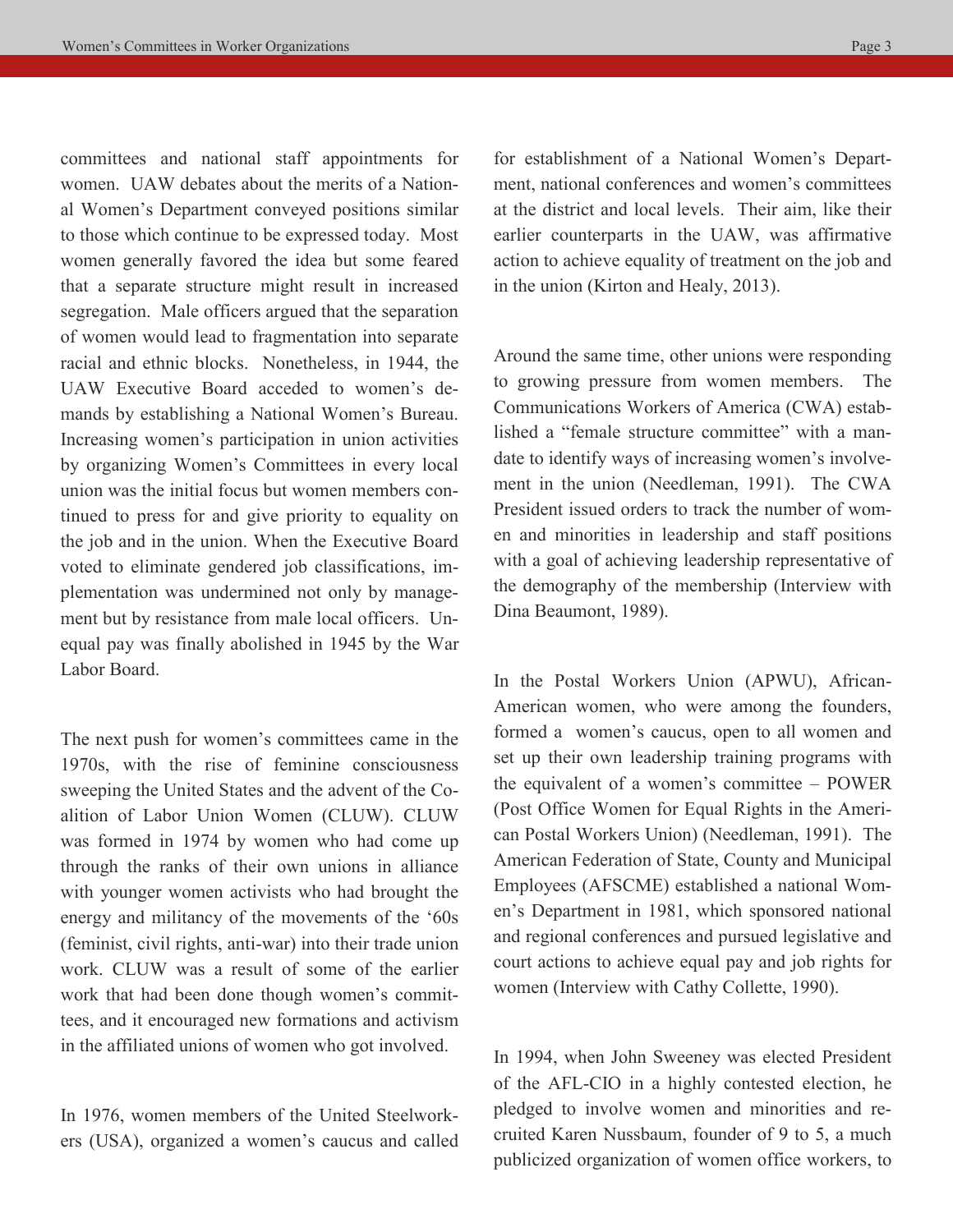direct a Working Women's Department for the Federation. Among its first activities was a survey, "Ask a Working Woman" and a national conference in which women union members were encouraged to articulate their concerns. These included equal pay along with discrimination and sexual harassment at work. The Department instituted legislative campaigns to achieve these goals and assisted affiliated unions in organizing campaigns with outreach to women workers (Sex of Class, 1991). In 2002, in a move of cost cutting, the AFL-CIO eliminated both the Working Women's Department and the women's conferences.

The historical record indicates that Women's Departments and Women's Committees mostly grew out of assertive action by women union members. Their appeal to male dominated union executive boards was a natural desire to activate female members in organizing the unorganized and political action around union legislative goals. Friction developed over the extent of women's demands for advancement at work and in the union.

# **Women's Departments and Other Special Programs Sponsored by National Unions**

A survey of websites supplemented by telephone inquiries and personal interviews indicated that seventeen national unions have ongoing structures and programs addressing women's issues and involvement (Listed in Appendix I). Their structures for delivering women's programs range from formally designated departments to networks, caucuses and advisory committees. The services which they provide include conferences, reports and training programs.

Union differences in structures, traditions and functions are reflected in the variety of unions offering special programs for women. Women's programs are offered by unions representing industrial (USW, UAW, CWA) and craft (IBC, IBEW), public (AFSCME, APWU, AFGE) and private sector (IAM, UFCW); professional (SAG-AFTRA, AFT, NEA) and manual labor (LIUNA and IBT). Sponsors encompass unions with a majority female membership, mixed, and predominantly male.

In almost all of the national unions (with or without women's programs), women are underrepresented in leadership relative to their percentage of the membership. An exception is the AFT in which over half of the members are women as are all three national officers and more than half of the Executive Board. According to union self reports (no statistics are available), American unions are adding women to national staff and more are being elected to regional and local leadership positions.

From the list of seventeen sponsors, six were selected for more detailed study. Their origins, structure, programs and goals are described here.

## **Origin**

The impetus to developing special outreach programs for women generally originated with women staff members and/or local activists who demanded separate space to discuss their issues and ways to achieve recognition. At union conventions and in other forums, women called attention to inequality of treatment on the job, including disparity in pay and promotion opportunities, sexual harassment, bullying and need for work-family benefits. Officers in these organizations, mostly male, sometimes resisted separate programs but eventually saw benefits to union growth and political power in involving and motivat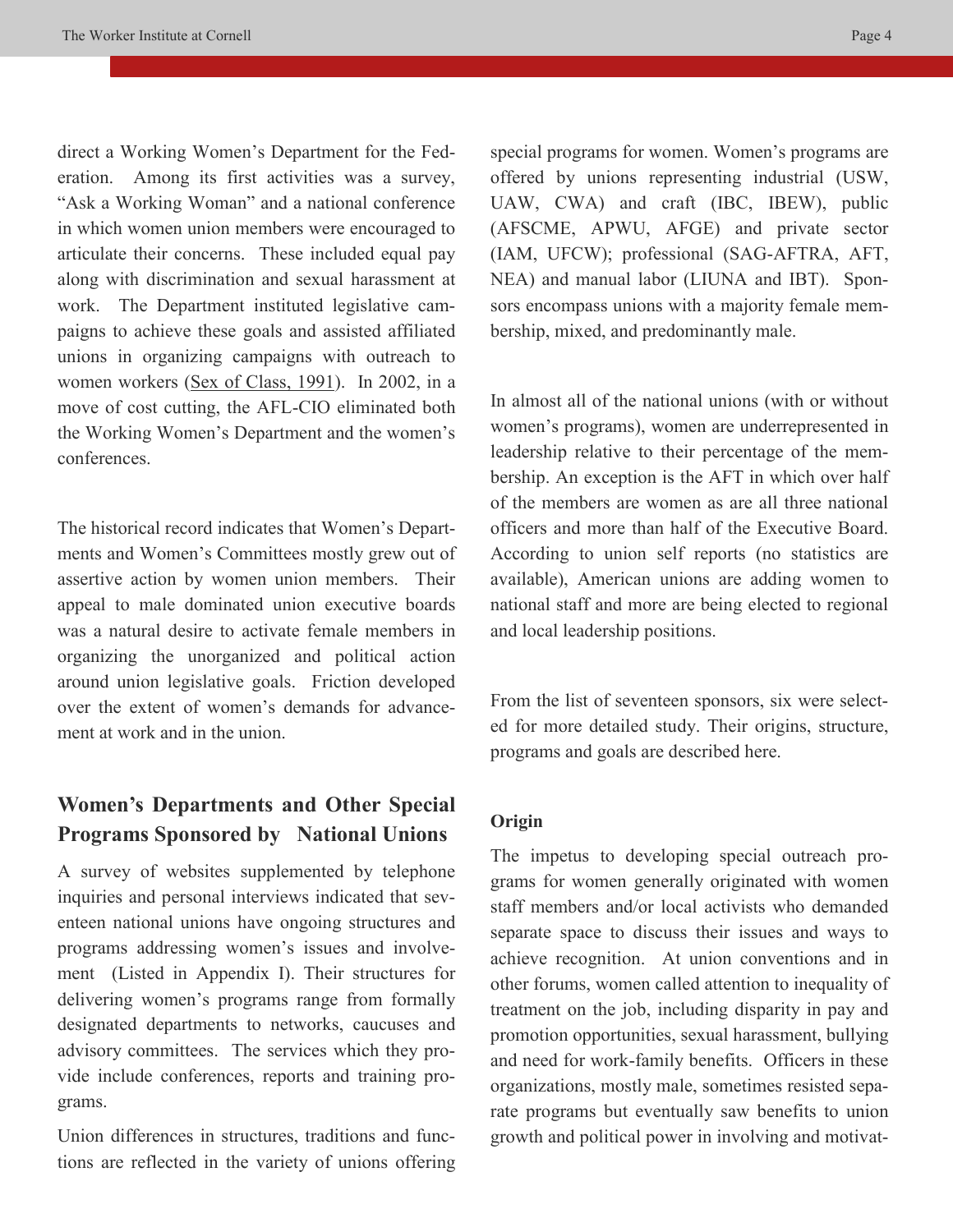ing their female members. Progressive political orientation on the part of officers facilitated acceptance and support.

### **Structures and Programs**

National unions have a variety of structures for delivering services to women members. The UAW, which has the oldest continuing program (dating back to 1948), supports both a National Women's Department and regional coordinators of women's activities. Its constitution mandates establishment of Women's Committees in all of its affiliated local unions. Women's Department staff consists of two full time professionals and Director, who is one of the top officers of the International Union. Women's conferences are scheduled every year. AFSCME, which no longer supports a separate Women's Department, continues to provide national staffing by two professionals to service a variety of programs for women and has launched a Leadership Training Academy, which is designed to move women into higher levels of responsibility and recognition. The CWA has combined its Woman's Department with other functions related to diversity but continues to assign a full-time staff to women's programs, including national conferences. CWA, AFSCME and AFT have longstanding National Women's Advisory Committees, made up of elected local activists, which serve in an advisory capacity on women's interests and issues to top union leadership. Advocacy by these committees influences union policies in collective bargaining and political actions.

The UFCW Women's Network feeds into and also coordinates interchange between Women's Committees at the local level. Women's programs, sponsored by UFCW, IBEW and IBT, consist mainly of conferences and networking serviced by part-time

staff assigned to this function. A recent development in IBT is a Women's Facebook page organized by members who attended conferences and wanted to keep in touch on a regular basis.

### **Program Objectives and Content**

Articulated objectives for women's programs are:

- Stimulus to women's involvement in and support for union goals and activities
- Encouragement to become active in politics
- Response to women's issues on the job
- Training for leadership roles
- Initiate union and public policies relating to issues of concern to women
- Community outreach
- Networking
- Support for charitable causes

Reflecting these objectives, the content of conferences and training sessions offered by national unions include both exposure to union and political issues and training in skills needed to be an active member or leader (e.g., public speaking and conducting meetings). The AFSCME Academy aims for a broader and more advanced curriculum in anticipation that women will take on decision making roles at higher levels in the organization.

### **Barriers Encountered**

While separate programs for women have encountered some resistance, those which have survived have achieved acceptance and support from top lead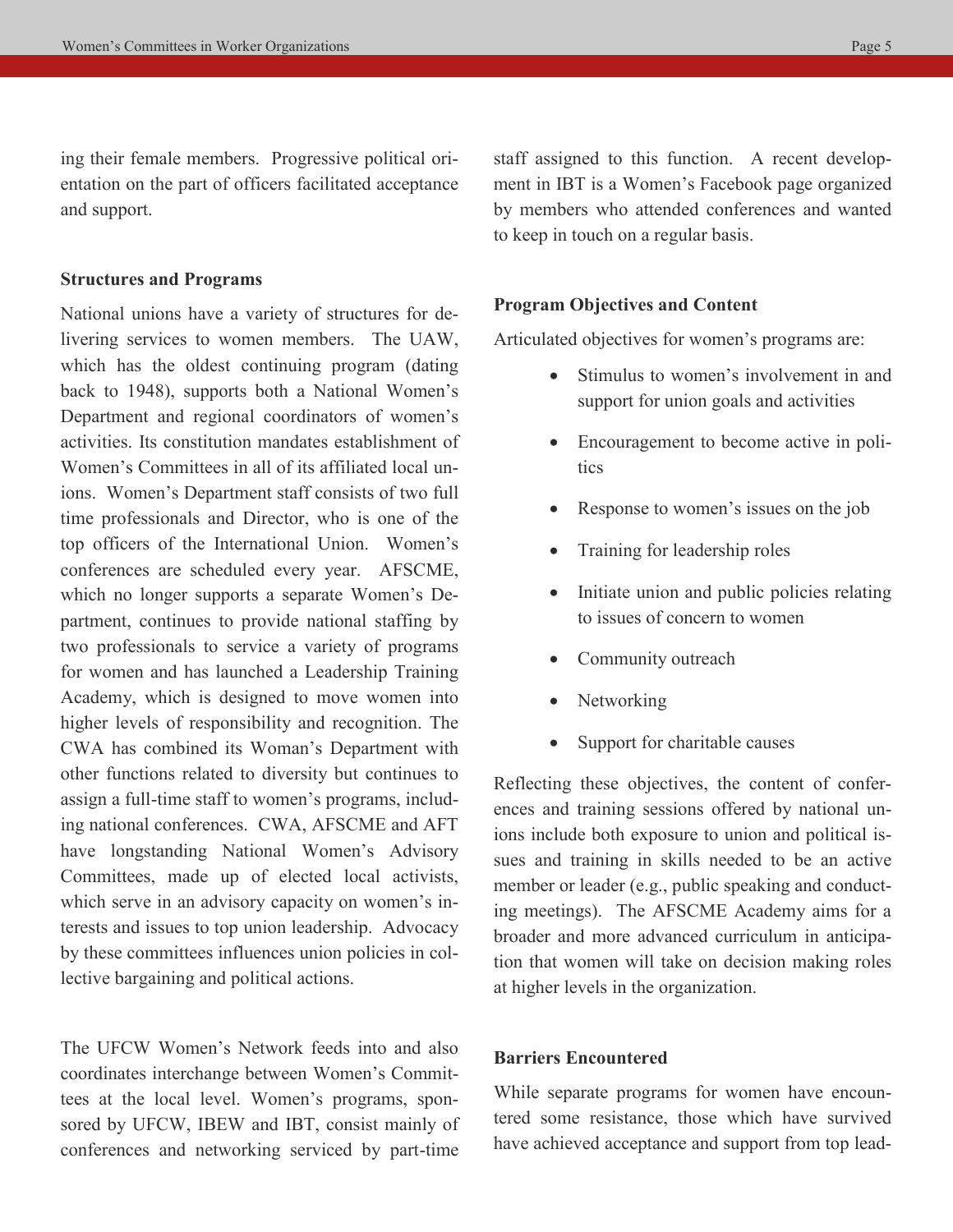ership. There are reports of some foot dragging by local officers reluctant to finance women's trips to national conferences. And political infighting and changes in the leadership sometimes derail planned accomplishments. According to the program directors, the current financial state of national unions is the major barrier to achieving desired goals.

#### **Trends in National Women's Programs**

As unions decline in membership and confront shrinking resources, women's programs are being cut back in staffing and budgets. Separate outreach to women was eliminated by the AFL-CIO and several national unions with longstanding programs and services for women have eliminated or reduced services. On the other hand an increasing number of unions, including those representing workers in nontraditional occupations, have been initiating special outreach programs for women workers.

Ongoing programs emphasize political and community involvement. National conferences are the most frequently reported activity.

### **Accomplishments**

There is little or no data about the impact of national programs for women unionists. Sponsors report positive results in terms of greater involvement in union activities. While women continue to be scarce as national elected leaders (only two major national unions have a woman President), unions report that a growing number of women are achieving leadership roles at regional and local levels. The role and importance of women as union activists is increasingly recognized by union leadership at all levels.

The Women's Programs of six national unions are described below.

# **International Brotherhood of Electrical Workers (IBEW)**

The IBEW has a membership of 733,000 including skilled workers in the construction industry and skilled and semi-skilled in electrical, manufacturing and other industries. Females constitute a minority percentage of the membership.

Women are not represented among the officers and members of the International Executive Board.

### **Women's Activities**

The first National Women's conference, sponsored by IBEW, was held in 1997 and promoted by the IBEW Department of Human Services. Several conferences were held over the years leading up to the establishment of the current Department of Civic and Community Engagement, which encompasses Women's Rights along with Civil Rights and Outreach to Young Workers.

National conferences are scheduled every other year. Carolyn Williams, the Department Director, also assists local unions (e.g., Local 3 in NYC) in planning and running conferences for women members. The national conference program usually includes a general session featuring prominent political leaders and national officers of the IBEW. When held in D.C., participants engage in lobbying Congress on union supported issues.

Topics of workshops include: leadership training, rights as a union member, discrimination, sexual harassment, running for union and public office.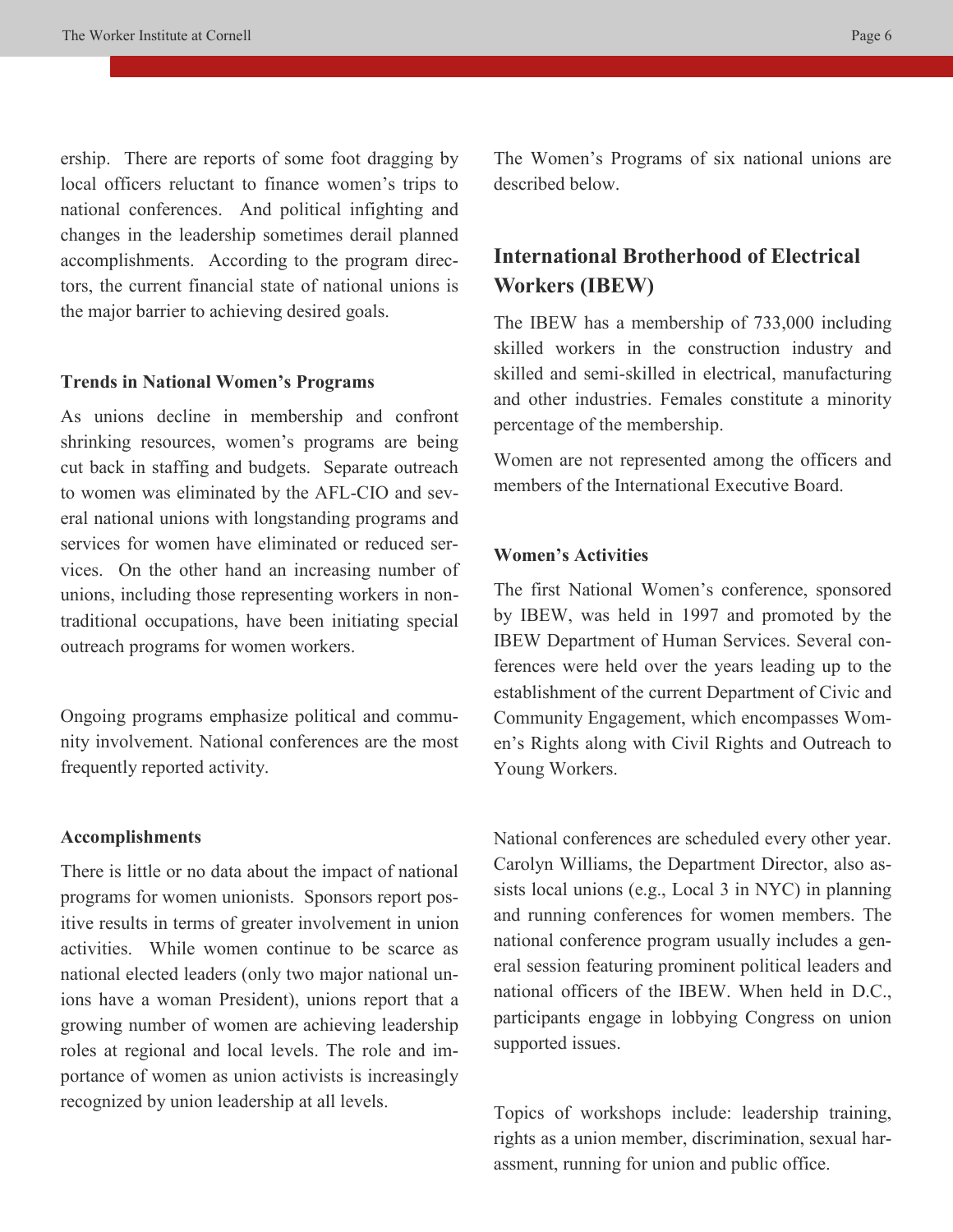The IBEW sponsors women's conferences to encourage union involvement of women members, leadership skills development and solidarity among members through outreach to male members about issues of concern to women. Priority goals expressed by participants in IBEW conferences include: (1) Equality of treatment on the job, for example women's access to apprenticeships in construction, (2) Protection from sexual harassment in male dominated worksites and (3) Opportunities for women to move into union leadership positions.

Limitations on the effectiveness of these programs are primarily financial, based on scarce resources.

#### **Accomplishments**

While there are no women in national offices, a few women have been elected local Business Managers and an increasing number have been appointed to staff. Women's conferences have contributed to male acceptance of women in leadership and understanding of their issues. Younger female members are reported to show greater confidence and more involvement in union activities.

# **International Brotherhood of Teamsters (IBT)**

The 1.4 million membership base encompasses a wide range of industries and occupations, including transportation, warehousing, public sector and airlines. Twenty eight percent of the members are female.

Two of the national officers are women – the At-Large Vice President and Vice President for the Midwest Region.

### **Women's Activities**

Since 1986, the IBT has held national conferences for women members (in 2002 this event became annual). Conferences are organized by the Training and Development Department under the leadership of Cindy Impala, with help from a committee of headquarters staff and the cooperation of local union officers in the city where the conference is held. Conference topics are suggested by a planning committee representing locals throughout the geographic regions of the union and IBT staff.

The Conferences are scheduled for  $2 \frac{1}{2}$  days with general sessions and workshops. General sessions feature rank and file members, union officials and political leaders and focus on union economic and political goals and ways to activate the membership. Workshops cover a variety of topics, including training for business agents and office managers, shop stewards and organizers and tips on how to develop local women's committees. Sexual harassment and work family issues are among the subjects covered in past conferences. Participation is open to members who are sent by their local unions or pay their own expenses. Attendance ranges from 800 to 1000.

The goal of the IBT in organizing these conferences is to build unity and support for union goals, educate members and communicate union policies. Each conference includes a local action event, e.g., support for a strike or organizing drive.

The IBT has a Human Rights Commission which deals with civil rights, including women's issues. Also, there are several caucuses organized by the members, including a Woman's Caucus. While local union women's committees are not required by the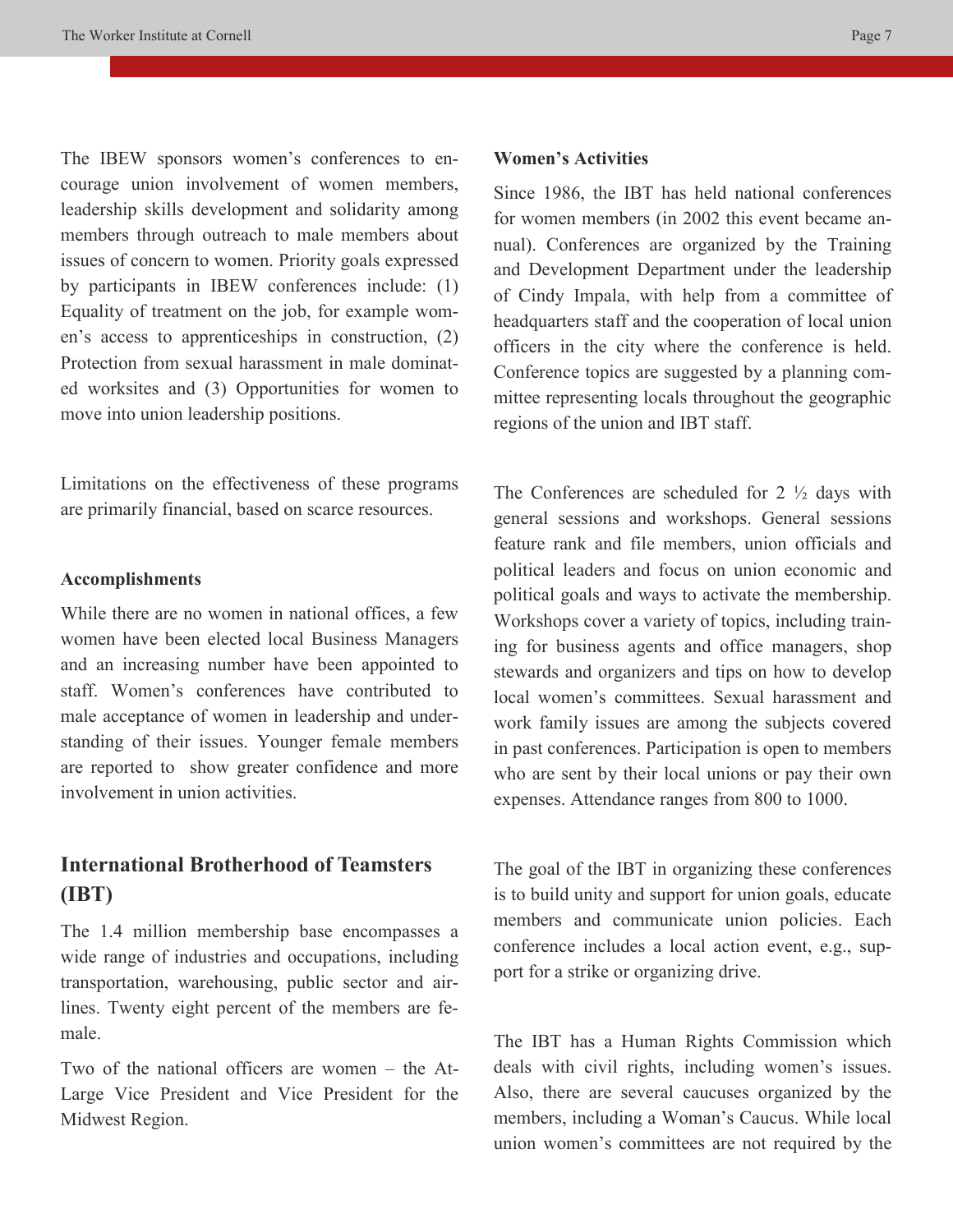IBT constitution, many exist and are active. Recently, Teamsters women organized a Facebook network to keep in touch with one another.

There has been no reported resistance to separate programming for women in IBT, at least at the national level. President James Hoffa is very supportive, usually keynoting the conference.

### **Accomplishments**

Conferences are reported to receive enthusiastic responses from delegates resulting in increased activism on the part of women members.

# **United Food and Commercial Workers Union**

United Food and Commercial Workers Union (UFCW) has 1.4 million members, including workers in supermarkets, packinghouses, food processing plants, retail stores, manufacturing, factories and service establishments. The current organization is the product of a merger which brought together workers in packinghouses and retail wholesale and department store workers with food store workers.

More than half of the members are female. The national leadership, including elected officers and Executive Board, is male. Women serve in high level appointed positions in national headquarters and staff.

### **Women's Network**

Women attending UFCW international conventions expressed the desire to motivate and increase the number of women in the UFCW and their efforts culminated in the formation of the UFCW International Women's Network in 1988. Rhonda Nelson is the International Chair. The founding Convention decided to focus on education and networking.

### **Structure**

The Women's Network is made up of an international chair, an eight member executive committee and one or two regional coordinators for each of the UFCW's seven regions. Each region's regional coordinators are responsible for setting up activities and events within their own region. They discuss issues and plan events during those meetings. Nelson explained that this structure allows regional coordinators to tailor their activities to their specific regions so that they "may look to something happening in their particular local, where there's a strike or rally." The network tries to be present to assist various locals within regions. Many plan education programs, for example, using Cornell University to run "Preventing Sexual Harassment" workshops.

Every two years a Women's Network international convention is held. The most recent convention, held in Florida in 2012, focused on the role of women in the economic and political landscape. Speakers included a National Organization of Women representative, a female State Senator from Ohio and a representative from Emerge America, a group that seeks to politically mobilize democratic women. The convention also highlighted women within the UFCW who were potential future leaders. Workshops at the event dealt with the role of communications in winning campaigns, the role women can play in organizing campaigns and how to manage and attract females in today's job market.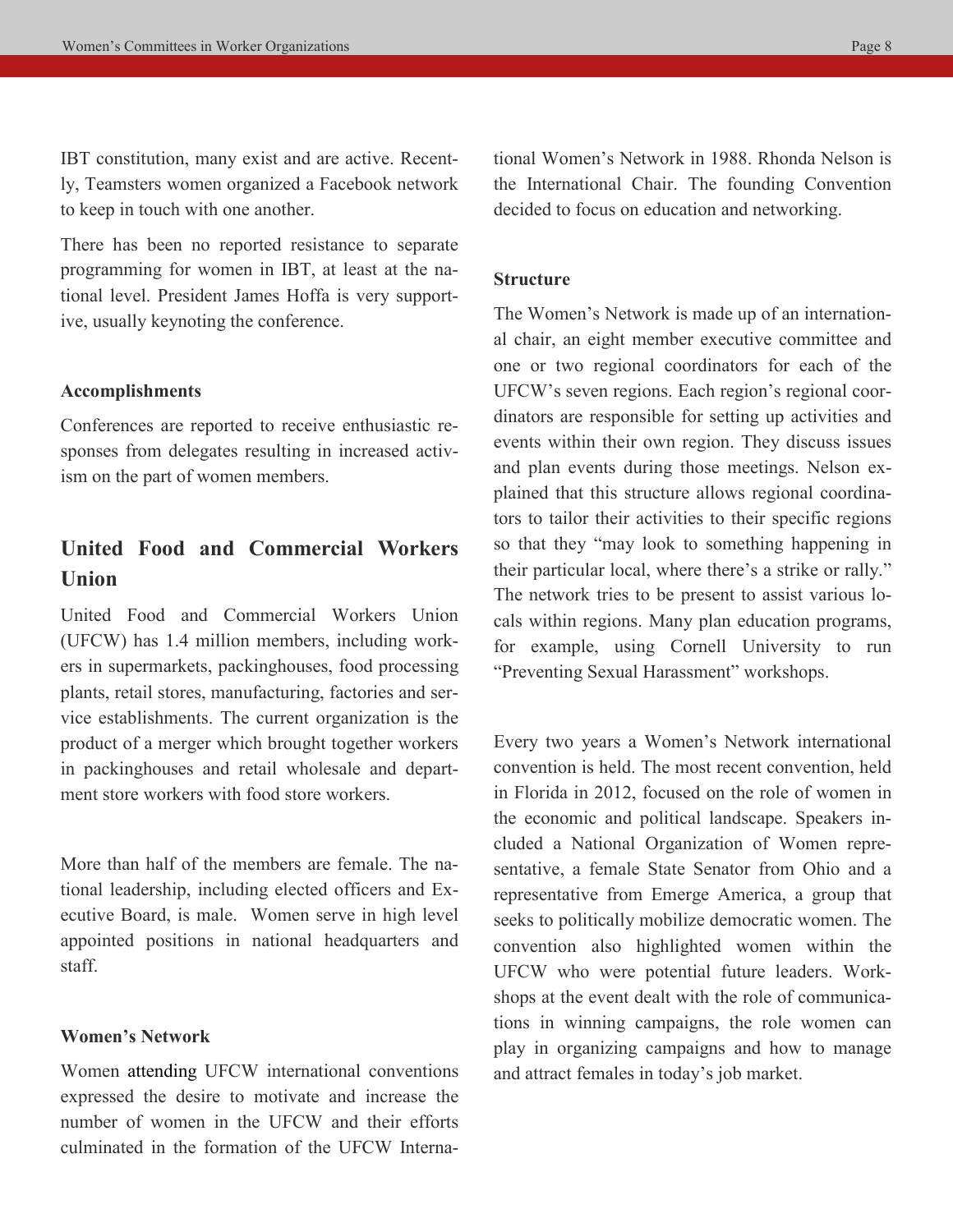### **Purpose**

The Women's Network was founded "to unify UFCW women through an international network" as women represent "a powerful resource for the union." According to the Network, active participation of women members in the UFCW "enhances our union's strength at the bargaining table, in organizing campaigns and in the political arena with the intent to motivate and encourage women to become active in their local union so they can contribute toward building and strengthening the UFCW."

Rhonda Nelson explained that the Women's Network is all about "finding women activists and encouraging them to get more involved in the union, training and mentoring and educating them into leadership positions," so that women can be a resource for the union and help to strengthen the union at the bargaining table and through political action.

### **Activities**

The Women's Network focuses on pay discrimination, workplace violence prevention, sexual harassment education and prevention, education on workers' rights and contraceptive equity. The Network assesses women's common problems and concerns, develops programs to address them and seeks to motivate and educate UFCW women to increase their participation in UFCW activities and programs. This encourages the hiring and promotion of qualified women to leadership and policy-making positions at all levels within the UFCW local unions, the International Union and the labor movement and supports the formation of women's committees and caucuses at local union and regional levels. Two issues of particular focus for the Women's Network are domestic violence and breast cancer awareness.

### **Barriers Faced**

According to Rhonda Nelson, the main challenge for the Women's Network is getting young women actively involved.

#### **Accomplishments**

The UFCW Women's Network has mobilized female members to attend rallies and engage in other types of political activity. Also, the establishment of a national UFCW Women's Network was significant for the organization because it encouraged the creation of women's committees on the local level. The women's conferences also contribute to the education of women and fosters the showcasing of women's issues at the local level. The Women's Network, as a national structure, thus serves a dual purpose by encouraging attention to women's priorities and stimulating political activity. The network has played a significant role in the campaign to organize Walmart workers.

# **Communication Workers of America (CWA)**

The Communications Workers of America, initially organized in the telecommunications industry, merged with unions in media, airlines, electrical manufacturing and public sector to reach its current membership of 700,000.

A woman holds one of the two highest positions in the union (Secretary Treasurer). Women constitute approximately half the CWA membership and five women serve on the Executive Board (out of 20).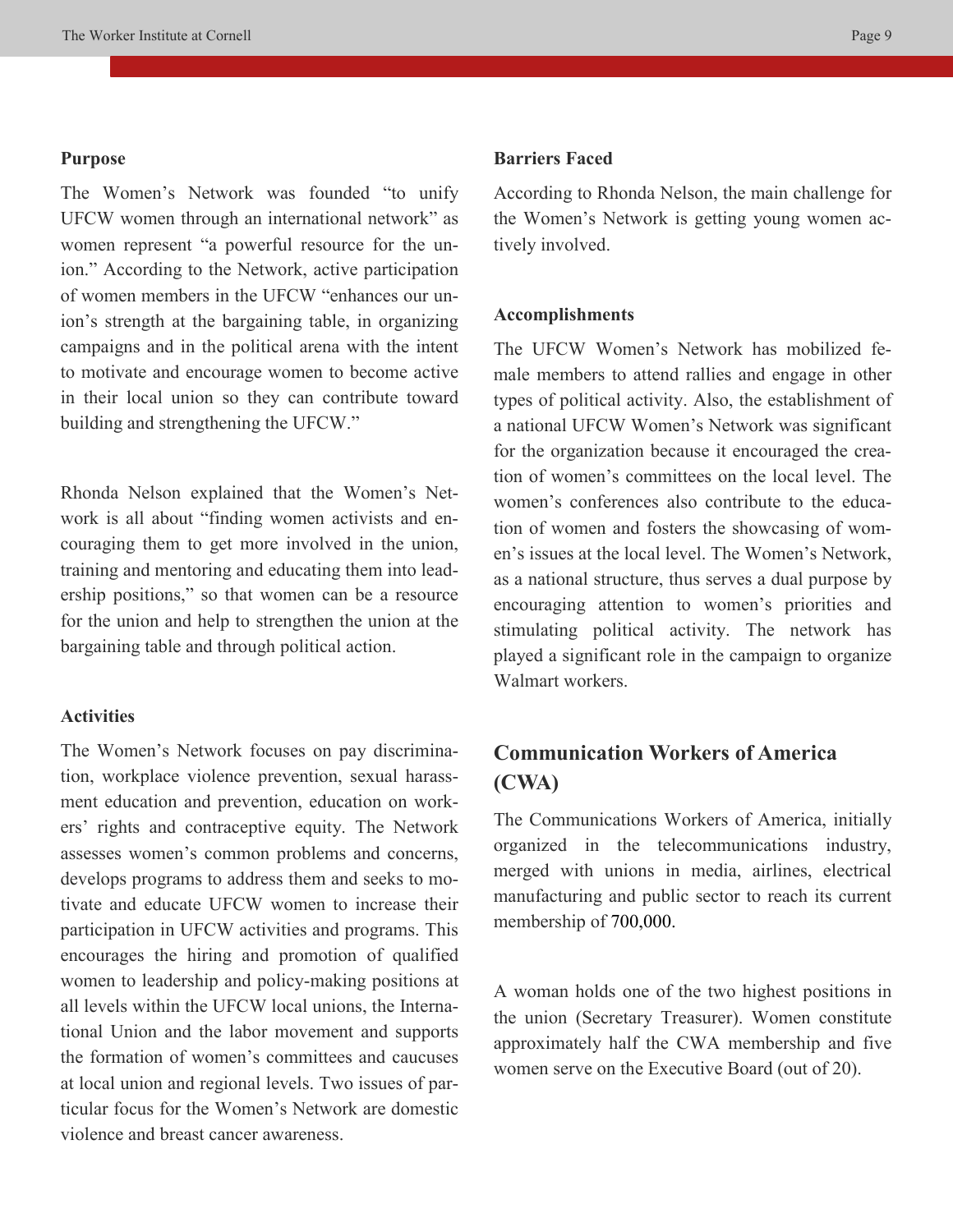### **Women's Activities**

The CWA has a long standing tradition of national programs for women, sponsoring a National Women's Committee along with Women's Conferences. Currently, the staff providing service for these programs report to the Human Rights Department. One full-time staff professional is assigned to this function. The National Women's Committee consists of representatives from the geographic regions of the union and constituent groups. The Committee meets twice a year and prepares and circulates an annual report. Every second year, there is a National Women's Conference and the alternate year, regional women's conferences. Local unions are encouraged to have women's committees but the record is spotty.

### **Activities**

The content of conferences, reports and committee meetings includes work, union and political issues. Current emphasis is placed on encouraging women to become active in politics and engage in the political process.

The CWA monitors all of its programs, including those for women, to evaluate the results of the activities in terms of goals. Metrics are collected, e.g., number of members involved.

### **Accomplishments**

Yvette Herrera, based on her experience directing these activities for CWA, believes that women unionists continue to have a "confidence gap" and need "safe space" for meetings, developing skills, networking and mentoring. Women also need role models, which they have in CWA where women hold top office at the national, regional and local level. She

believes that women's activities in the CWA contribute to the goal of building confidence and recognition, which in turn, encourages women to be active and compete for elected office. Women are also encouraged to run for political office and to support the CWA's legislative and political agenda.

### **Advice to Other Organizations**

Yvette Herrera, based on experience in CWA, concludes that women's programs need dedicated staff support. They should have "roots in the field" not only in headquarters. There must be a "buy-in" from leadership at all levels. Results should be monitored.

### **United Automobile Workers (UAW)**

The UAW was the first union to establish a National Women's Department (1944) and incorporated in its constitution a directive that every Region have a Women's Council and every local, a women's committee.

The UAW, at its peak, represented 1.5 million members employed in manufacture of automobiles, aircraft and agricultural implements and component parts. Over the past forty years, membership shrunk to its present level of 385,000 with the loss of employment in core industries. Its membership was originally, and continues to be, predominantly male. Demographics changed to enlist a larger female percentage when the union undertook organizing of professional and clerical employees.

At the national level, two women serve on the Executive Board, both elected (Regional Director and Vice President) and several women serve as Department Heads in the national headquarters. In an in-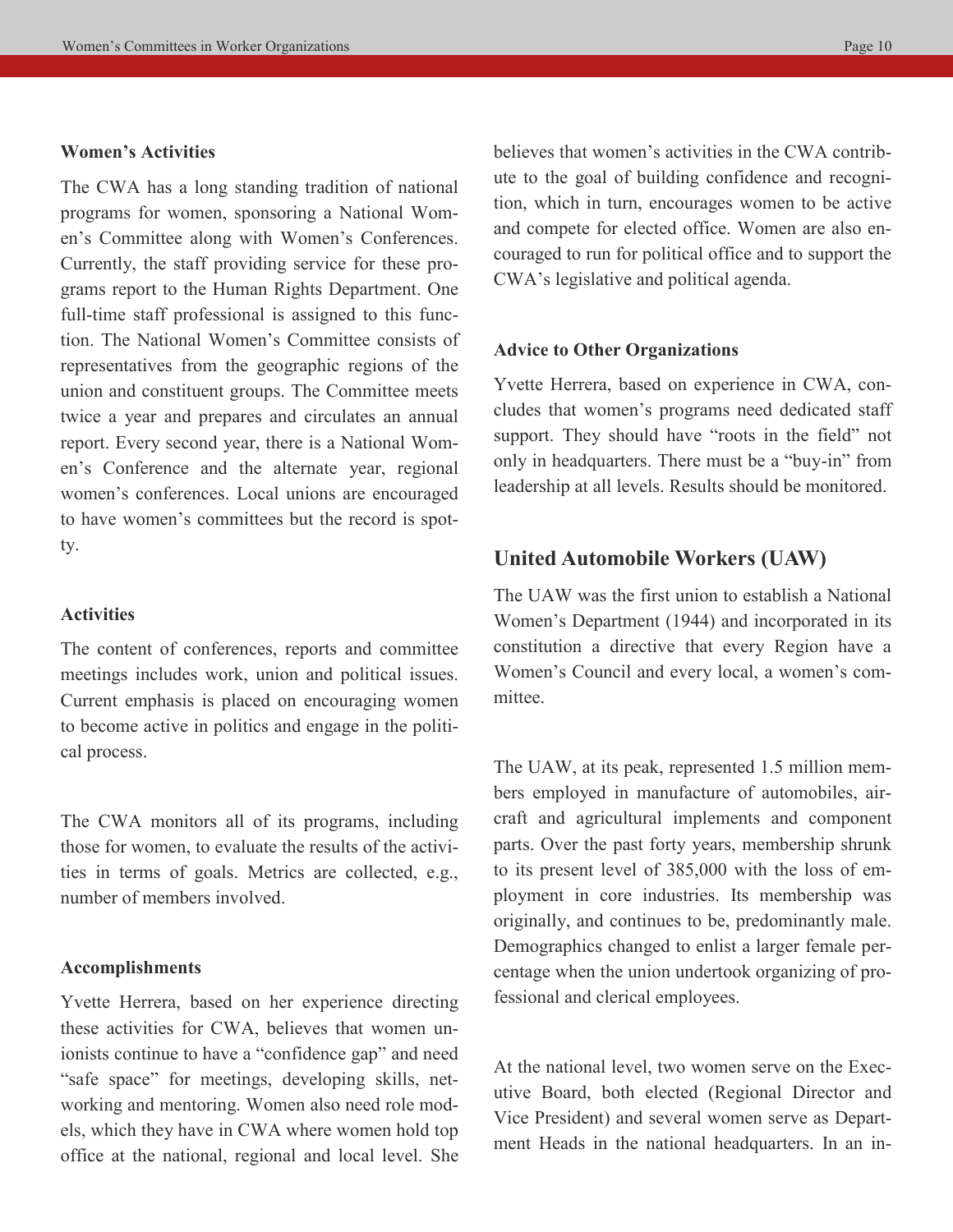creasing number of UAW locals, women are elected to top office.

### **Women's Activities**

When Bob King was elected President of UAW in 2010, there was a debate among leadership about continuation of a separate Women's Department and the possibility of merging this function with the Civil and Human Rights Department, reflecting shrinking resources for servicing these activities. A decision was made to keep the Women's Department (influenced by tradition and constitutional provisions) with a smaller staff. Cindy Estrada, elected Vice President in 2010, was given the responsibility of directing the Women's Department, along with other functions. Georgi-Ann Bargamian administers the Department along with one other professional staff member (The Women's Department in earlier years had four full time professional staff members).

Cindy Estrada, as Director and the International's only female officer, emphasizes women taking a leadership role in their union and community with the support of intergenerational mentors and selfdevelopment opportunities. These themes are stressed in department conferences and trainings conducted throughout the country. Experience has also shown the need for the Department to address general issues resulting from societal structural sexism. The creation of a "War Against Women" program by the Department and the AFL-CIO which was introduced at the UAW's 2013 women's conference at Black Lake, Michigan, the UAW education center, was prompted by stories of UAW women continuing to face various forms of sexual harassment in predominantly male UAW-represented worksites. Women (and men) related the existence of male disrespect to female co-workers through catcalls and propositions, as well as the questioning of women presenting workplace grievances for their veracity and relevance to the bargaining unit. The fact that women continue to be underrepresented in leadership at all levels of the union along with reports of controversy, pointed to the need for deeper and more widespread women's leadership development programming. The Department is working with the AFL-CIO, the Women's Advisory Council and the International Executive Board to take the "War Against Women" program into the field and allow men and women in the UAW's regions and locals to acknowledge and address structural sexism and opportunities for action and change.

How to accomplish all of these goals (community outreach, protection of women's rights at work and leadership training – along with education of male leaders and members about the value of collaboration) is a dilemma for the UAW Women's Department with its current limited resources. Resources include the Regional Women's Coordinators, i.e., international staff assigned to work with the Regional Women's Councils and local union committees in some (not all) regions. Joint Training Programs funded by Auto Big Three Companies constitute a potential funding source for expanded training opportunities for women.

Currently, the UAW Women's Department gives major attention to its Annual Women's Conference which includes plenary sessions, featuring national leadership and workshops on a range of topics from political issues viewed from a women's perspective to on the job problems and skills training. Women who are regional representatives meet at Black Lake, Michigan, the UAW education center, for confer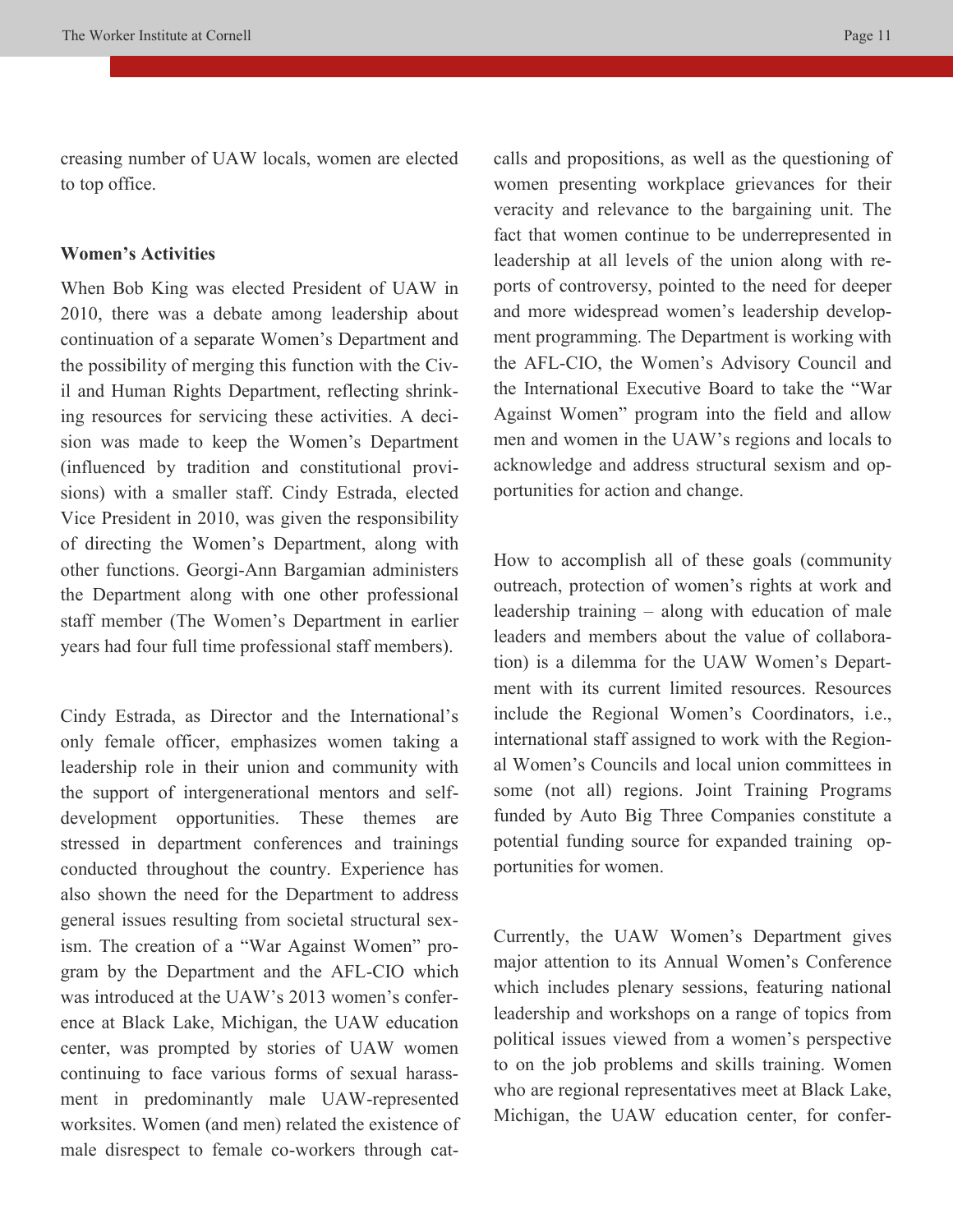ences to discuss issues and techniques for achieving the goals of the Department.

Women's committees, although mandated by the UAW constitution, do not exist in every local. For locals with an all-male workforce, the Constitution allows for an exception and many locals with a predominantly female membership do not see a current need for separate committees dealing with women's concerns.

Functions performed by local women's committees range from educational and charitable (e.g., celebrating International Women's Day and raising money for breast cancer research), to active support of union political action and organizing. Issues of special concern to women workers, e.g., equality of treatment on the job and work-family benefits continues to be the focus of many local committees. A successful example of Vice President Cindy Estrada's emphasis on the Union Women– Community Outreach, is to be found in Kalamazoo, Michigan, where the UAW local Women's Committee partners with community groups on immigration policy, literacy training, public school issues, and racial justice.

### **Barriers**

Opposition or indifference on the part of male local leaders and members is a barrier to action in some parts of the union. In regions with no female staff to serve as liaisons with Regional Women's Councils and local committees, the time input and support may be less. Internal political power struggles sometimes stand in the way of action in sections of the union where there are intense rivalries for power. Overall, as in other national unions, lack of resources is the major barrier to expanding and upgrading women's activities.

#### **Accomplishments**

Despite limited resources, the UAW Women's Department program is moving forward. Enthusiastic response to participation in national women's conferences has resulted in more activism at the local level with an increasing number of women vying to take on leadership responsibilities in their unions and communities. The Kalamazoo example shows the potential for expanding union-community partnerships to other localities.

Reports from local and regional training progress indicate that separate structures and activities have been valuable in building self-confidence and leadership skills for women members. Networking with other women has encouraged women to be more active and take on roles of leadership responsibility. Women's committees and councils also continue to raise questions and proposals relating to women's rights at work and work-family issues which benefit all members.

# **American Federation of State, County and Municipal Employees (AFSCME)**

AFSCME has a membership of 1.6 million, mostly employed in city, state and county government in a wide variety of occupations ranging from manual labor to highly educated professionals. Fifty-Six percent (56%) of the members are women. In 2012, AF-SCME elected its first woman to top office: Laura Reyes, Secretary-Treasurer. Women head several of the District Councils, including those in New York, Florida, New Jersey and California, serve on the International Executive Board, and direct key departments in national headquarters.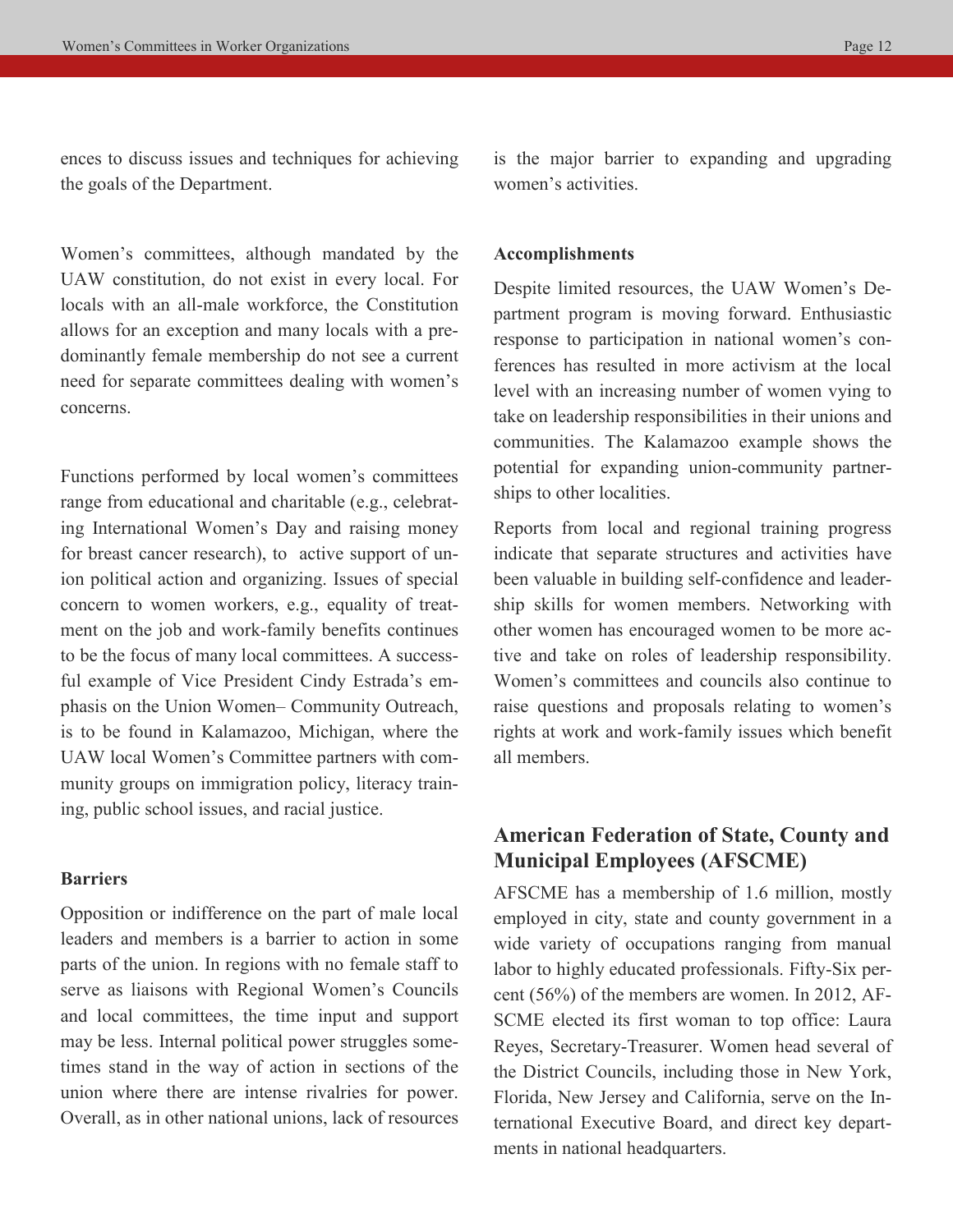### **Women's Activities**

AFSCME's longstanding Women's Department was established in the 1970s with a national advisory committee and regional conferences. In the 1980's, AFSCME led national political and legal campaigns for equal pay for work of equal value and prevention of sexual harassment at work.

In 2007, as a result of long-term strategic planning, involving Convention delegates, the International Union was restructured. Functions of the Women's Department were reassigned to other departments – legislative issues to the Legislative Department and Women's Leadership Development to the Education Department, directed by Elissa McBride. Carol Anderson provides leadership for women's programs. National staff efforts are supplemented by field staff in the Regional offices.

A National Women's Advisory Committee (made up of elected officers from locals and District Councils) advises the President on issues which affect women, serves as a link to local action, informs women members on key programs of AFSCME (e.g. organizing campaigns) and encourages formation of committees at the local level. Members of this committee update each other on current developments and receive briefings form the Legislative Department.

National Women's Conferences are held every other year, attracting 900 activists in 2013. Conference programs deal with major issues of the day and feature a variety of speakers, panels and workshops designed to build skills and/or inform on topics related to the interests of union women.

AFSCME has a longstanding program of providing training in public speaking to women in local unions (staffed by the Education Department and by local union women who complete their train-the-trainers program).

The Education Department also conducts webinars for women members. For example, a recent webinar featured Bridget O'Farrell's research on Eleanor Roosevelt's relationships with labor unions.

At the 2010 AFSCME Convention, staff conducted discussion groups to elicit ideas from women delegates about what women's leadership is or should be. In 2012, the Department distributed "Sisters Stepping Up" designed as a one-on-one interview tool, which provided data on where women were in their journey to leadership and what they needed to move up to higher positions in the unions. Over 300 women participated in this massive research project.

The results of this self assessment prepared the way for development of a resolution introduced at the 2012 AFSCME Convention calling for establishment of the Women's Leadership Academy, a six months program designed to prepare women to move up into higher levels of leadership. Up to twenty-five participants are nominated by their locals and councils and selected by a panel, which includes university staff from outside the union (to avoid politicization of admissions decisions). Curriculum includes classroom training and field work projects. This pioneering program for women's leadership development began in June of this year and will be conducted again in June of 2014.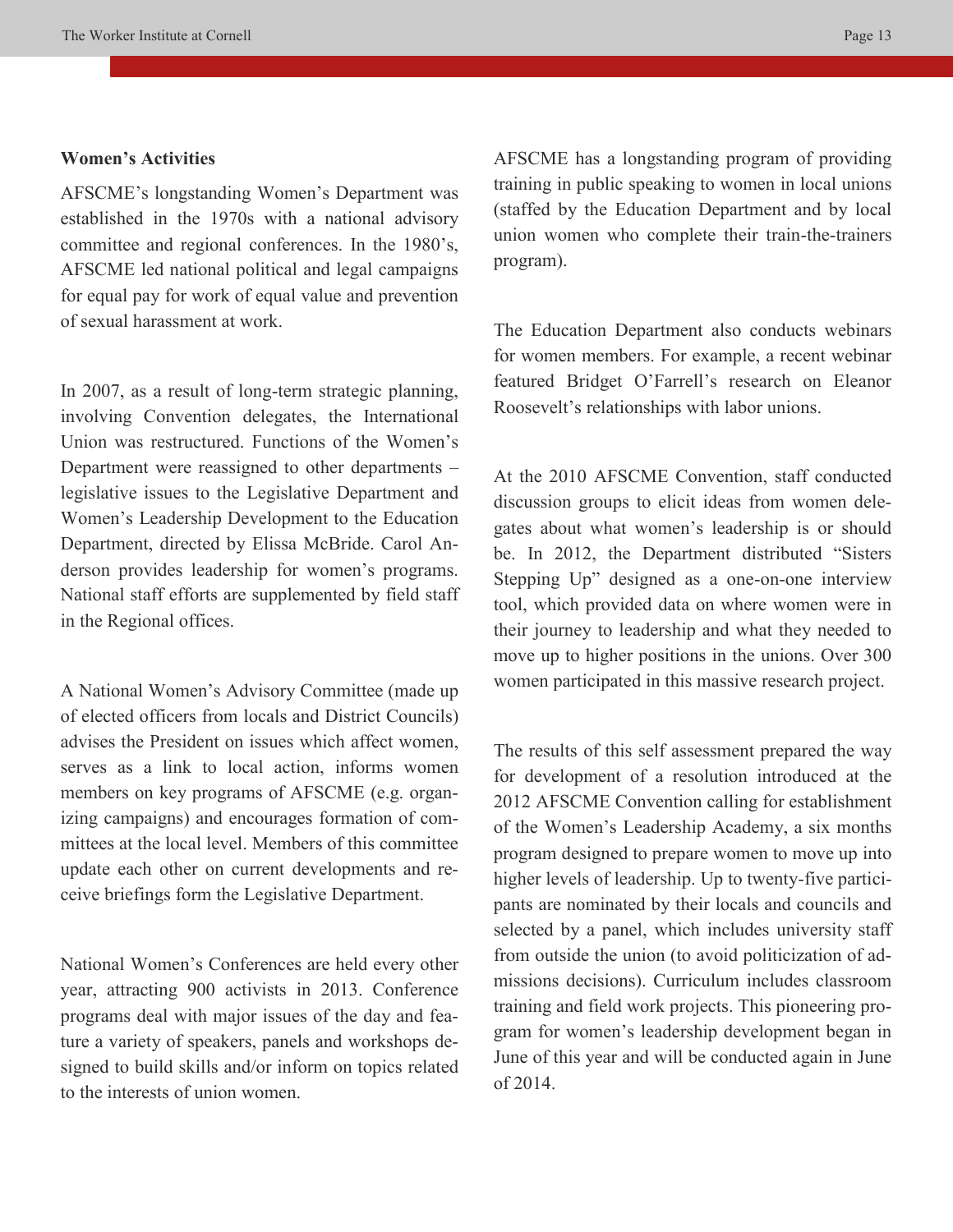#### **Accomplishments**

The longstanding involvement of women in AF-SCME has resulted in the election of women to top positions in the national union, District Councils and local unions. Women's issues, e.g., family leave, and pay equity, are at the fore of the union's legislative agenda.

The establishment of an AFSCME Academy for training women to move into top positions of responsibility is a first and precedent setting step for an American union.

# **New York Area Women's Committees in Unions and Worker Centers**

The New York Metropolitan Area is the most highly unionized location in the United States. In recent years, traditional labor unions have been joined by non-traditional worker centers. Response to a questionnaire distributed to New York area unions indicates that one out of four local unions sponsors special outreach programs for women members. The authors examined the experience of local women's committees from six local unions and two worker centers in New York. The organizations studied involve varying membership composition by gender and industry, with members employed in both traditional and non-traditional women's occupations.

Of the local union organizations included in this study, the District Council of Carpenters and the International Alliance of Theatrical Stage Employees (IATSE) Local 1 have the smallest representation of women in their ranks and leadership, with women less than five percent of their memberships. On the other end of the spectrum are the Professional Staff Congress (PSC), the Organization of Staff Analysts (OSA) and United Food and Commercial Workers (UFCW) Local 1500, each with over 50 percent women membership. Transport Workers Union (TWU) Local 100 is in the middle range, with 22 percent, along with the two worker centers with about 30 to 40 percent female representation.

Analysis of these case studies focuses on the reasons for the committee's formation, their missions, structures and accomplishments. Success factors are identified and key lessons are drawn for other women's committees and for organizations considering the formation of women's groups.

### **History and Goals**

A driving factor for the creation of these women's committees has been the need to focus on issues that are specific to women and that would not receive adequate attention were it not for the existence of a safe space for women to share their experiences, assist each other with advice and formulate strategies to advance their issues in the union or worker center. This is a common theme in all the cases studied, ranging from committees in unions with the smallest representation of women in their ranks to those with majority female membership.

In some cases, the drive to form a union committee originated from the members; in others, the leadership of the local or national union. It is worthy of note that committees in the two unions with the fewest women in their ranks (DC of Carpenters and IATSE Local 1) were initiated by women activists from the grassroots. In both cases, the activists starting the committee had participated in union sponsored educational programs. In the case of the Car-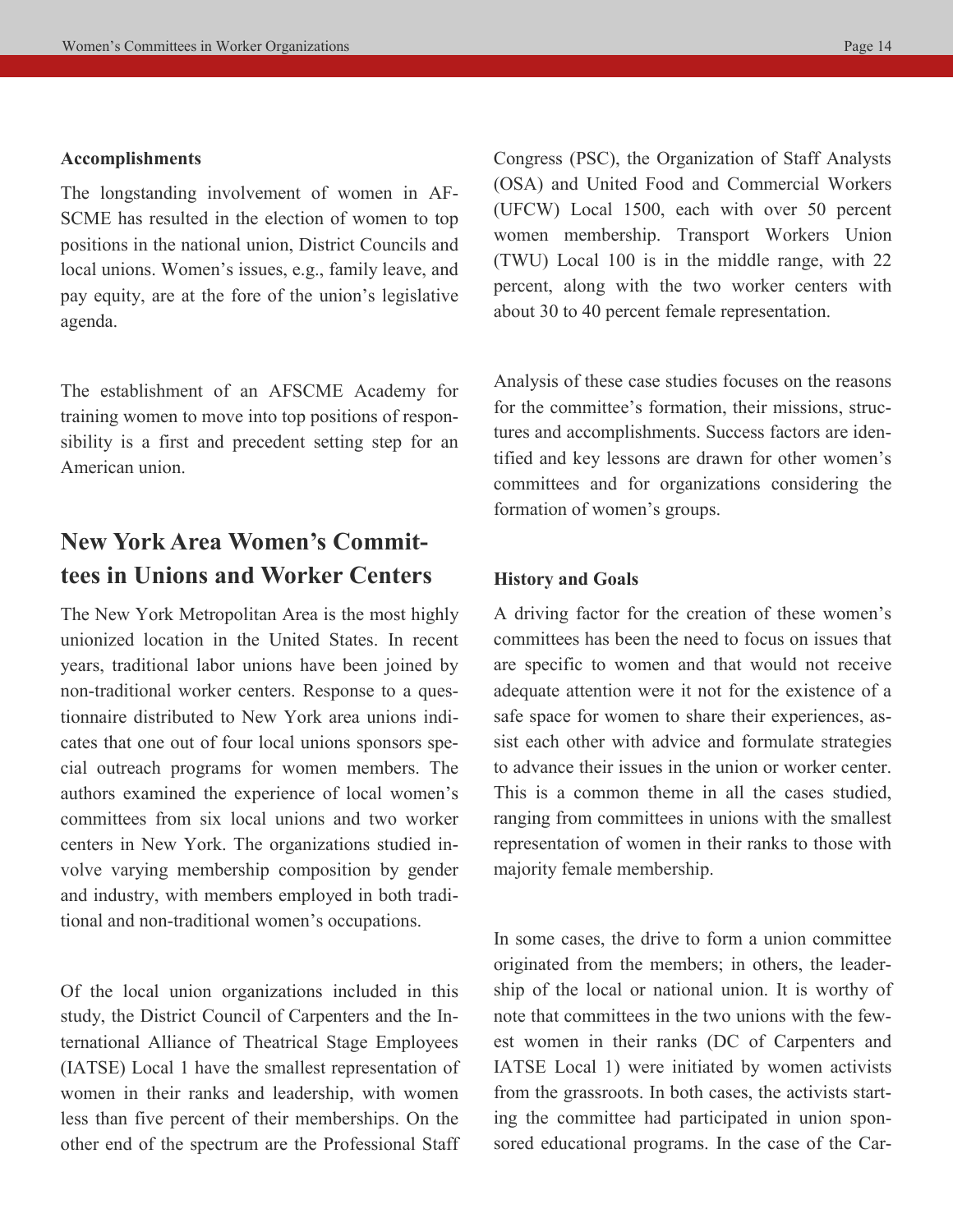penters, the seven women activists who started the committee had gone to a women's conference organized by the national union that included an emphasis on developing women's committees at the local level. In the case of IATSE Local 1, the activist who started the committee attended the United Association of Labor Educators (UALE) Summer School for union women. For both committees, key goals are to create a network that would provide women with tools and assistance to succeed in both their unions and in their jobs. For this reason, these committees place an emphasis on education about the union structure and job placement processes in their industries.

In the case of TWU 100, which represents workers in a non-traditional employment sector for women but has a substantial number of women members, the impetus for the formation of the committee originated in the national union, which added a clause to its constitution requiring the formation of a women's committee at every local union. Key goals for TWU Local 100's women's committee are issues of equity (i.e. wage parity), as well as sexual harassment and hostile work environments. In the case of UFCW Local 1500, the impetus for starting the committee also came from the national union, with the main goals of increasing women's voice and engagement in union affairs.

The cases of OSA and PSC are of note because both unions have at least 50 percent female membership and PSC has a female majority leadership; raising the question of why a women's committee is needed. In the case of OSA, the impetus came from the grassroots, as a group of women activists started the committee with the goal of advancing issues specific to women, such as educational opportunities, wage parity, health care and childcare. In the case of PSC,

a union with a reputation for support of progressive issues, the leadership introduced the idea of a women's committee. The goals are to advance the status of women on the faculty and staff of CUNY, with a particular focus on new and more vulnerable union members and strive for social justice in terms of women in general and society at large.

In both worker centers studied, UNITY at the Workplace Project and Restaurant Opportunities Center (ROC)-NY, the committee organizing effort was initiated by the leadership as a response to the women members' expressed concerns. Fuerza Laboral Femenina, which evolved into UNITY, was started to provide women with a safe space to develop leadership skills. A community survey then revealed that labor issues specific to women warranted the formation of an organization that would focus on domestic workers. In the case of ROC-NY, a campaign for workplace fairness at restaurants and subsequent field research revealed the women's need for a separate structure that would address their specific issues, sexual harassment and job segregation along race and gender at the workplace. The experience of these committees is consistent with findings by other researchers about the origins of women committees at worker centers. Such findings indicate that for worker centers in all industries (regardless of their gender composition) and similarly for unions, the need emerges to create safe spaces for women to focus on their specific issues and develop leadership skills (Fine 2006).

### **Structure and Activities**

The structure of the committees largely depends on where they fit in the overall structure of the union or worker center, their relationship with the union leadership and the resources available to them.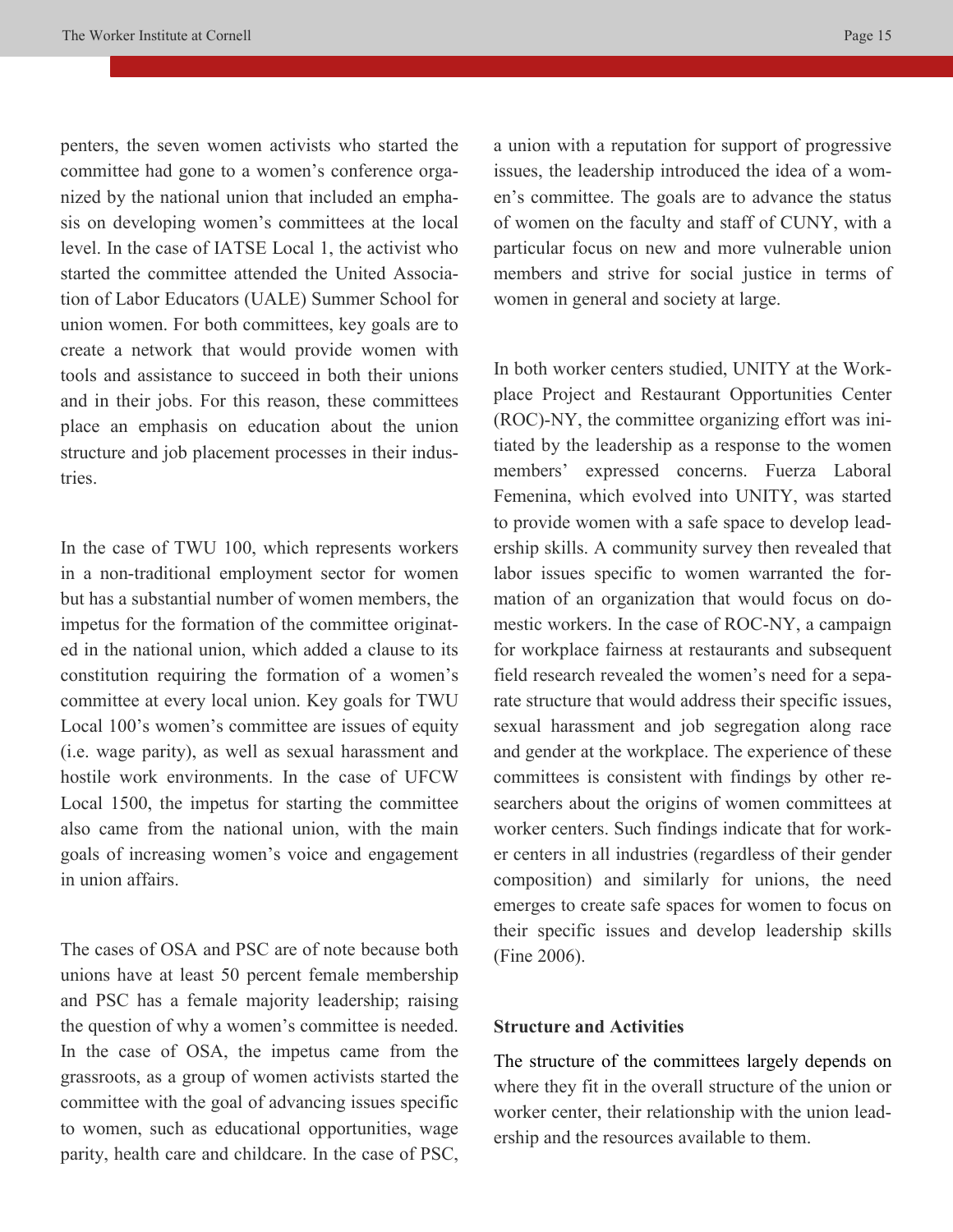Generally, union women's committees have steering committees that meet monthly and hold membership meetings quarterly. Their level and nature of activity depend largely on the financial backing and/or other type of support they receive from the unions, since most do not have a separate budget and depend on volunteer work. Committees studied provide opportunities for leadership development for women at membership meetings and several obtain financial support for women to participate in conferences and the UALE Union Women Summer School. Many committees also place emphasis on skills training and education about their industries to facilitate advancement and retention of women in the workforce (DC Carpenters, IATSE Local 1, ROC-NY, OSA, PSC, and TWU 100). Other key educational and training efforts involve focus on sexual harassment as well as safety and health (DC Carpenters, ROC-NY, and TWU 100).

### **Accomplishments and Successful Strategies**

The committees studied are developing leadership skills for women but not all have advanced women to union leadership positions. A key accomplishment for all of them has been to increase the visibility of women in their unions. Thus, women's issues receive attention (e.g. required sexual harassment prevention training at the DC Carpenters) and women are increasingly viewed as a mobilizing force for contract campaigns and political action (TWU 100, IATSE Local 1). For organizations in which women are highly represented in leadership (PSC, OSA, ROC-NY, UNITY), a key impact of the committees has been the enhancement of skills and recognition for their members in the union and the workplace.

A key success factor women leaders indicate, is the financial and other types of support that committees receive from the leadership of their organizations. Hence the importance women leaders attribute to building relationships with the union leadership. The limitation that this approach imposes for the sustainability of the committees is that they become vulnerable to leadership changes. The case of TWU 100 illustrates this vulnerability, while the case of UNI-TY confirms that financial self-reliance ensures sustainability and shields the committee from the impact of leadership changes or political turmoil.

Successful strategies, which women's committees have implemented include: focusing on issues that are important to women, opening access to leadership and professional development opportunities and providing opportunities to network and build cohesion and solidarity among women. The following section includes the eight case studies, providing details about the experience of the committees.

(See Appending II for Summary Table comparing Local Women's Committees)

### **NYC District Council of Carpenters'**

The District Council of Carpenters represents skilled carpenters, dockbuilders, timbermen, cabinetmakers, floorcoverers and millwrights in the New York City area. A council affiliated to the United Brotherhood of Carpenters (UBC), the DCC represents about 17,000 active members, including a small percentage of women. It was an all-male union until 1935, when the first woman was inducted, which helps to explain the culture of the union and the reason women felt forming a women's committee was necessary. Women are still a very small component of the union, constituting 16% of apprentices but a successful and well organized women's committee has led to an in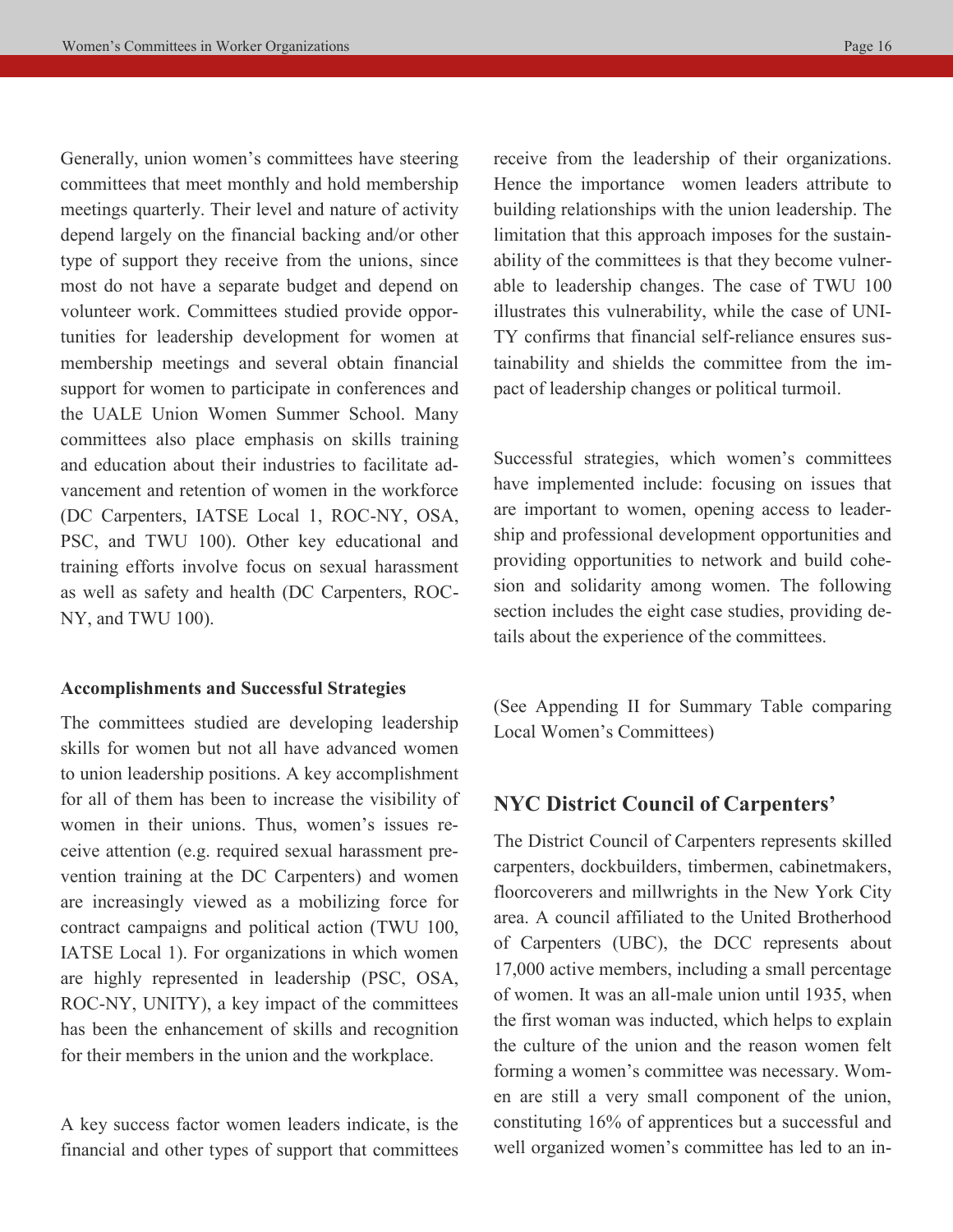crease in female leaders' presence in the union hierarchy.

### **History**

The inspiration for starting a Carpenter's Women's Committee came from a women's conference organized by the International Union (UOC) in 2002. The NYC District's leadership paid for seven women members from the Council to attend. The conference included an emphasis on developing women's committees on the local level. However, the initiative for starting a women's committee in New York was membership-driven. Elly Spicer, who had attended the women's conference, asked the leadership of the District Council upon her return if they would support starting a women's committee. Spicer argued that the committee would serve several purposes: it would improve the recruitment of women who would stay in the trade and the union, develop leadership so that women could rise within the union and educate the male members that women were in the union to stay and wanted to be part of the leadership. The leadership of the local agreed and the women's committee has been in existence for more than 10 years.

### **Goals**

According to the women's committee website, their mission is "to create a network of active sisters that will provide avenues for women: to address issues, promote strength, unity and retention in order to increase and diversify the female workforce in the NYCDCC-UBC. Our aim is to become involved in activities and leadership within our union, thereby making the union a stronger labor organization for all its members."

### **Structure**

Eleven women are on the Steering Committee, which meets monthly. Twenty-five to fifty women attend general meetings, which are held quarterly. Attendance at general meetings fluctuates based on the speaker's subject matter—for example information about contract updates could bring in up to 65 members.

The union not only allowed the formation of the women's committee but was also extremely supportive, providing mailing lists and other needed data. The union leadership at the time also paid for the costs of the women's committee, encouraging them to have food at their meetings and hold them at the union hall. Spicer's time, as a full-time staff member, was another contribution by the union.

The committee does not have a budget but Spicer says she prefers it that way — managing the money would take a lot of time and effort. The backing of the supportive union leadership means the committee has access to space at the union hall, the facilities there and the union mailing list. The leaders also lend their time, appearing at women's committee meetings when asked and support Spicer and other union staff who spend time on women's committee business. Although men wanted to attend meetings, the committee decided not to let men attend meetings. The committee wanted to preserve a space for women to come together and talk about issues of concern and address problems autonomously.

### **Activities**

The women's committee focuses on educating the women about the industry and the structure of the union and operates as a resource for the women in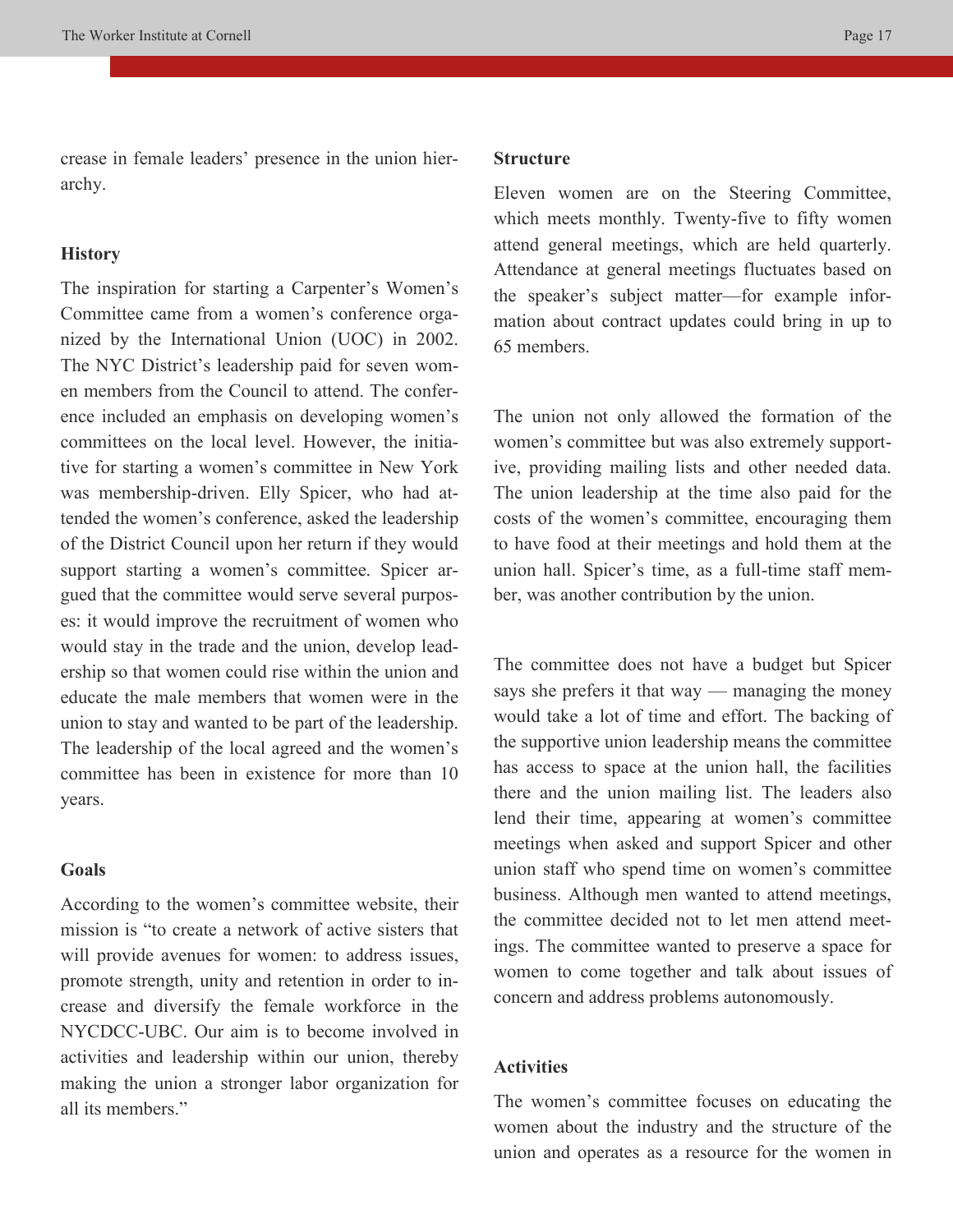the union. Committee meetings often feature guest speakers, including the female head of a construction company, representatives from Nontraditional Employment for Women (NEW) and Legal Momentum and from the Occupational Safety and Health Administration (OSHA). The committee has also had and continues to have guest speakers from different parts of the union. Spicer said "it's a big organization; we want to map it out for the women so they are a really informed resource." One speaker addressed women's health, while another speaker — a staff member at the District Council who manages the out-of-work list — explained how the list works. These educational efforts have extended to topics like how to engage in political action, explaining what is going on when the union is negotiating a new contract or what it means when a new delegate body is being elected. When the biggest local in the District Council was having elections, Council Representative Tamara Rivera organized a question and answer session where the sisters asked the candidates questions about their positions. The women were able to demonstrate their understanding of how the union and the industry work and impress upon the candidates that they were a varied constituency with different ideas and viewpoints on the issues.

The success of the women's committee's educational efforts can be seen in the demand for the services it was providing, to the extent that men wanted to attend the meetings because they were such a good source of information.

This educational mission has extended to issues facing women in the workplace, particularly sexual harassment. Apprentices, shop stewards and business agents are required to take sexual harassment classes. The women's committee also serves as a network for female carpenters to reach out to when dealing with a hostile work environment.

Leadership skills are facilitated among Steering Committee members, who take turns running both general and Steering Committee meetings (which are used to plan the general meeting, from who's in charge of mailings to what the leaflet advertising the meeting says). Leading a meeting teaches members to be comfortable speaking in front of a group of people, how to effectively organize items to discuss at meetings and how to delegate tasks to members. This kind of hands-on leadership experience and a chance to prove oneself would be difficult for these women to accrue within the union in other avenues outside the women's committee. Committee leaders emphasize how critical having a network of women can be in the construction trade, saying that without a network it's not possible for women to survive in the trade.

For a time, the women's committee was able to run a formal mentoring program because the District Council paid a full-time staff person to both run the program and the committee itself. Spicer credits that "solid financial backing" by the union with accomplishments, like the mentoring program, she said she was "sure other women's committees would like to do — but when you're all working and it's all volunteer, it just doesn't get done." Both men and women served as mentors, including business agents, the president of one of the locals and a woman who was on the executive board of a local. Spicer said the mentoring program was effective in helping apprentices within their first three or four years of entering the program. But after losing the staff person the program was unsustainable. As Director of the Labor Technical College, Spicer is now working on estab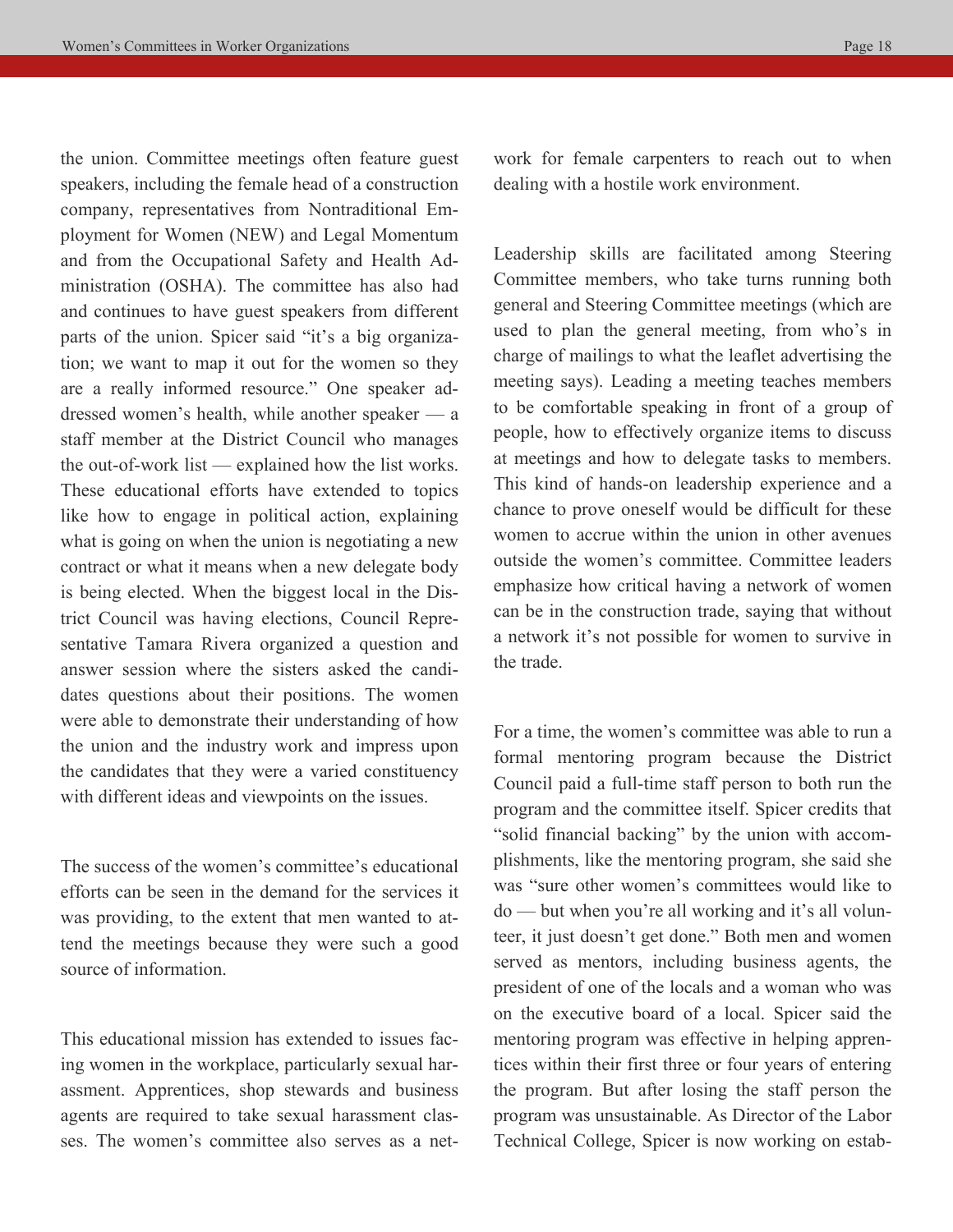lishing an apprenticeship-wide mentoring program, for men and women and she said women will be strongly encouraged to be a part of it.

According to Spicer, the committee is most effective for apprentice women who are new to the trade and struggling to both understand how the job and the union work. She says for these women the committee serves to "demystify the organization as a whole, creating camaraderie, sisterhood and a level of support."

Despite the implementation of mandatory sexual harassment classes for apprentices, shop stewards and business agents in the District Council, conditions on the job can still be uncomfortable for women. Committee leaders affirm that conditions have vastly improved but there's still a long way to go in terms of changing male behavior on the job.

One particular setback facing the women's committee was one afflicting the industry and its workers in general: an economic downturn, which led to a shortage of construction jobs. Spicer said a lot of women couldn't survive the unemployment, so they sought out different careers. In most cases, the women's committee didn't know about the difficulties these women were facing until after they dropped out. "Instead of reaching out to us so we could try to see if we could help in some way, or say 'go shape this job sister, it's federally funded, which means they need women,' just some hope, they make their own decisions," Rivera said. The women's committee is clearly a valuable resource for women in this type of union.

### **Accomplishments**

Since the establishment of the women's committee, a number of female members have risen up in the union ranks. Although the formation of any women's group can often be credited with raising consciousness about women's issues, the ideas promoted by the women's committee can be seen to have effectively permeated a traditionally male union up even to the higher ranks. After the women's committee had been running for a number of years, the leader of a local asked Spicer to run as a delegate. He said that it had become clear that women were organized and an important part of the union membership and he felt that she should represent their concerns at delegate meetings. Spicer ran, was elected and became the first woman delegate at the District Council. Another member of the women's committee was also elected as a delegate for a different local. The District Council's first female business agent was hired, along with a woman instructor at the Carpenters' Labor Technical College, a female trustee and female captains leading political action. These women, working in the District Council offices, have access to speakers that could provide information about the structure of the union, because they work down the hall from the man who manages the out-of-work list and other key officers and resources.

The creation of a women's committee also increases the visibility and accessibility of female role models to rank and file female members. Women in the union are given the opportunity to network with other people, both male and female, who are willing to share their time and information. Informal mentoring plays a key role.

The advocacy of female union members at high levels in the organization can also be crucial with issues of sexual harassment. Women often come to Spicer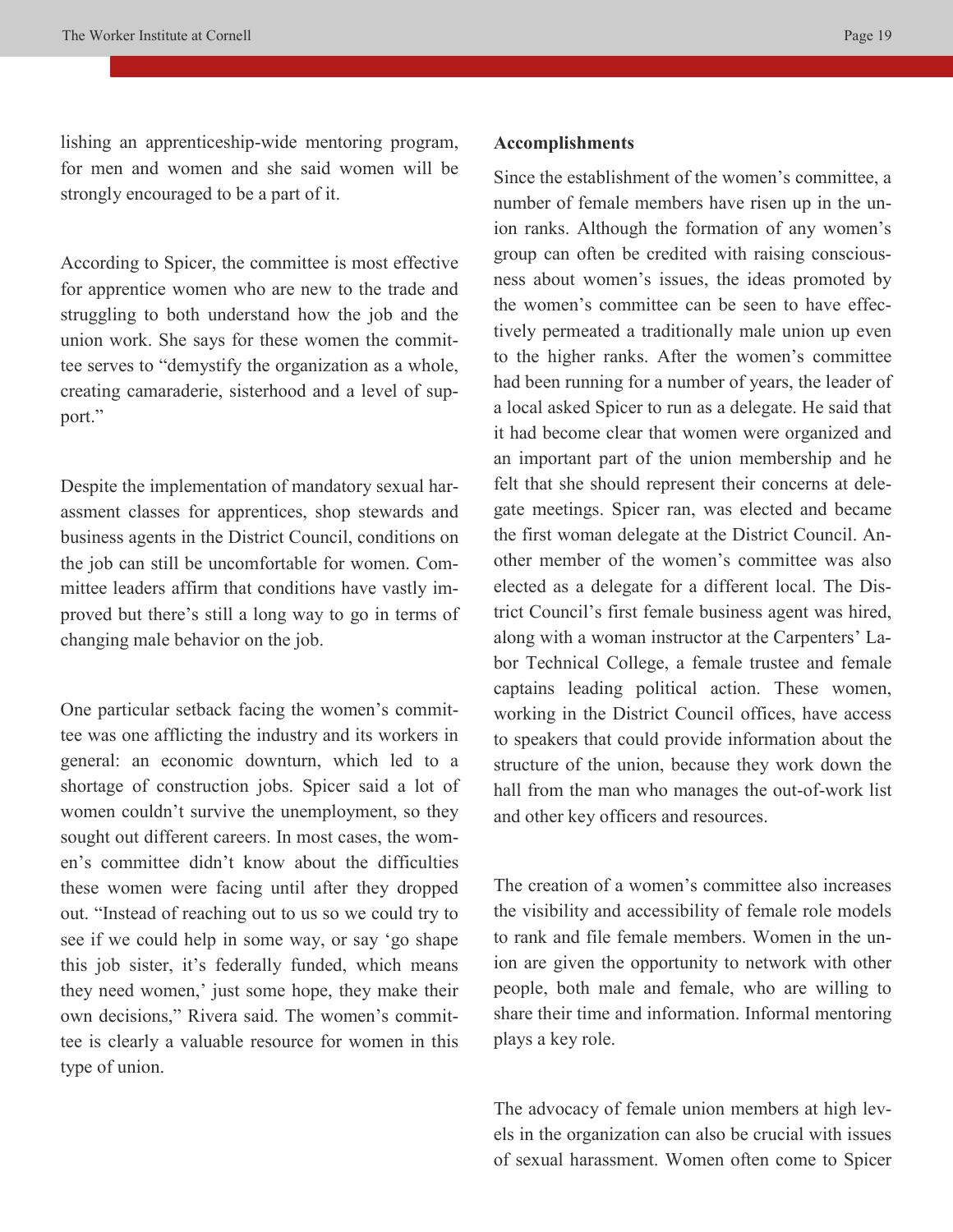for advice on how to deal with issues at work and when the situation results in a grievance, Spicer will follow up with the business agent to make sure it is dealt with. Both Spicer's 28 years in the union and prestigious position as director of the Labor Technical College, which trains apprentice carpenters for the trade, make her a trusted figure.

While it might seem counterintuitive that by separating out women the women's committee has enabled them to become more integrated into the union, this in fact seems to have occurred. "We're sort of more a part of the grain of it, so without making an issue of it they suddenly knew they had to start saying brothers and sisters at all of their meetings," Spicer said. "There's a consciousness that when you're running a political ticket, you have to have a woman on it. You better figure out who, because don't run an all-male ticket, it won't sell."

Although Spicer was the founder of the women's committee and was heavily involved as the leader of the Steering Committee, she left the committee last year. She says she was seen as the person setting the agenda and says "I didn't set it up structurally to be that way. This isn't to be organized around a personality; it's supposed to be organized around an issue and an organization so it is fluid. And I felt like I was actually stopping that from happening." She emphasizes the importance of constantly bringing new people into the committee.

This women's committee has been successful through education and promotion of the leadership skills of its members. Demands in the collective bargaining process have not been the committee's emphasis. Looking to the future, Spicer points to the possibility of raising the issue of women's bathrooms in the collective bargaining process.

# **Workplace Project – UNITY Housecleaners Cooperative**

UNITY Housecleaners is a workers' cooperative founded in 1998 by members of the Workplace Project of Long Island, New York. UNITY originated from the Workplace Project's Women's Committee, Fuerza Laboral Femenina, which was established in 1994 to promote the participation of women members, who in those years, were much less likely to speak up in meetings than men. The committee served as a safe space for women to meet and share life experiences, discuss workplace issues and strategize. (Fine 2006) One of the first major projects of Fuerza Laboral was to survey members and women in the community to identify the most pressing issues facing them. The survey revealed that private, for-profit placement agencies were charging excessive fees, not guaranteeing a minimum wage or a contract with the employers. The Workplace Project then ran a public pressure campaign against the agencies and was able to get a statement of principles signed by a number of agencies. However, as enforcement of such statement became extremely onerous for the worker center, the decision was made to create a worker's cooperative. (Juarez interview) Since UNITY's founding in 1998, the membership of the cooperative has grown from 13 women to more than 160.

### **Goals and Objectives**

The UNITY cooperative kept the primary goals of the original women's committee to create a space for women workers to focus on their specific issues and develop the confidence and leadership abilities to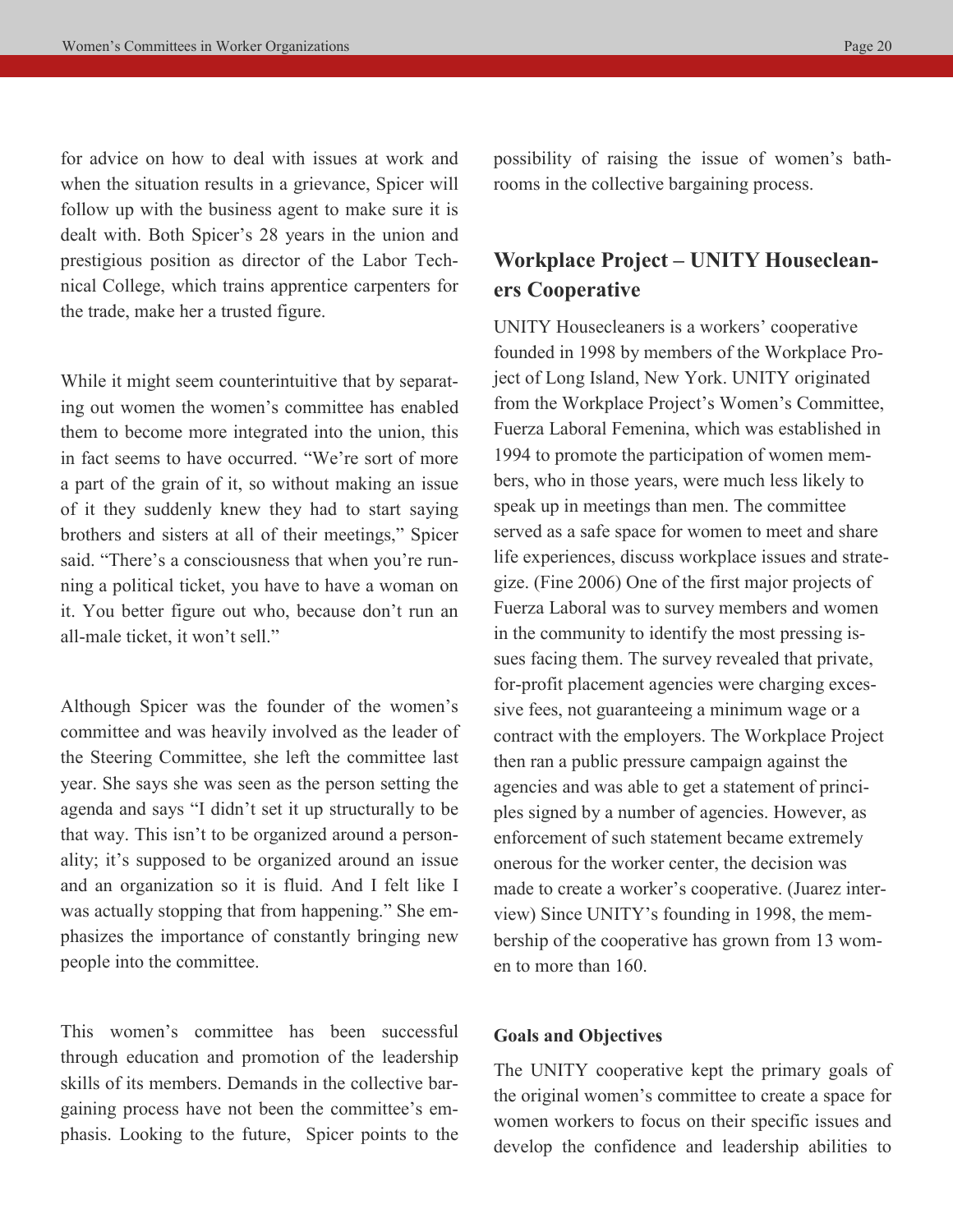address such issues and achieve gender equality in the workplace and society. To these goals, the cooperative added a focus on economic autonomy for domestic workers. Key objectives of the cooperative include consciousness raising among women and the community about gender specific issues and possible solutions, leadership skills development, maintaining the economic viability of the cooperative and political and legislative activities to promote labor rights of domestic workers.

### **Structure**

UNITY is a self-governing entity but is housed within the Workplace Project and the two organizations are linked through shared membership (cooperative members are also members of the worker center). Additionally, the coordinator of UNITY is on the staff of the Workplace Project as an organizer. UNI-TY has its own board with seven members or directors, who have equal say and make decisions based on consensus. Board directors include the president, vice-president and the secretary, who are elected by the entire membership. The other four members of the board are in charge of four separate committees (finance, education, publicity and rules) and are elected by the members of the committee. The committee heads are elected to serve for a one-year term, while the president, vice-president and secretary serve for 2-year terms.

Members are required to complete a four-week course on how to run a successful cooperative, as well as a training class on housecleaning skills. All members are required to serve at least in one of the above mentioned committees. Funding for the operations of the cooperative come from required members' contributions, which amount to 10 percent of their individual earnings.

UNITY is a member organization of the National Domestic Workers Alliance (NDWA) and as such, has participated in several state and nationwide campaigns to achieve legal protections for domestic workers.

### **Activities**

UNITY's activities include skills and safety training, leadership development, marketing and political and legislative action. The cooperative offers classes on housecleaning skills (including use of alternative safer cleaning products), health and safety training and education on the cooperative's administration. Leadership development workshops continue as a priority to promote members self-confidence and knowledge about their industry as well as education in other areas of interest to women such as domestic violence, breast cancer, nutrition, cooking classes, ESL, writing and how to start a business. Marketing activities involve flyer distribution, community outreach and other publicity (e.g. newspaper ads).

#### **Accomplishments**

After waging a prolonged campaign in Nassau County (Long Island), UNITY obtained the support of county legislators to pass a Domestic Worker Bill of Rights in 2006. The law requires domestic worker placement agencies in Nassau County to inform about minimum wage, overtime and other basic rights. As members of the NDWA, UNITY participated in the statewide campaign that resulted in the New York Domestic Worker Bill of Rights in 2010, making New York the first state in the nation to have such a law.

For more than 15 years, UNITY has operated as a successful and self-sustaining cooperative, with a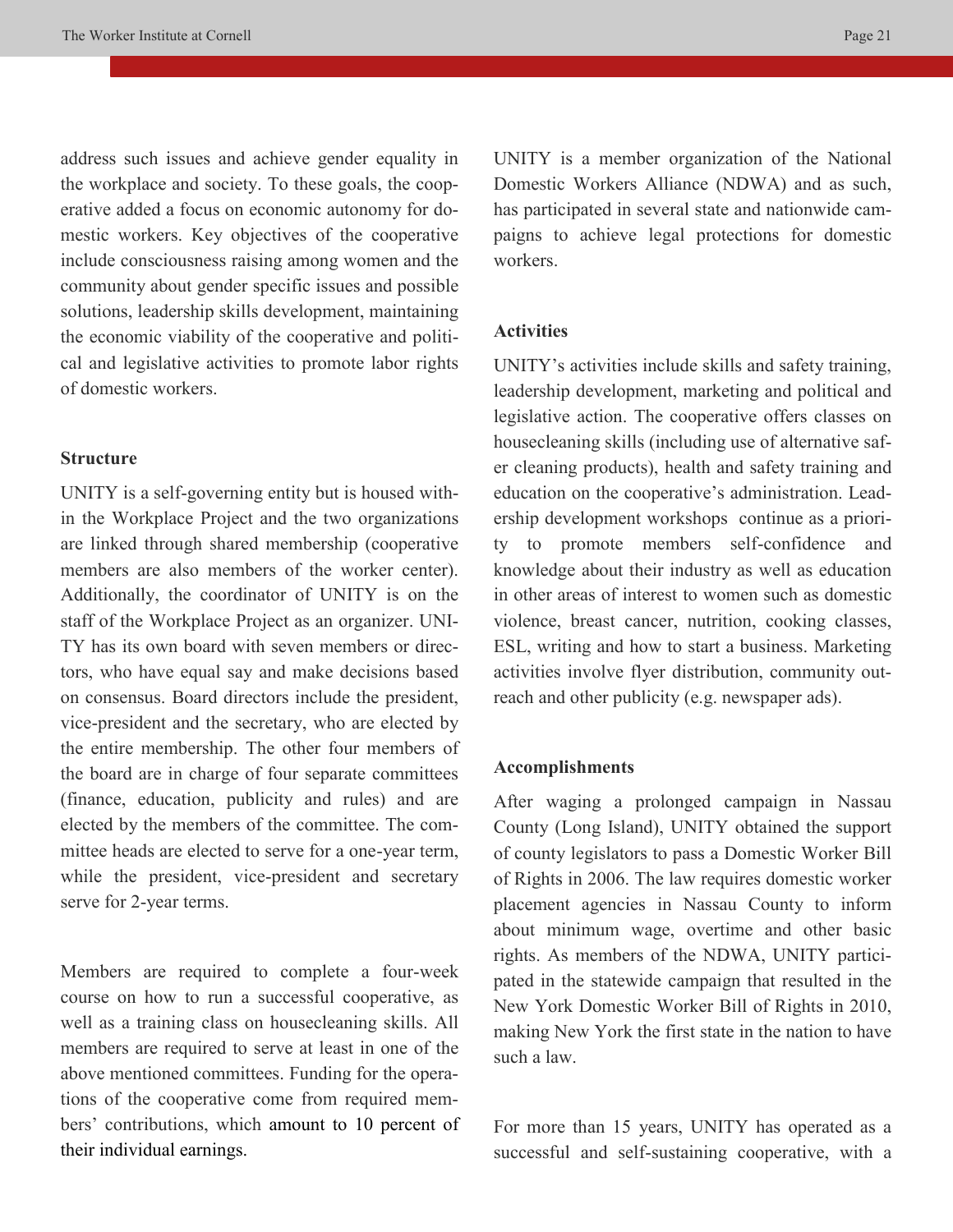growing membership. For UNITY's coordinator Lilliam Juarez, one of the most valuable accomplishments of the organization has been the personal growth and leadership development of women, who as new immigrants were not aware of their rights and leadership potential when they just joined the cooperative.

#### **Successful Strategies**

According to Juarez, a key success factor for UNITY has been the emphasis on education, particularly in the areas of consciousness raising about worker and women issues, leadership development and knowledge about cooperativism. Another key factor, Juarez adds, has been the emphasis on building a sense of cohesion and solidarity among the members of the organization.

# **Restaurant Opportunities Center New York (ROC-NY)**

ROC-NY is a worker center that was founded to help restaurant workers whose workplace was destroyed in the September 11, 2001 tragedy at the World Trade Center. With approximately 5,000 members, ROC-NY has since both spawned a national organization — the Restaurant Opportunities Center United, with 8,000 members in locations across the country — and enlarged its mission. The organization uses workplace justice campaigns to expose poor working conditions and force restaurant owners to improve them. It also conducts research, trains members for all types of restaurant positions and encourages "High Road" practices that treat workers justly without inhibiting a restaurant's profitability.

### **History**

The ROC women's committee arose in a grassroots style, with the labor organization's leaders being responsive to member concerns. According to the women's committee organizer, Daisy Chung, the women's committee arose in 2007 after a workplace justice campaign that ROC-NY conducted, which found that one of the major grievances of female workers at that particular restaurant group was sexual harassment. This, along with research about gender and race discrimination in the industry, revealed that female restaurant workers needed a space within the ROC-NY organization where they could address specific issues for female food service workers. Focus groups conducted with women suggested that there was an interest in joining a women's committee. This membership-facilitated approach to initiatives is a distinguishing feature of ROC-NY's nontraditional approach to organizing.

### **Structure**

The structure of ROC-NY's women's committee accordingly differs from the model seen with the women's committees of other New York City based worker organizations. The women's committee is one of four formal committees within ROC-NY and is the only committee focusing on a distinct subdivision of membership. As with the organization's other committees, the women's committee has a full-time staff member assigned to handle day-to-day planning. Male workers are the majority in the restaurant industry, comprising about 60 or 70% of the workforce. The ROC-NY Board of Directors, which consists entirely of restaurant workers, reflects that make-up, seating four women and six men.

Tatiana Bejar**,** the current organizer of the women's committee, sends out regular updates by email to a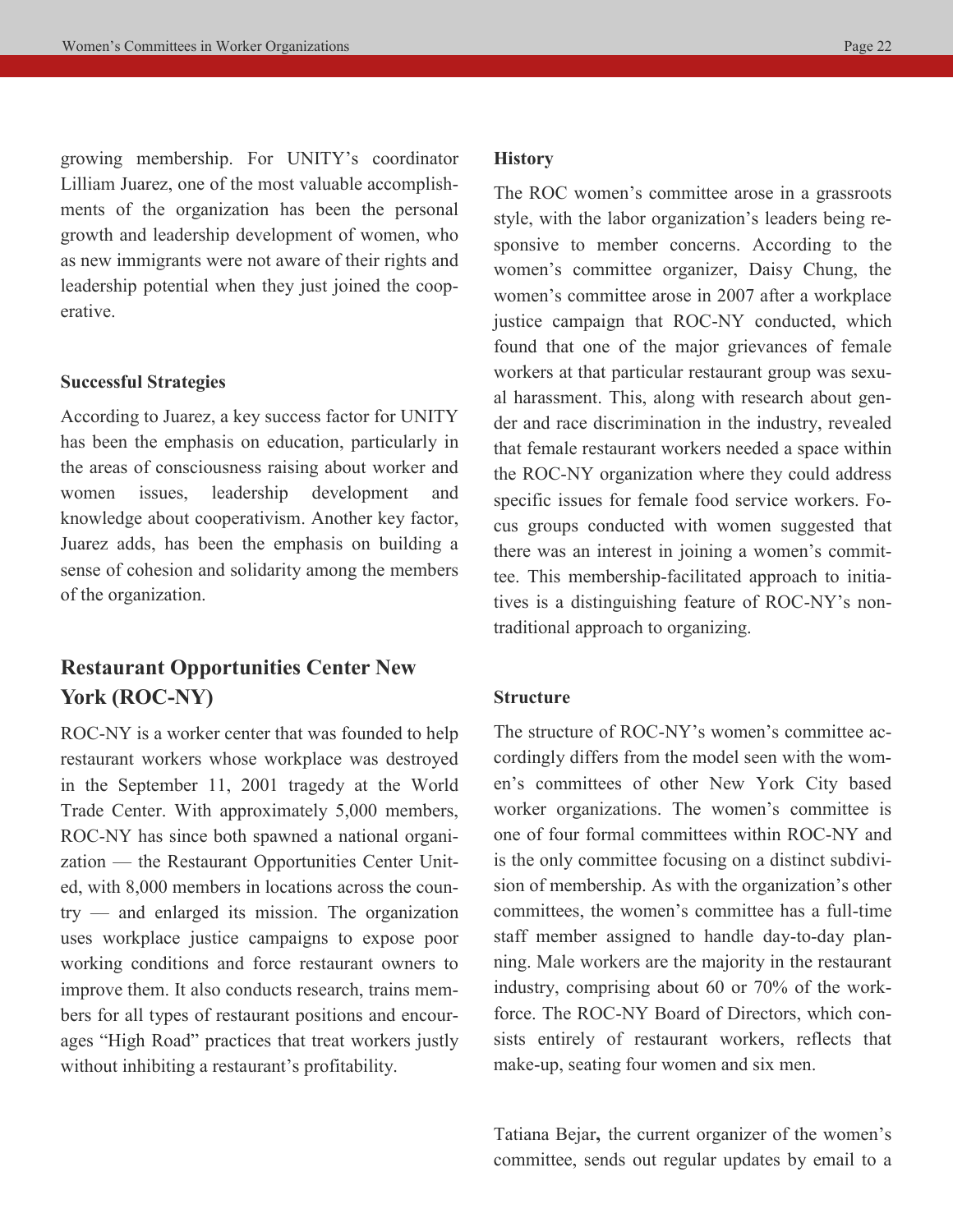listserv of about 70 members and she says that list is growing. The committee meets every two weeks. The staff member dedicated to the committee takes charge of the day-to-day business, runs meetings and meets with female members to discuss their concerns. ROC also provides space for women's committee meetings. Although there is no specific budget allocated to the committee, the organization received grants to fund projects like the sexual harassment training and the "Waiting on Equality" report. The organization does use its unrestricted funds to support women's committee activities. For instance members who go through sexual harassment workshops get compensated for the 25 hours of training they undergo.

### **Goals and Objectives**

The principal goal of the women's committee is to raise awareness about gender discrimination in the restaurant industry and develop strategies to address this issue. The biggest complaints that organizers hear from women about their workplaces concern is sexual harassment and how to respond to it.

### **Activities**

The women's committee developed a Peer Education Sexual Harassment training program, a three-day, 25 hour course that takes place at the ROC-NY headquarters during which participants discuss gender oppression in the workplace and how to deal with it. After participating in the workshop members create their own workshop and conduct it with other members.

The women's committee is also responsible for a career development program called Career Ladders for Women, where women in the job training classes offered by ROC-NY can talk about the challenges that they face in the industry. The goal of Career Ladders for Women is to get female workers the access to living wage jobs in the restaurant industry that they have been so far denied.

The committee released a report in July of 2010 called "Waiting on Equality: the role and impact of gender in the New York City restaurant industry," which built upon previous research done by ROC-NY to make significant conclusions about the way women, in particular women of color, are treated in the restaurant industry. According to "Waiting on Equality," women are underrepresented in the highest-paying restaurant jobs and often face a glass ceiling preventing them from accessing those desirable jobs. The report says women "are often confronted by blunt image-consciousness, sexism and stereotypes," with attractiveness used as a qualifier for women to attain certain positions.

Under New York State law, the minimum wage a tipped food service worker must receive is \$5.00 an hour — a rate significantly higher than the federal minimum wage for tipped workers (\$2.13 an hour) but still lagging behind the minimum wage for other New York State workers or \$7.25 an hour. ROC-NY says that most workers in the restaurant industry do not receive enough in tips to compensate for their low wages, unless they work in fine dining establishments in highly visible, front of the house positions like waiter or maître-d. "Waiting on Equality" found that women of color are disproportionately found working in quick service, where they receive low wages and that even women who manage to get jobs in fine-dining are often shut out from the best positions with the highest tips (like manager, maître-d, and sommelier). Women are often hired and put into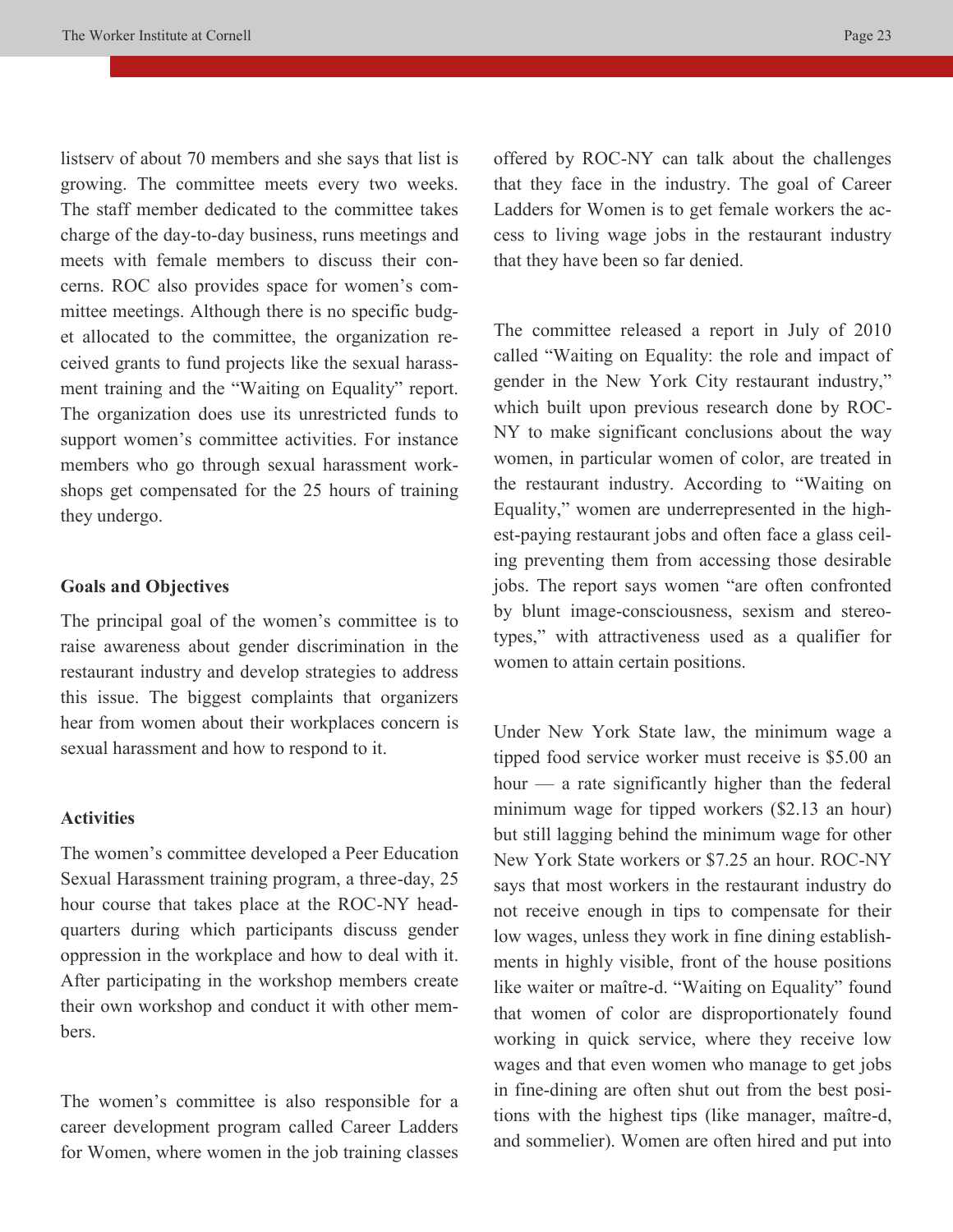jobs that are considered more traditionally female, like pastry chef or cocktail waitress.

The women's committee is in the beginning of a process to expand the scope of their work to include issues that affect LGBT members. They plan to reshape the mission statement of the committee to reflect this and do outreach to LGBT organizations in order to partner with them. The committee also plans to issue a report about the need for childcare programs in the industry and has two members working on gathering survey data. The committee is gathering stories about what daily life is like for female food service workers to highlight the issues they face. These stories, along with those of LGBT workers, will be featured on the ROC-NY blog.

#### **Accomplishments**

The Peer Education Sexual Harassment training program was an initiative brainstormed, designed and executed by the women's committee. They worked with other women's groups (the ACLU women's project and CONNECT New York) as well as ROC-NY's membership to create a training curriculum. Over the lifespan of the sexual harassment training program, the way in which members enroll has varied in the past, the workshops have been held as part of committee and membership meetings; currently they are integrated into the job training curriculum, as a component of their political education classes.

The committee has also done really thorough research assessing the issues facing women in the restaurant industry, seen in the "Waiting on Equality" report mentioned earlier. The Career Ladders for Women also tries to address those issues in the context of women advancing in the industry. These reports will inform strategies for the worker center to address the issues examined.

Although the way ROC-NY is organized seems to work well for the women's committee, allowing it greater autonomy than in a union, the nontraditional structure can also be restrictive. ROC-NY uses methods very different than traditional unions to achieve their goals but without the power of collective bargaining they rely heavily on alliances with other organizations. Coordinating between two or more different organizations can be time-consuming and difficult, although it may yield great results like the Peer Education Sexual Harassment training.

### **Successful Strategies – Lessons Learned**

The flexibility that characterizes the operations of ROC-NY seems to transcend other barriers women's committees in unions face. Unlike the issues of other women's committees, getting women's committee priorities onto the ROC-NY agenda is not a struggle.

According to Chung, the ROC-NY organization as a whole undertakes a lot of issues that "might not seem like women's issues but really are at the heart"— like paid sick days, which would be extremely beneficial for female members, or their Workplace Justice Campaigns, which often highlight gender discrimination. The way in which the women's committee is enmeshed into the structural fabric of ROC-NY becomes clear to members from the first day they join the organization — Bejar says that in orientation and other meetings members learn about women facing discrimination in the industry. "I think in the daily language, with our members, we are always talking about gender issues."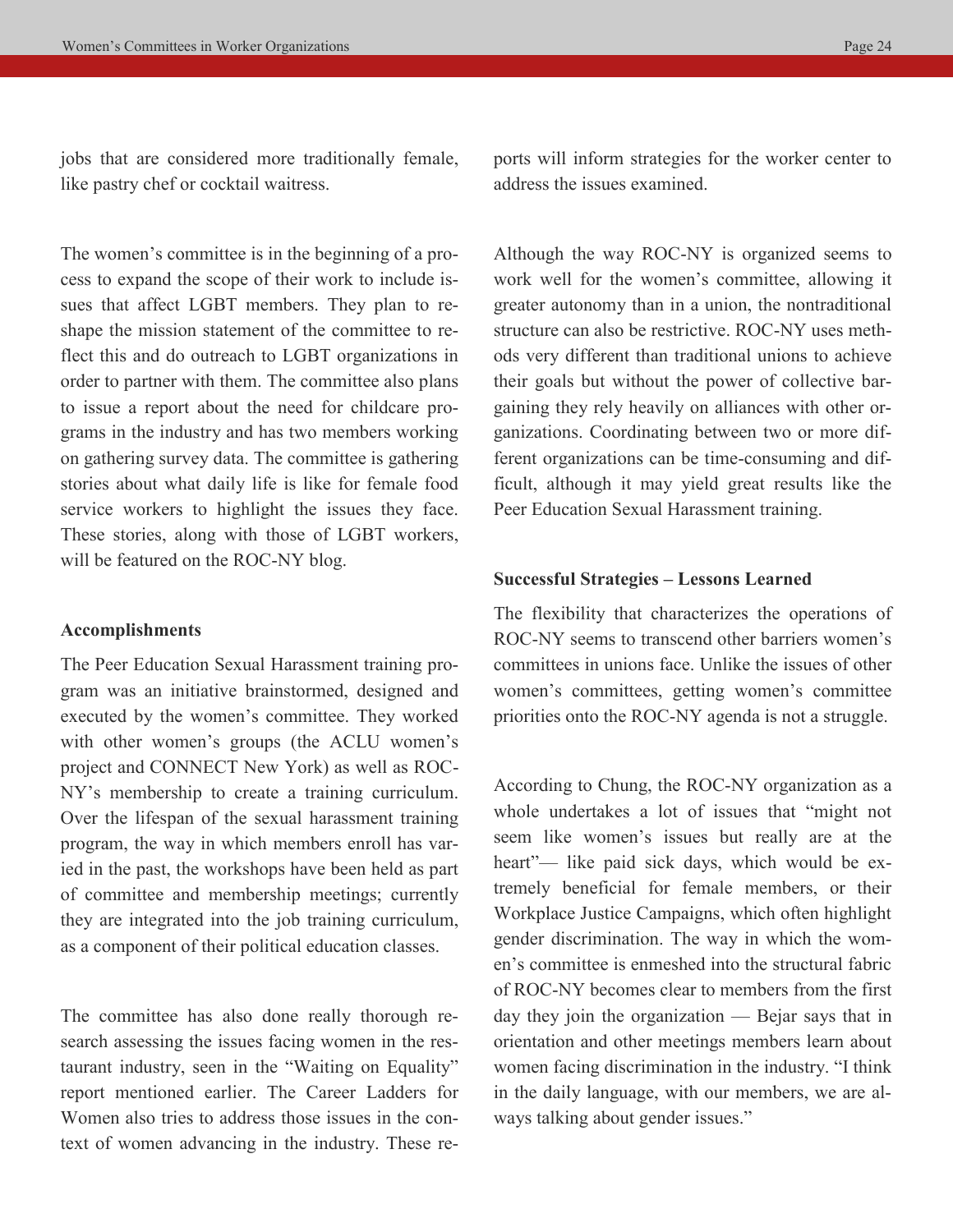### **Transport Workers Union Local 100**

Local 100 of the Transport Workers Union represents workers employed by the Metropolitan Transportation Authority in subways and buses and several private bus lines in New York City. The membership is predominantly male; 6,000 workers out of a total of 40,000 and men predominate in the skilled and higher paying jobs. Women have become increasingly active and are represented in lower rungs of the leadership. Women currently hold 20 positions as elected officers and five women serve on the Executive Board of this Local.

Local 100 has a turbulent political history. The elected leadership of the local union has changed three times in the past decade.

### **History**

Over the past twenty five years, there have been several organizational attempts to target outreach to women members. The first Women's Committee , formed in the 1980's, was spearheaded by a male officer, with the objective of providing family assistance. This effort did not receive funding from the Local and faded out. In 2001, a female executive local member tried again to form a women's group with little success and in 2004, the newly elected President, Roger Toussant, organized a Women's Caucus.

The current TWU Local 100 Women's Committee was mandated by the National Transport Workers Union in a clause added to their constitution, calling for a working Women's Committee in every local union. Anita Clinton, one of the transit system's first female rail mechanics, was persuaded to return from retirement to head this committee, a position she held until John Samuelson was elected President in

2010 and appointed Benita Johnson, the elected Recording Secretary of the Local to chair the Women's Committee. A succession of changes took place in the intervening two years until Liz Wilson, a longtime member of the committee and elected official of the Local, was appointed Chair in 2013.

### **Goals and Objectives**

The language in the TWU constitution regarding the formation of a Working Women's Committee at the national level and women's committees on the local level states that the purpose is "to ensure equal pay for equal work, to empower women to have the confidence to seek leadership positions within their unions as well as in their workplace, to help women further the cause of all workers, male and female, to elevate the awareness of working women's needs, both inside and outside of the workplace, to bring union members to a greater awareness of the need for better physical and mental health; to a greater understanding of financial issues, including investments and retirement planning, and to motivate women to get involved in their communities so that all women can gain more knowledge of how to obtain affordable housing or to own an affordable home, and to educated, encourage and mentor women of all ages to become future leaders."

### **Structure**

The Women's Committee has maintained the same basic structure since it was officially established in 2004. The Chair is appointed by the President along with two Co-Chairs, representing different sections of the membership. Participation is offered to members. Meetings are held monthly. There have been periods when finding meeting space was a problem. No regular budget is allocated but the local union has funded a variety of activities, including sending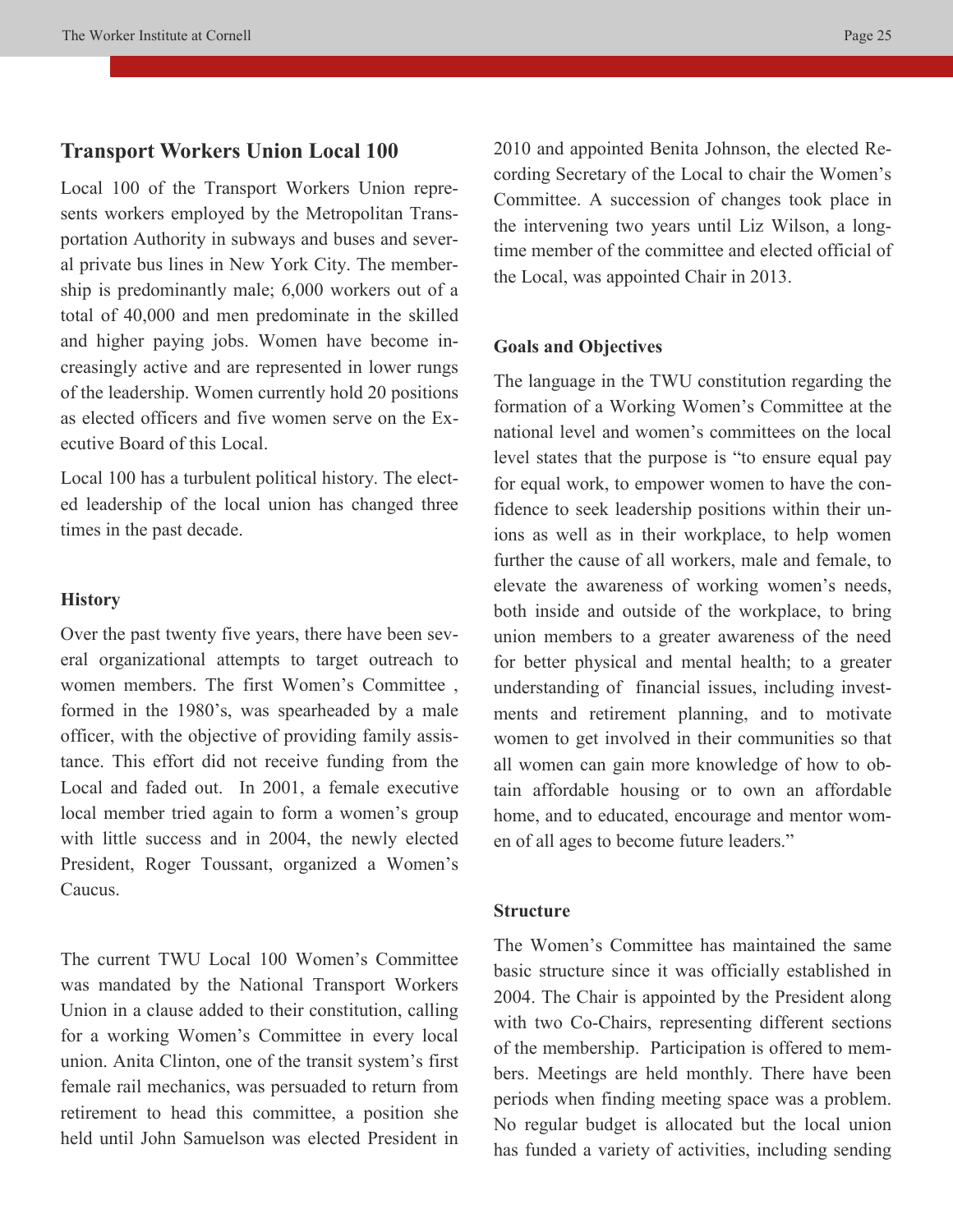women to the Northeast Union Women's Summer School and other conferences.

### **Activities**

Throughout its history, the Committee has played an important role in mobilizing women for union demonstrations (including strike activity) and union supported candidates for political office (e.g. canvassing and phone banking). Its meetings feature speakers on topics of current interest and the Committee sponsors training in prevention of sexual harassment and bullying. Currently, the emphasis is on health education for women (e.g. cancer awareness). When Liz Wilson was appointed Chair, she distributed a questionnaire to women members to elicit their priority recommendations for the next round of contract negotiations. Responses gave priority to 1) maternity leave, 2) domestic and workplace violence prevention and 3) equal opportunity for women who complete apprenticeship programs for skilled, high paying jobs in the transit system but face long delays in securing their licenses. Facilities and changing rooms are a continuing concern. These priorities were reported to the union's Collective Bargaining Committee. One to three day conferences have been held providing opportunities for leadership development. Under current consideration is a Women's Leadership Academy. The Women's Committee also sponsors charitable and social activities and provides linkages to other labor and committee organizations.

### **Barriers**

The most important challenge facing the Women's Committee is dealing with a work environment in which women face unequal treatment on the job and constitute a minority in the union membership.

Also challenging has been the turbulent political climate of Local 100. Changes in leadership between the Toussant and Samuelson administrations resulted not only in a turnover in leadership and membership in the Women's Committee but termination of programs, for example, a Domestic Violence Workplace Response Program, which MTA management agreed to fund, was dropped with the change in union administration. Turnover in leadership of the Committee slows progress in tackling the inequality issues, which the Committee aims to ameliorate. Political opposition has engaged in attacks on the work of the Women's Committee through leaflets and harassment in committee meetings.

### **Accomplishments**

Despite barriers, the TWU Local 100 Women's Committee has a record of accomplishment. When the Committee was first established, the union contract achieved gains of importance to its union members, including a child care clause, which provided subsidies for childcare for eligible parents and training programs designed to help unskilled and entry level workers (a majority of whom are women) to move up the skill ladder. The Local established a Widows and Orphans Fund, which offers financial support for scholarships for children and spouses of members killed on the job. The Local's current Bargaining Committee has agreed to pursue the priority bargaining goals recommended by the Committee's survey of women members and the Chair of the Women's Committee has been added to the Bargaining Committee.

In addition, the Committee has activated women members to support union goals and trained women for leadership roles.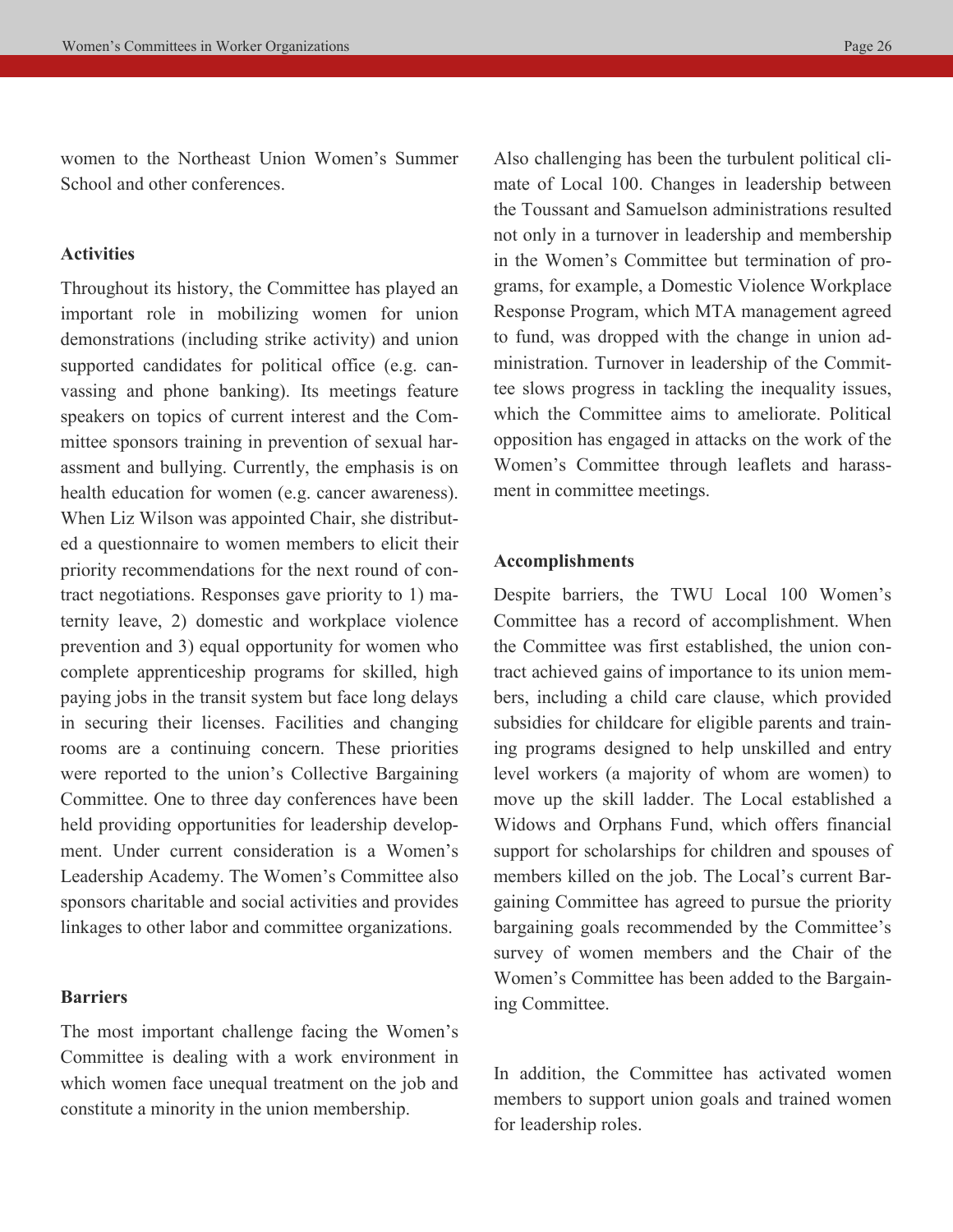# **Successful Strategies and Lessons Learned for Other Organizations**

The complicated history of the TWU Local 100 Women's Committee exemplifies the reality that a woman's committee in a labor organization is political and its fate is tied to changes in the local's politics. With this in mind, it is important for leaders of the women's committee to have a cooperative relationship with leaders of the union. There must be an open channel of communication with the power structure for the women's committee to remain integrated into the union as a whole, so the committee is in the best position to accomplish its goals.

In Local 100, a key success factor has been its emphasis on leadership development and the opportunities provided for members to attend Union Women Summer Schools.

### **Stagehands Local 1 (IATSE)**

The International Alliance of Theatrical Stage Employees, Moving Picture Technicians, Artists and Allied Crafts (IATSE) is a national labor union representing technicians, artisans and craftspeople in the entertainment industry, which includes live theatre, motion picture and television production, and trade shows. Jobs include building and installing scenery for shows, programming and operating lighting consoles, building and handling of props and mixing the sound for television programs, plays, conferences and Broadway musicals. With the high degree of skills involved, union sponsored training and education of the members is ongoing. The Local One chapter, founded in 1883, represents 3,100 stagehands in the entertainment industry, including 160 female members. Local One was historically a male union, with union membership traditionally being passed from father to son. In 1950, membership opened up to white men that weren't related by blood and in the 1970s, to people of color and women. The rate of female stagehands joining the union started to pick up about 15 years ago and the largest number of female members have joined in the last decade. Women constitute a very small minority in the union, about 5%, and none of the fourteen officers (including the president, vice president, and various secretaries) is female.

"Part of the culture of being a stagehand is you show up on time, you keep your mouth shut, you do your work. You blend in. Of course, when you're the only girl on the crew that simply isn't possible. You can't hide in the shadows. So, you have to do a really excellent job and when you do, you get called back," says Eileen McDonald, a founding member of the Local One Sisters Committee.

### **History**

The impetus for forming a women's committee in Local One came from active member, Eileen McDonald, who attended two Northeast Summer Schools for Union Women. Inspired by her experience, she spent a year surveying the membership, through small dinner meetings and word of mouth, and found that there was a strong desire to form a women's stagehand group. She returned to Summer School the following year and quizzed her teachers and fellow students and engaged in online research to find the best methods of launching something that had never been done before in her Union. With these ideas in hand, she approached the Executive Board with the idea of forming an approved group to mentor and connect the sisters of the Local. The underlying purpose was to help overcome the isolation women feel on the job. After several presentations on bringing women into the Union hall for their gatherings and a great deal of discussion, the Execu-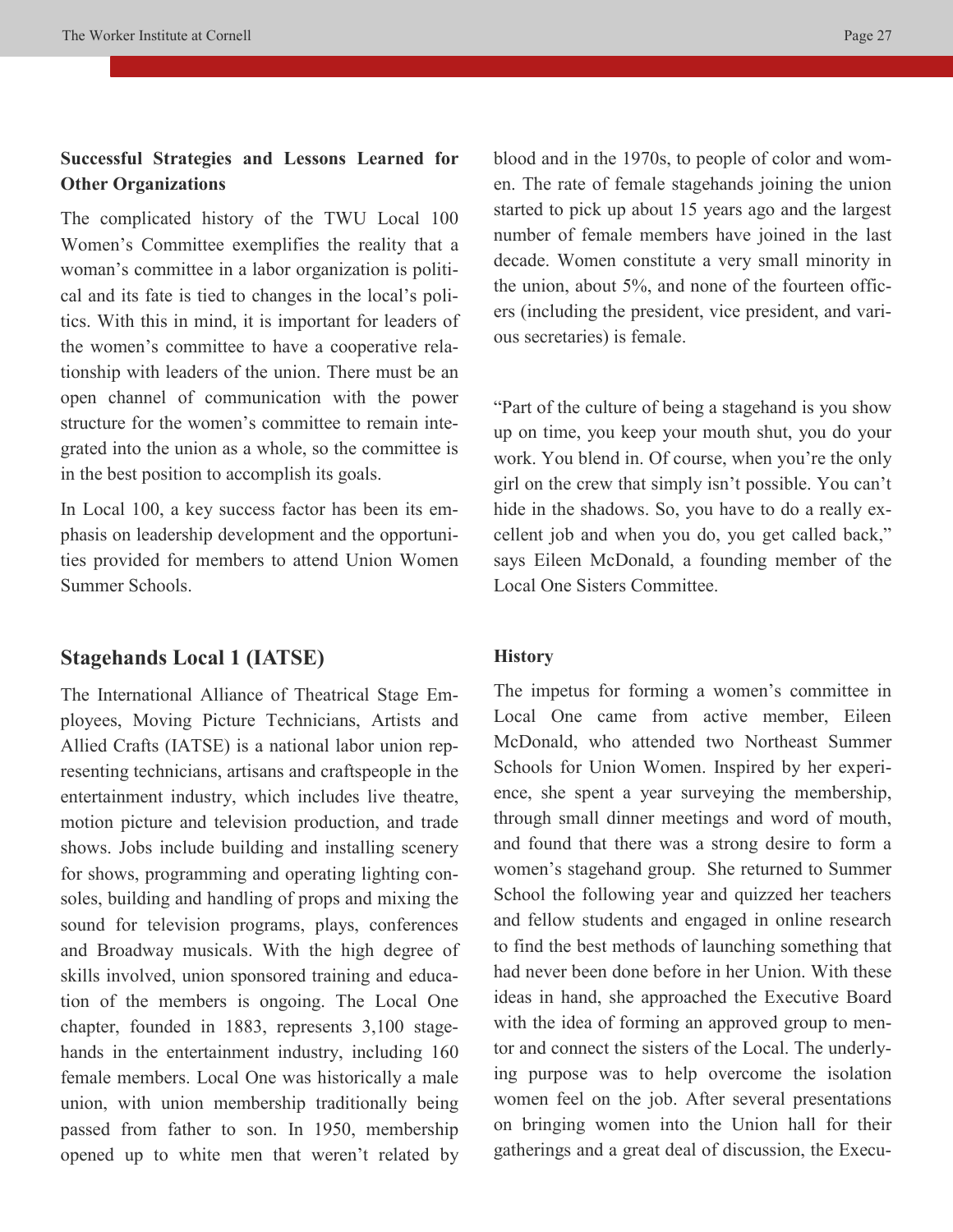tive Board finally approved the idea and the President, James J. Claffey Jr., appointed McDonald Co-Chair of Local One Sisters Committee. (President Claffey himself is Co-Chair to all standing committees as mandated by the Constitution).

Once approval was obtained, the next step was to communicate the idea to the rest of the membership. With the Recording Secretary Robert Score's help, McDonald was able to reach out to the majority of female members of Local One through emails, phone calls and by mailing out brochures for recruitment. Schedules were checked, the board room was booked and in August of 2011, the very first meeting, a meet and greet, was held at the Union Hall. There were older members, new members and a few apprentices. Workers are scattered at venues all over the city and many have never even met one another so they found it exciting to be in the same room together. Although there has been some push back from the old guard, there are many brothers in the Union that support their female coworkers and truly support the idea of this committee, according to McDonald.

### **Structure**

The Local One Sisters Committee has a formal meeting every other month. An alternate month, the committee schedules social events (for example, an exhibit at Lincoln Center on women in theater). Minutes are kept at each meeting and reported to monthly general membership meetings. The committee has continuous access to the President and male members are invited to attend committee meetings as well as Executive Board members. The fact that officers actually attend some of the meetings has helped the committee to integrate in the larger community of the union.

### **Goals and Objectives**

The Local One Sisters Committee's first objective was to decide collectively what they wanted to accomplish and to write a Mission Statement. "The mission of the IATSE Local One Sisters Committee is to encourage union involvement at all levels, educate our members on the labor movement, and promote harmony and prosperity within our community of Local One Stagehands. In the spirit of collective well-being, we will honor our diversity, provide support for workplace performance through networking and mentoring, and facilitate leadership training which will inspire and empower all of our members."

### **Activities**

The Sisters Committee focuses mainly on union education, ranging from labor history to information about how unions work. The speakers range from a female Broadway executive producer who discussed the process of developing a show and how it was produced, to the jobs stagehands perform. Captain Brenda Berkman, who sued New York City so that women could become firefighters, spoke on women in non-traditional jobs.

According to McDonald, "the focus is really just on creating networks and mentoring each other and learning about exactly what it means to be in a Union." The meetings create an intimate environment where sisters can share similar problems they face in their profession, and work together to find solutions. McDonald reports that even outside of formal committee meetings, members share information about developments within the profession, job opportunities, and different types of equipment. "For example, many women are petite and have difficulty with safety equipment designed to be worn by men.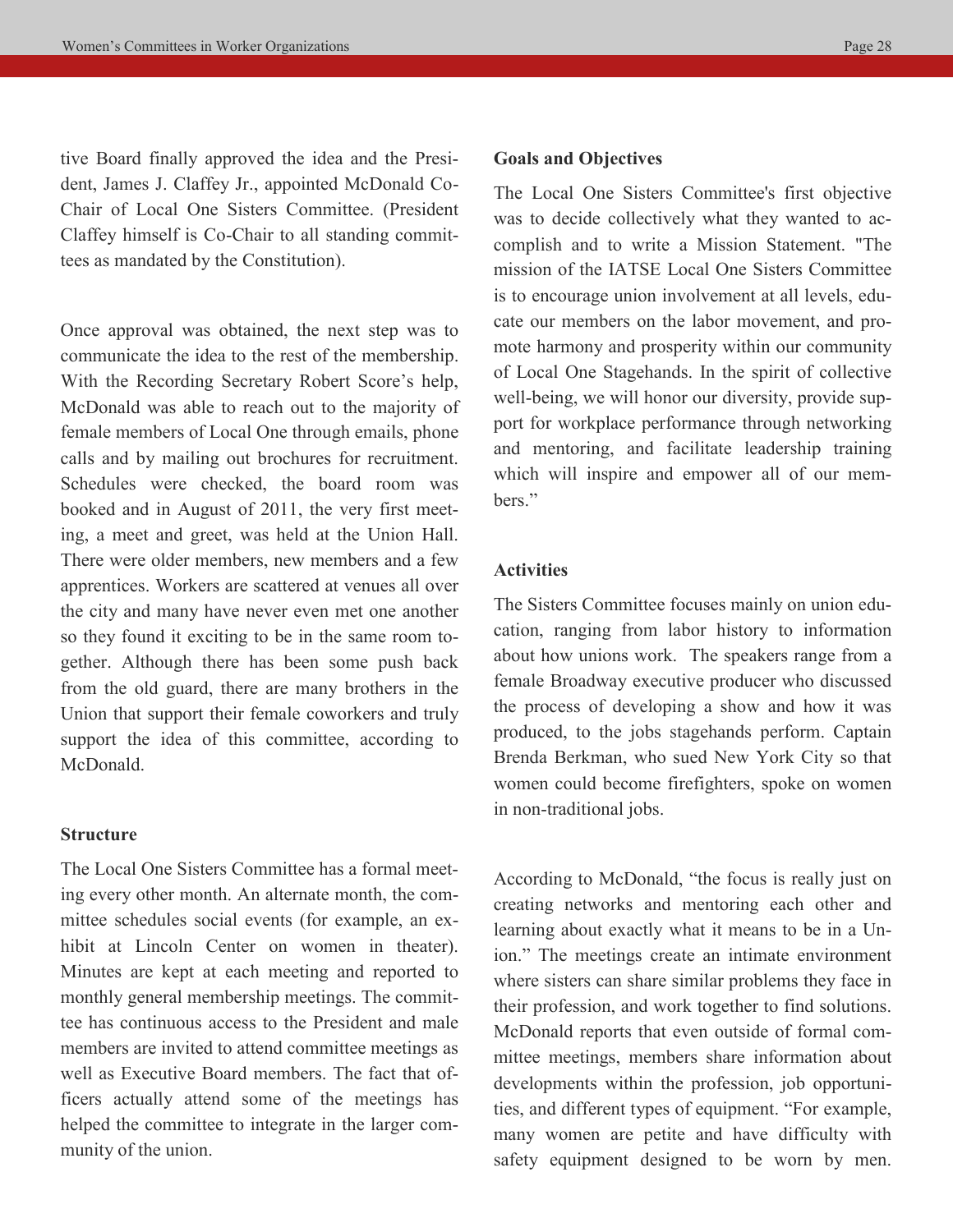Therefore, one long discussion dealt with finding a small enough harness that women can wear and be safe." The Sisters Committee celebrated its second anniversary during the summer of 2013 at a brunch. All of their former speakers were invited, providing yet another opportunity to network with knowledgeable women in New York City.

### **Accomplishments**

Despite its youth, the committee has been able to educate female stagehands, increase member involvement in the union, and form a cohesive female stagehand community. As a direct result of becoming better educated and more involved, the committee leader was appointed (the only woman) to the Negotiating Committee that brought forth the Local's current contract with Broadway theaters.

More women attend the general membership meeting than ever before because Sisters Committee members go together and are therefore less intimidated by their minority status. They also respond to union calls to help. For example, when a producer on Broadway hired non-union workers, the committee sent out emails and posted on social media to encourage members to join this picket line, which was successful in achieving a signed contract with the producer.

"The culture of being a stagehand does not encourage asserting yourself or your rights, making it difficult for women to speak up about lack of representation in leadership. There's only ever been one woman officer in Local One and that was in the 80's and never since. There's a gap, and now some women workers are finally comfortable enough to want to participate in the governance process and two women were on the ballot for our last election. They lost but they were there!" says McDonald. Battling the

dominant culture will be a continuous struggle for the women of Local One, albeit lessened by the presence of the women's committee. The culture of the workplace is changing as employers have begun to recognize the value of female leadership and have promoted women as House Heads of Department. (Each theater or studio is divided into three departments, Carpentry, Props and Electrics). The House Heads do the hiring for the load ins and outs and set the running crews for the shows. About five percent of House Heads now are women which is a significant advance.

As seen with the Carpenters Union, the structure of the occupation can contribute to discrimination against women. Although being a member of the union ensures that men and women performing the same job get paid the same, McDonald explains that "if you're on the call with six guys, you're going to be paid the same money as them. What is different may be the opportunity to get on those calls." McDonald does say that male attitudes in the industry have evolved since she began working thirty years ago— she says that initially "they just couldn't believe that I could pick up a speaker or push a box or climb a ladder…those issues are really less right now. Because they all get it, that we can do the work." Although there were some objections to the formation of the women's committee ('why are women separating themselves out from the membership to have their own committee?') McDonald says that "the reality is it's been a way for us to get our foot in the door into the union office and be more active in the union."

### **Success factors and Lessons Learned**

When forming a women's committee, a concern can often be that by separating from the general member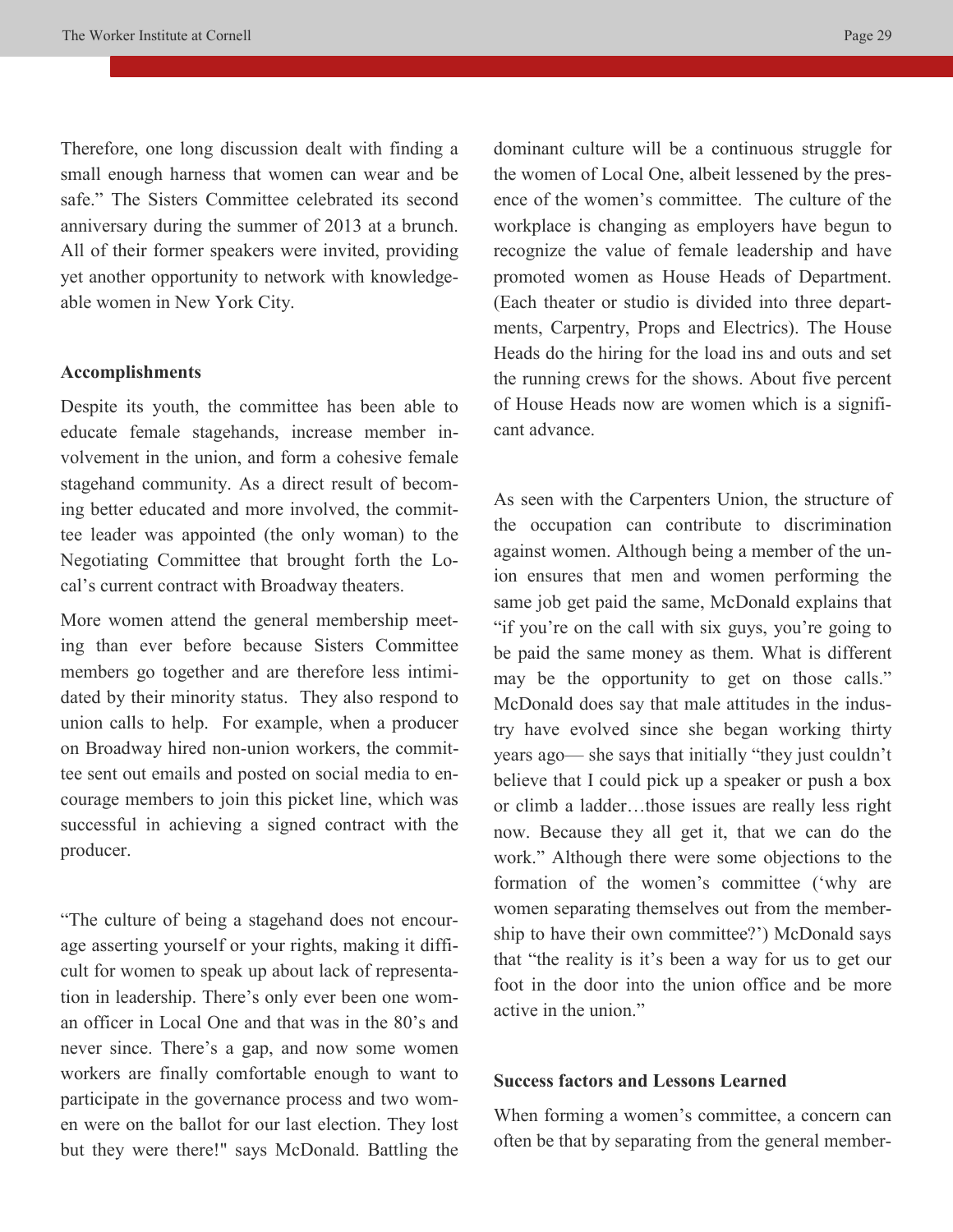ship the women seem to be identifying more by their gender than by their union ties. By seeming to put their community — the female community — first, the committee and its members may appear to be serving themselves over the larger membership. In this way forming a women's committee could backfire to make female members more separate and thus less effective on the whole. Calling the committee the "Sisters Committee," may serve to combat that problem, emphasizing in one name both gender and union ties. This idea is evident when McDonald says that "since we've started this committee [the male members] look at us more as sisters and less as competitors. I think it's really given us a place in their familial arena."

The Sisters Committee also has a Facebook page to reach out to women members. McDonald says that it is a great tool to get information out about upcoming meetings and to get the word out about work that might be available.

This case study also highlights the motivational role played by outside institutions and programs in helping women move into leadership positions. McDonald credits the Union Women's Summer School with giving her the confidence she needed to step into a leadership position, and with giving her the contacts and tools to set the committee up (a summer school teacher helped her set up the Facebook page). Leadership programs can be invaluable resources for women's committees, with the teachers at those programs even serving as speakers at women's committee meetings.

# **Organization of Staff Analysts (OSA)**

The Organization of Staff Analysts (OSA) is a public sector union representing employees that work for agencies of the City of New York, ranging from the Police Department to the Department of Transportation and the Sanitation Department. OSA has 6,000 members, of which over half are women. In 2010, female members of the OSA's executive board founded the women's committee. Kimberly Vann, who is one of those board members (in charge of grievances) and is now also the chair of the women's committee, says they felt that female members of the local faced specific issues that needed to be addressed. She said that the OSA was also motivated by the fact that other, more established unions had women's committees (she pointed to DC 37 and CWA). According to Vann, although currently there are five women on the executive board, representing half of the total, the board had been all male until only a decade ago. In 2010 an ad hoc committee was formed to consider the issue, and it proposed the idea of a women's committee to the executive board, which voted to approve the formation of the committee. Education and empowerment are the primary goals.

### **Structure**

Women's committee meetings are held on a quarterly basis with attendance hovering around 60 members and fluctuating depending on the topic addressed at the meetings. The executive board of the women's committee meets every month and has ten members. Men are invited to the committee's quarterly event, but they cannot join the board of the women's committee. A telephone message service that gives members union news on a weekly basis includes a blurb from the women's committee.

The committee had no dedicated budget but it occasionally gets help from the local's staff. It is, for the most part, run by volunteers.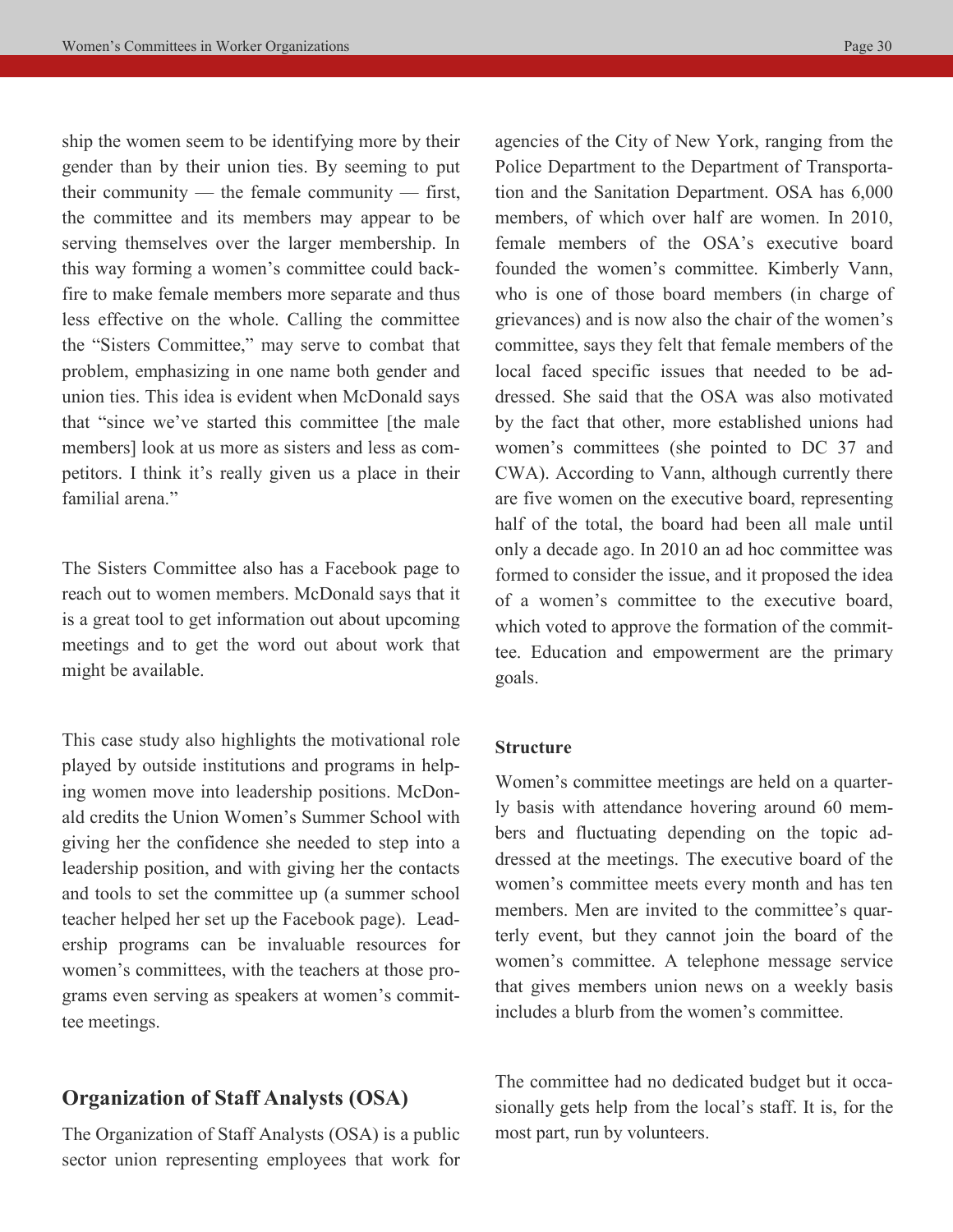The only standing committee of the OSA (outside the Executive Board), the women's committee has the power to recommend measures to be taken by the union's board. Backing up this power to make policy recommendations is that several of the general executive board members are part of the women's committee – three of the ten committee board members are on the OSA board as well — but Vann says the significant number of women that make up the OSA's membership also gives the women's committee influence. "We explain to the main body that the overwhelming majority of members have an interest in passing the items and moving the agenda and have a lot of voting power and remind them that at the next election the board may not look the same."

### **Goals and Objectives**

The OSA women's committee was formed to represent the specific needs of women inside OSA. Vann said research done by the union indicated specific issues for women were educational opportunities, wage parity, healthcare and childcare. Another purpose behind the committee's formation was to build a community for women to provide them with networking opportunities and a place to make themselves heard.

### **Activities**

OSA, as an organization full of analysts, has a unique research pool at its disposal – its members. Vann says when the committee was formed, they used the union's female members to gather information about giving women's issues a voice. They found that pay discrimination was an issue and that there was a need for educational opportunities for women, improved healthcare and childcare. According to Vann, because it has only been in existence for a couple of years, the committee's focus has so far been mostly on raising consciousness about women's issues and empowering female members.

In order to fulfill the educational goals, the committee meetings feature speakers who present on topics like health, childcare and financial empowerment. These presentations are followed by roundtables so that members can discuss the topics. For example, the OSA's assistant general counsel was a speaker focusing on labor and employment law and how those legal issues affect members. The committee has also in the past screened labor-oriented movies, which were followed by breakout discussions.

#### **Accomplishments**

The OSA's women's committee has been in existence for only two years but has been able to form a working committee in that time that addressed the issues and concerns of female members. Meetings, which have educational themes, attract a significant number of members. This committee and its meetings give women a forum to voice opinions and needs.

Vann also says that she's seen female members, since getting involved in the committee, push for more female representation within their own agencies and feeling empowered to stand up and take on more responsibilities.

A women's committee political affairs unit has been established to develop relationships with female political leaders. By diversifying the committee's sphere of influence it is hoped that female members will gain greater power.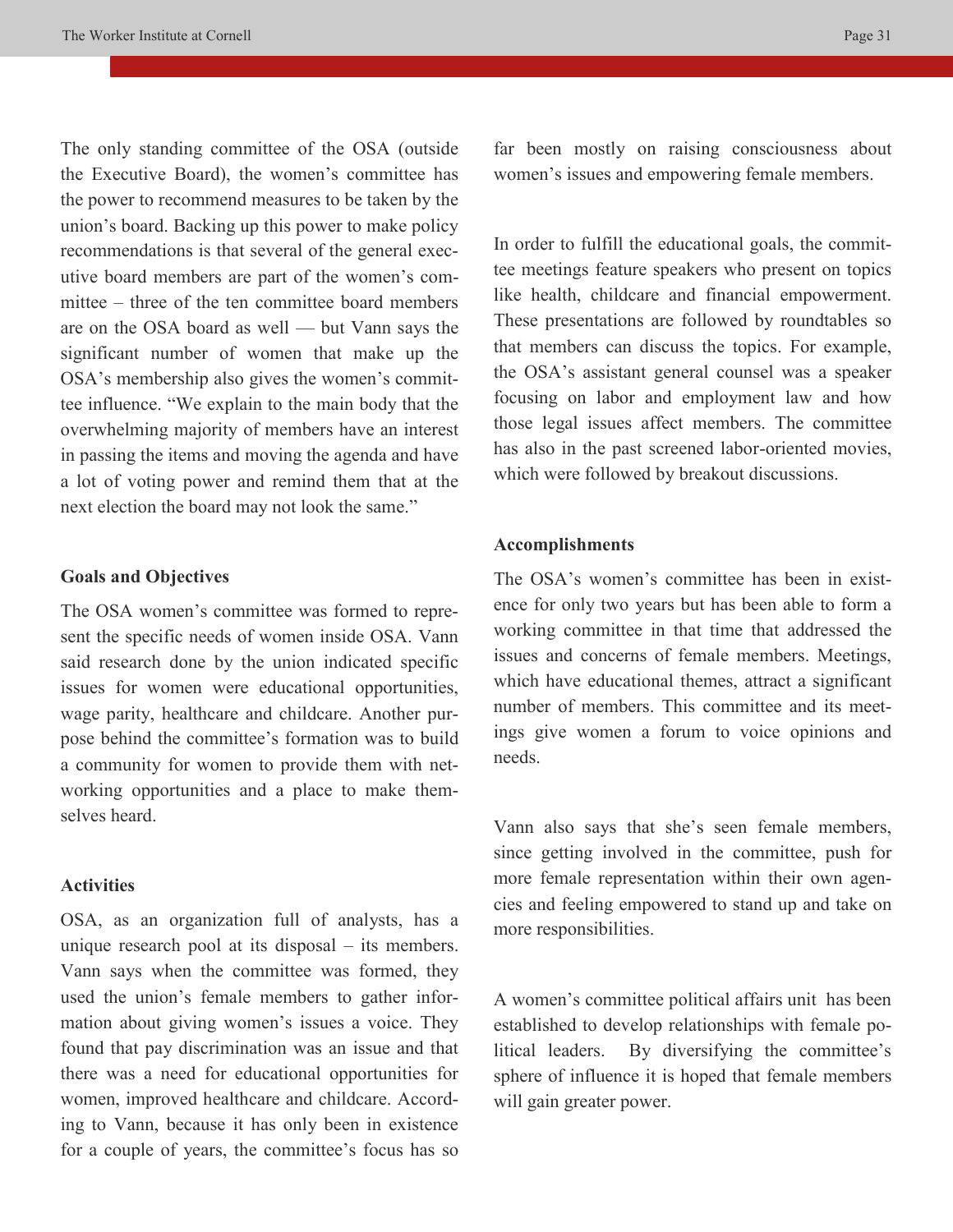Although many women's committees become assets to their unions by utilizing female members to support job actions or other union activities, mobilization is a more difficult proposition for the OSA because their membership is so spread out across the city with 6,000 members employed in 80 agencies.

Female members' childcare responsibilities can inhibit involvement in the women's committee as well as in the union as a whole. Although women's committee meetings are a family-friendly environment where women can bring their children, women with young children still struggle to pick them up from school and make it to the meetings in a timely fashion. Childcare is an even larger impediment to mobilizing women in the OSA. Union meetings are held in Manhattan but members work in the outer boroughs, so picking up children and then getting to the meeting poses difficulty.

Pushbacks still remain evident because some male Executive Board members consider the existence of a women's committee divisive and unnecessary. A dedicated budget has yet to be realized.

### **Success Factors and Lessons Learned**

The OSA women's committee demonstrates the success such organizations can achieve when they have significant political capital, which they can leverage to make programs a reality. The overlap between the OSA executive board and the women's committee executive board is no doubt a contributing factor to that political capital, along with the fact that women make up over half of the OSA's membership.

This case begs consideration of when a union no longer needs a women's committee. The purpose of a women's committee is typically to increase the influence of women within a union and to get women's concerns on the union's agenda. In the OSA, women appear to have significant influence – women make up half of the OSA's executive board, where they exert considerable decision-making power. Women's issues also seem to take priority in the union – for example, when Vann requested closer attention be paid to women's issues in the OSA, the proposal of a women's committee emerged and was subsequently started without the difficulties or roadblocks seen in other unions. However, the high interest the women's committee generated among women in the union (as shown by the high attendance at committee meetings) suggests that the need exists for a space for women within OSA. Even if women are represented in the union's leadership in equal parts to their membership in the union, the women's committee can still serve an essential function in educating women, honing their leadership abilities and creating a social network for them.

### **UFCW Local 1500**

Local 1500 of the United Food and Commercial Workers Union (UFCW) has approximately 23,000 members, of which 50 to 60 percent are women. Occupations represented by the local include cashiers, bookkeepers, and front-end managers. All top positions at the union are held by men, except for the Trustee position, which is held by a woman who was also the main driver for the formation of the women's committee at the local. The international union, UFCW, has a Women's Network and Local 1500's Trustee, Rhonda Nelson, is the National Chair for the network. Terry Quiñonez, a field director for Local 1500, is the chair of the local's women's committee. The impetus for establishing the Local's women's committee came from the international union's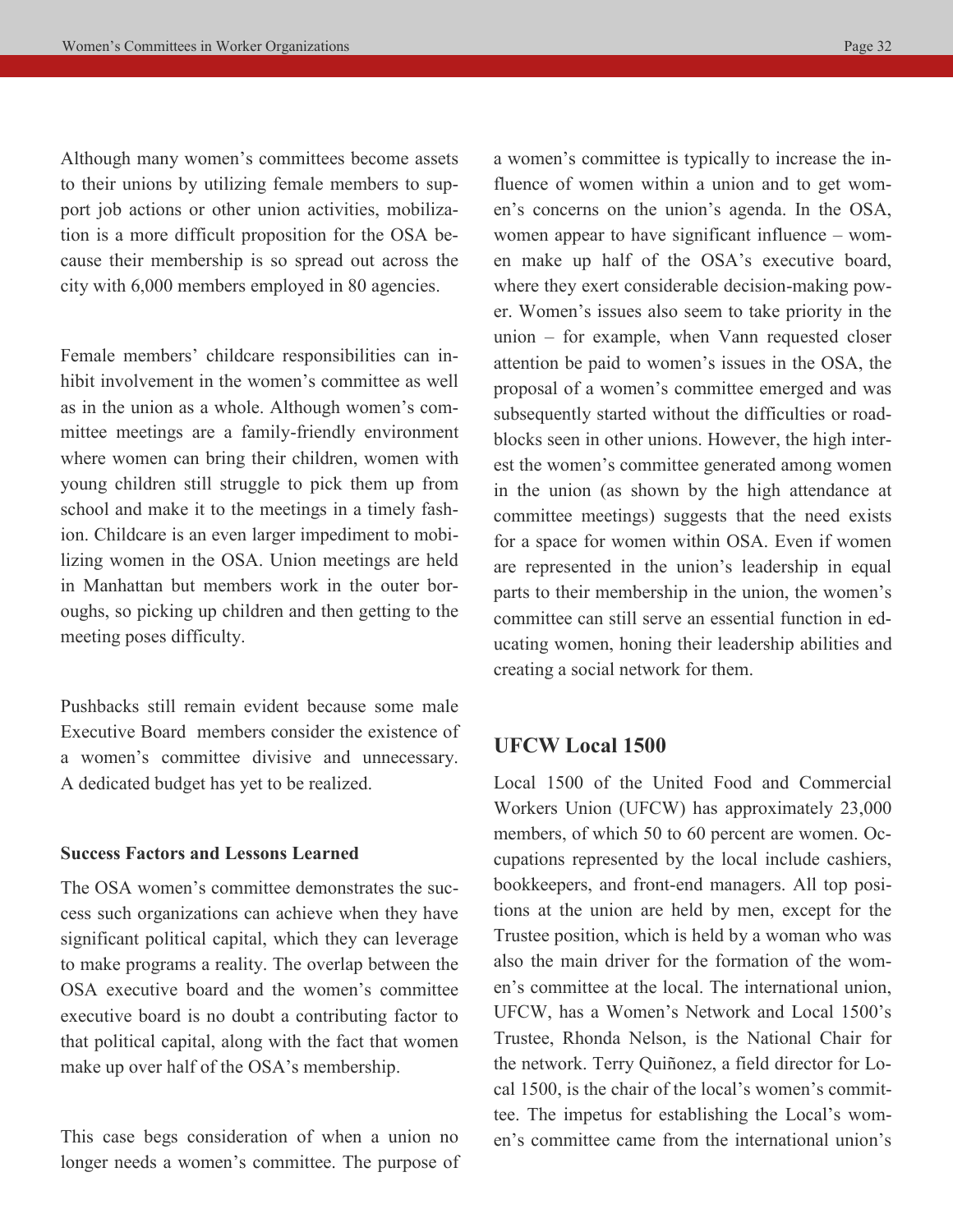Women's Network. Members of the women's committee include individuals who work at different companies throughout the retail industry in New York City.

#### **Goals**

The purpose of the committee is to provide a voice to women in the local union to bring attention to issues that are of particular concern to women. The committee's goal is also to educate women about the union and increase their involvement in union affairs and events.

### **Structure and Activities**

The committee has approximately 60 active members currently. In addition to the chairwoman, three other women from the local's staff organize and coordinate the committee's activities. The committee meets quarterly and throughout the year it offers workshops on personal finances, political action, elder care, child care, health and fitness. The committee offers a scholarship program for daycare that is part of a national program of the UFCW. A breast cancer walk is held annually, in addition to toy drives.

### **Accomplishments**

The committee has succeeded in providing a space for women to talk about issues of concern to women and working families in general. It has also provided a sense among the women that the union is paying attention to their specific needs.

### **Successful strategies**

The committee has been an effective vehicle for communicating union issues to the women and getting them mobilized. It has also been effective in providing a safe space and educational opportunities for women.

### **Professional Staff Congress**

The Professional Staff Congress (PSC) represents faculty members and administrative staff of the City University of New York (CUNY). PSC is affiliated with the American Federation of Teachers. Currently its president, secretary-treasurer and executive director are female along with several key staff and executive board members.

In 1995, the PSC appointed a Women's History Month Committee with the purpose of organizing one event a year. At that time there was a male president and few women in leadership, although several held key staff positions. In 2000, the New Caucus won the elections on a slate dominated by women. Additional women were hired on staff and elected to leadership in the Executive Council and local chapters. This trend has continued. The new leadership encouraged committees on a variety of themes. In 2000, the PSC Women's Committee began meeting monthly.

### **Goals**

The committee's overarching goal is to advance "the status of women on the faculty and staff of CUNY" by ensuring that women's specific concerns are addressed by the union in collective bargaining as well as in other union affairs. Other important goals include the creation of "an atmosphere within the union and CUNY that fosters women's full participation" and their promotion to leadership positions, as well as solidarity among constituencies. The committee also has broader social justice goals, including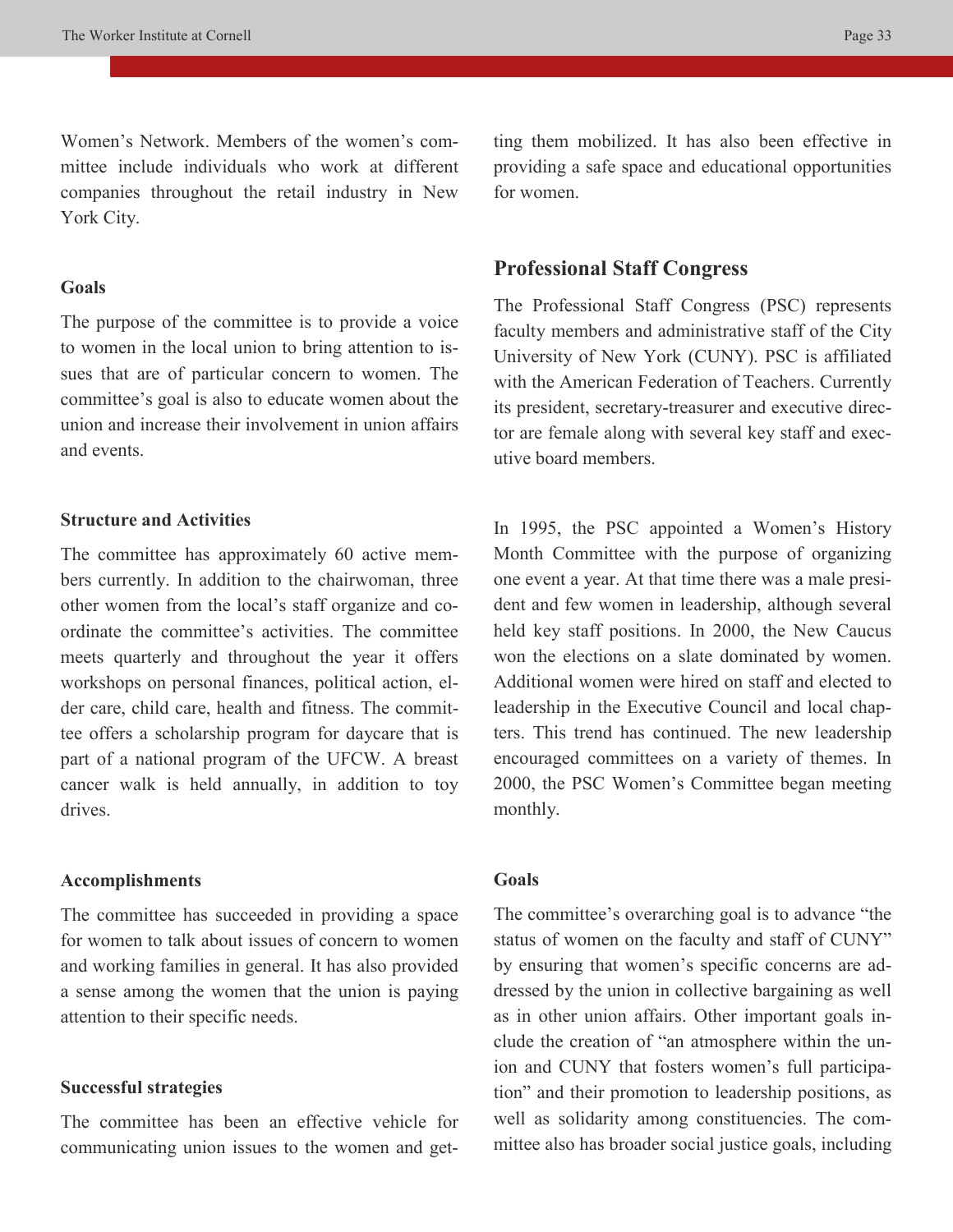to reach out "to women across borders and economic boundaries," build labor-community coalitions and "promote equal access to quality education for all women<sup>"</sup>

### **Structure and Activities**

The women's committee is a formal committee of the PSC's executive council. It usually holds monthly meetings. Among the programs and activities recently sponsored by the Women's Committee were the following:

- Sponsorship with the City College Center for Worker Education of an annual conference on Women and Work,
- Efforts to get access to CUNY for students on welfare
- Special events on issues of interest to women, e.g. parental leave, financial planning, international
- Meetings to discuss the biography of Frances Perkins and women who founded CUNY.

PSC also sponsored participants in the Union Women's Summer Schools of the UALE-AFL-CIO.

### **Successful Strategies and Lessons Learned**

Committee leaders agree that it is key to reach out to younger and less secure members (in the case of PSC, new faculty and adjunct part-time faculty) and survey the members' needs so that programs can be geared to their concerns. It also important to utilize resources available to the organization; in the CUNY case, university women's committees and women's study programs.

# **Implications for Union Policies**

The experience of the national and local worker organizations we examined shows that:

- Targeted programs for women are particularly helpful in organizations where women constitute a small minority of the membership and have to struggle for recognition on the job and in the unions.
- In unions where women have reached a balance in share of membership but continue to be under represented in leadership roles, the opportunity for networking and leadership development, which separate programs offer, plays an important role in motivating women to participate and express their viewpoints.
- Even in unions where women constitute a majority of the membership and have achieved leadership recognition, women's committees are valued as a voice for their concerns.
- Rather than dividing the membership, women's committees contribute to integration of women in the mainstream of union activities.
- Non-traditional worker organizations are developing new models in which women are taking leadership.
- Case studies examined in our study demonstrate that separate outreach plays an important role in involving women and tapping their potential for leadership in worker organizations—an outcome which is essential to the future growth and power of workers' organizations.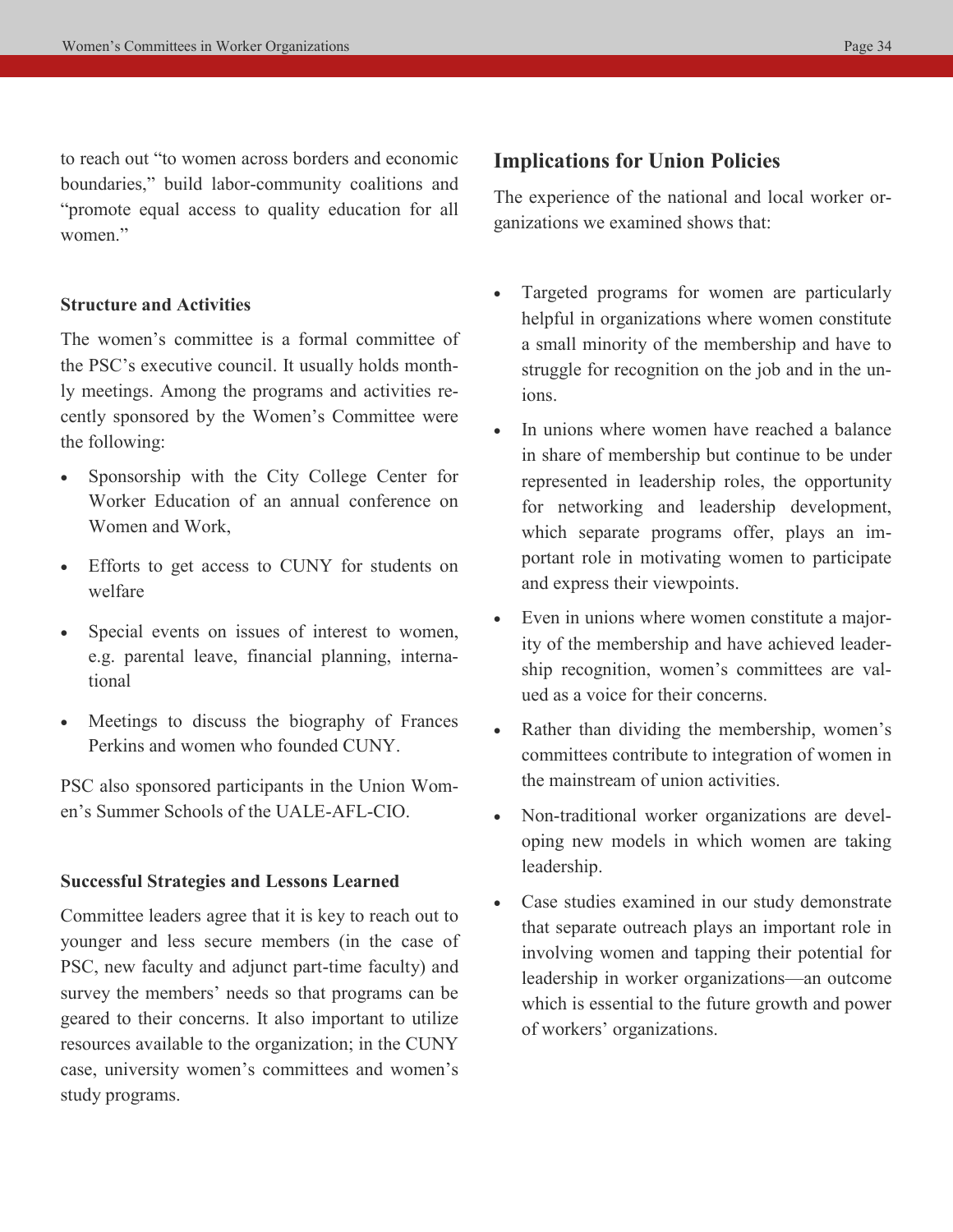# **Strategies for Effective Implementation of Women's Programs**

In order to achieve the goals of involving and activating women, it is essential to find and address their concerns. Grassroots initiation is characteristic of most programs; grassroots buy-in is essential to their success. Also necessary is the approval and organizational support of top officers. The key challenge is how to achieve both. Examples of win—win strategies from our case studies include:

- Advisory Committees, which recommend action to the national executive board.
- Involvement of union officers in programs sponsored by women's departments of national unions and women's committees at the local level.
- Union supported training programs, which focus on the skills and knowledge women need to achieve their objectives, e.g. leadership training, sexual harassment and bullying, career development.

National programs are successful to the degree that they spark local activism. A direct linkage between regional and local structures tends to strengthen program impact.

# **Recommendations for Further Research**

There is a serious shortage of reliable information about the actual impact of women's programs or their participation and their organizations. Even the women directly involved have difficulty articulating their value beyond a general feeling of empowerment or seeing more women become active. The evidence from our case studies strongly suggests the potential for these programs.

Vital to evaluating the impact of Women's Departments and Committees is the collection of statistics, (not currently available) which would document women's leadership at all levels of unions and work-

er organizations. This would involve detailed examination of reports submitted to the U.S. Department of Labor under the Labor Management Reporting Act and/or a national survey of national, state and local labor organizations.

Also needed is a comprehensive look at national and local programs for women in worker organizations. Canadian researchers (Linda Briskin, Meg McPhail and Marion Pallada) surveyed all women's committees in 2012 and reported on their present status as well as their challenges. A similar national survey in the United States would provide the data about the programs and facilitate an analysis of their contribution to gender equality and organizational success.

# **Conclusion**

To the question "Is there a continuing need for separate structures for women's voice and leadership development in American unions?" the answer from our finding is an emphatic "Yes!" Most unions continue to have a predominantly male leadership. Evidence of inequality in pay and working conditions and sexual harassment on the job continues to be reported even in the unions with longstanding programs for achieving gender equality and integration.

From the earliest recorded history of gendered relationships within the American labor movement, women have had to struggle for inclusion and recognition. In the evolution of women's departments and committees reported here, there has been a continuing tension between the organizational imperatives pursued by mostly male officials to build the union and secure support of the members (including women) and the women's drive to gain attention for their agenda of equality and recognition. This has been a mainly transactional process in which women demonstrate their support for union goals and activities, e.g. participate in organizing drives and political campaigns; and the organizations gives women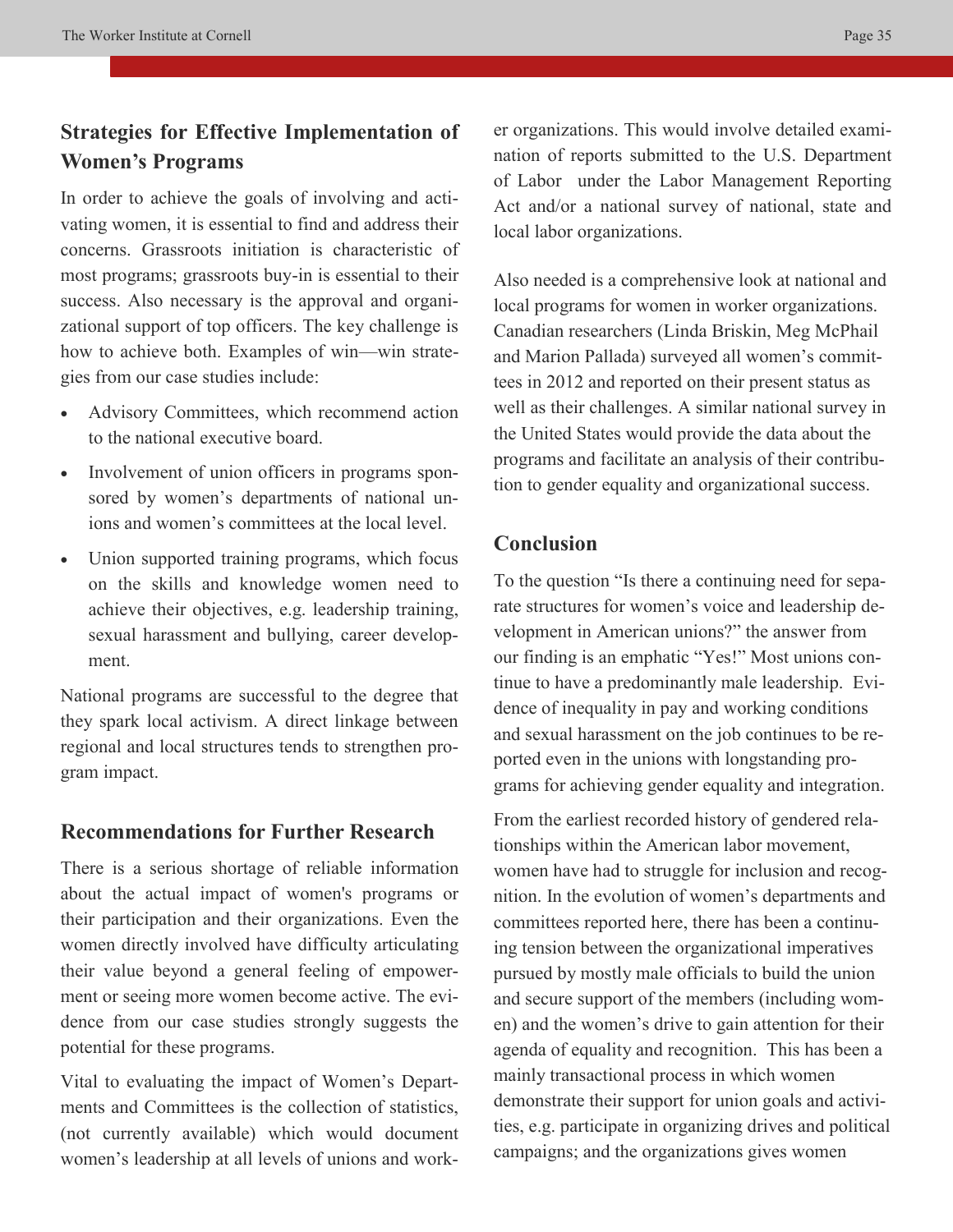space to network, considers their bargaining proposals and recognizes their contributions, providing upward mobility to leadership roles.

Looking ahead, attention should be given to the transformational aspects of this process, which may challenge the way organizations have operated and contribute to the future vitality of the labor movement. For example:

- What differences do the cultural sensibilities and leadership styles bring to internal operations of unions?
- What happens when women push for organizational change and form opposition caucuses with different agendas?
- What lessons emerge from workers organizations, organizations more recently formed and less bound by tradition in which women have already emerged as leaders? Can these be applied to unions?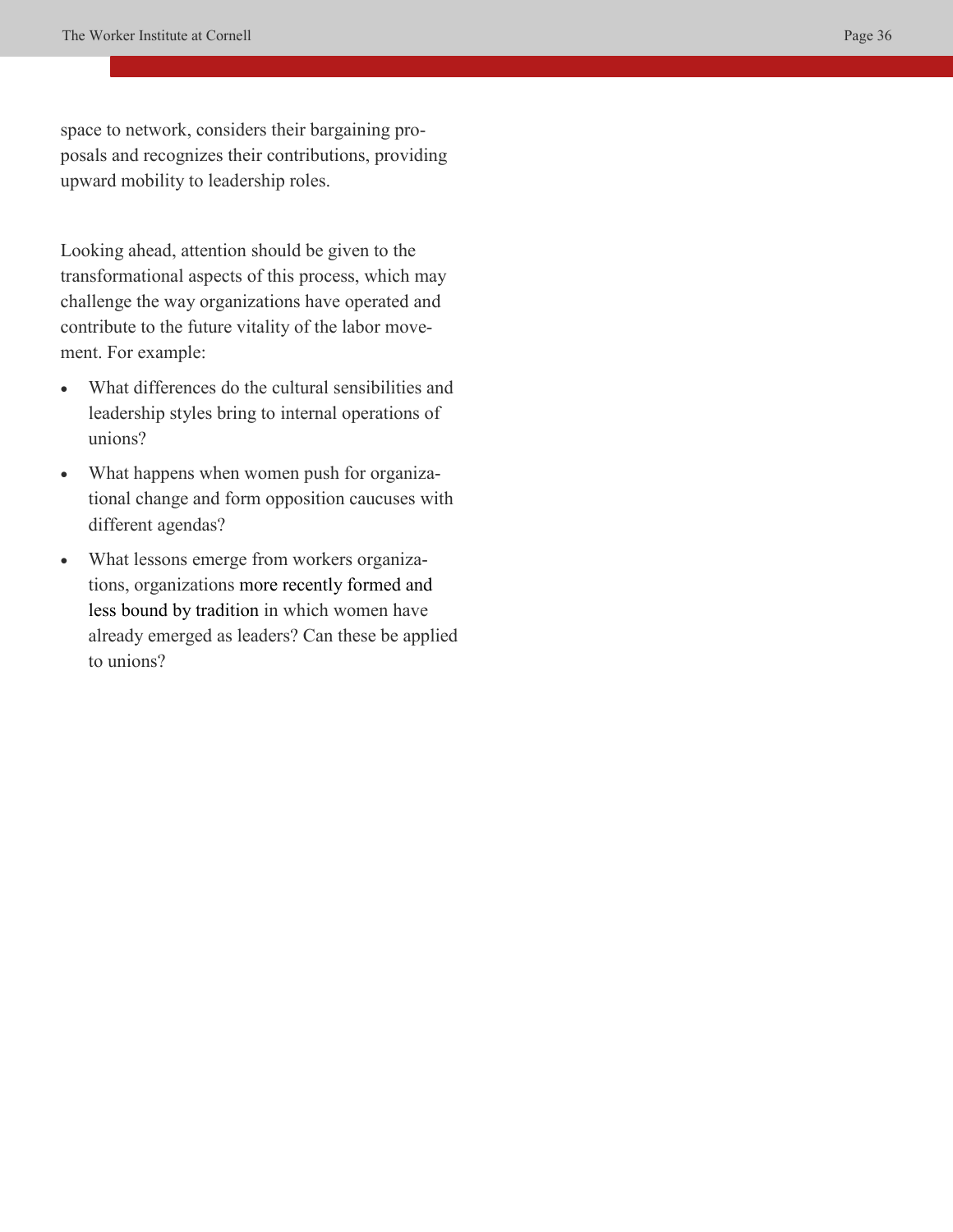# **Methodology**

Lois Gray and Maria Figueroa applied for and received a grant from the Berger-Marks Foundation to study The Impact of Women's Committees on Women's Participation and Recognition in Unions. Their interest in this theme stems from their earlier studies of women in unions, including factors which impede or facilitate participation and recognition in union leadership and their experience as planners and teachers for the Northeast Union Women's Summer School. Their study builds on findings from previous research, related to women in unions, funded by Berger Marks Foundation, e.g., "I Know I Can Do This Work: Seven Strategies that Promote Women's Activism and Leadership in Unions;" "Is There a Woman's Way of Organizing?;" "Women Organizing Women: How Do We Rock the Boat Without Getting Thrown Overboard?;" "Stepping Up, Stepping Back: Women Activists Talk Across Generations" and "The Next Generation: A Handbook for Mentoring Future Union Leaders." Other published sources are listed on the next page.

During the past year the authors, assisted by Emma Court, an ILR student research fellow,

- Reviewed the literature about women in unions
- Sent out an email survey to unions in the Metropolitan New York area to ascertain how many have women's committees or other special outreach programs for women members
- Searched the websites of national unions and interviewed women leaders to find out how many have women's departments, committees or other ongoing programs for their women members
- Interviewed officials of selected local unions and non-traditional worker organizations about their experience with women's committees and wrote case studies describing the origins, activities, challenges and accomplishments of each
- Interviewed Directors of women's activities in six national unions and wrote summaries of their current activities, problems and reported results.

In writing this report, the authors are grateful for insights form Sally Alvarez and editorial assistance from Christine Long, colleagues in Cornell's Worker Institute.

Interviewees include: Carol Anderson, AFSCME; Georgi-Ann Bergamian, UAW; Debra Bergen, PSC; Tatiana Bejar, ROC-NY; Nora Chase, PSC; Daisy Chung, ROC-NY; Anita Clinton, TWU Local 100; Lorraine Cohen, PSC; Connie Cordoirlla, AFT; Yvette Herrera, CWA; Cindy Impala, IBT; Benita Johnson, TWU Local 100; Lillian Juarez, UNITY Housecleaners, Workplace Project; Eileen McDonald, IATSE Local 1; Rhonda Nelson, UFCW; Marcia Newfield, PSC; Terry Quinoñez, UFCW Local 1500; Donna Ricotte, UAW; Tamara Rivera, NYC District Council of Carpenters; Vanessa Salazar, NYC District Council of Carpenters; Elly Spicer, NYC District Council of Carpenters; Ida Torres, UFCW Retired Local 3 President; Kimberly Vann, Organization of Staff Analysts; Caroline Williams, IBEW; Cathy Collette, AFSCME, and Gina Beaumont, CWA.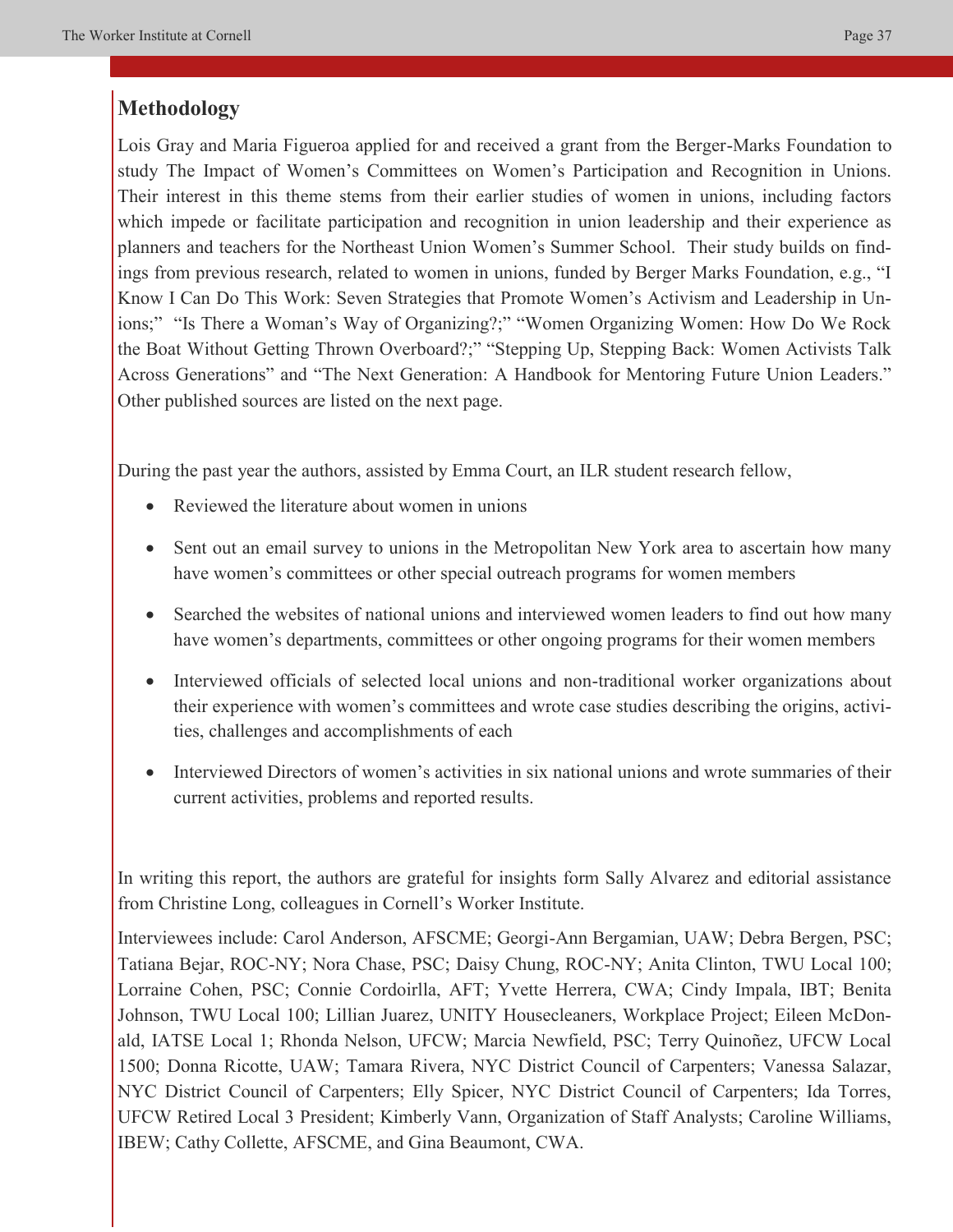# **References**

AFL-CIO, 2004, "Overcoming Barriers to Women in Organizing and Leadership" Report to the AFL-CIO Executive Council, Washington, D.C.

Bader, N. and E. Glassberg, 1980, Absent from the Agenda: A Report on the Role of Women in American Unions, Coalition of Labor Union Women New York

Briskin, Linda, 1999, "Autonomy, Diversity and Integration: Union Women's Separate Organizing in North America and Western Europe in the Context of Restructuring and Globalization," Women Studies International Forum, Vol 22, No.5, pp 543-54

Briskin, Linda, 1993, "Union Women and Separate Organizing" in Linda Briskin and Patricia McDermott (eds) Women Challenging Unions, 89-108, University of Toronto Press, Toronto

Carazza, A., 2007, I Knew I Could Do This Work: Seven Strategies that Promote Women's Activism and Leadership in Unions, Institute for Women's Policy Research, Washington, D.C.

Catlett, J. 1986, "After the Goodbyes: A Long Term Look at the Southern School for Union Women," Labor Studies Journal, Winter, pp 300-11.

Cobble, Dorothy Sue, 1991, Dishing It Out: Waitresses and Their Unions in the Twentieth Century, University of Illinois Press, Urbana, Illinois

Cobble, Dorothy Sue, 2007, The Sex of Class, Cornell Press, Ithaca, New York

Cobble, Dorothy Sue, 1993, Women and Unions: Forging a Partnership, Cornell Press, Ithaca, New York

Cornell, D., 2001, "Latina Women Organizing Immigrant Workers: Conversations with UNITY Housecleaners Cooperative," *Regional Labor Review*, Spring

Eaton, Susan, 1992 "Union Leadership Development in the 1990s and Beyond," Discussion Papers, John F. Kennedy School of Government

Fine, Janice, 2006, Worker Centers, Organizing Communities at the Edge of the Dream. Cornell Press, Ithaca, New York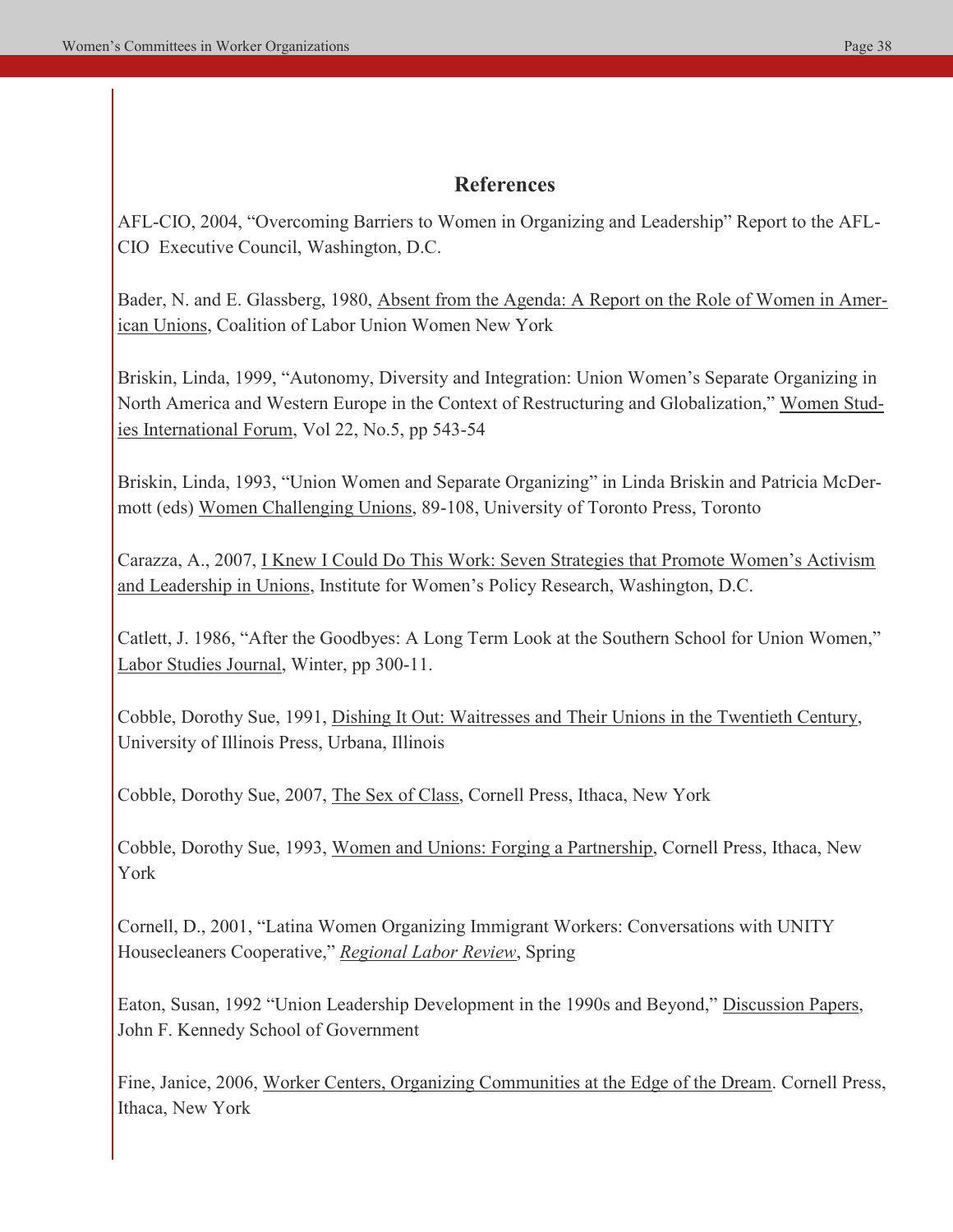Franzway, 5, 2000, "Women Working in a Greedy Institution: Commitment and Emotional Labor in the Union Movement," Gender, Work and Organization 7 (4), pp 258-68

Gabin, Nancy, 1999, The United Auto Workers, Feminism in the Labor Movement, Cornell Press, Ithaca, New York

Gray, Lois S., 1993, "The Route to the Top: Female Leaders and Union Policy," in D.S. Cobble, Women and Unions, Cornell Press, Ithaca, New York

Gray, Lois S., 2001, "Women in Union Leadership" in Cynthia B. Costello, (ed) The American Woman, 2001-2; Getting to the Top, Norton Publishing, New York

Kirton, Gil and Geraldine Healy, 2013, Gender and Leadership in Unions, Routledge Press, New York and London

Moccio, Francine A., 2009, Live Wire: Women and Brotherhood in the Electrical Workers Unions, Temple University Press, Philadelphia

Needleman, Ruth, 1996, "Space and Opportunities: Developing New Leader to Meet Labor's Future," Labor Research Review #20

Tribilcock, Anne, 1991, "Strategies for Strengthening Women's Participation in Trade Union Leadership," International Labour Review, vol. 130, no. 4, pp 407-26

Wertheimer, Barbara M. and Anne Nelson, 1975, Trade Union Women: A Study of Their Participation in New York City Locals, Praeger Publishers, New York

Wertheimer, Barbara Mayer, 1977, We Were There: The Story of Working Women in America, Praeger Books, New York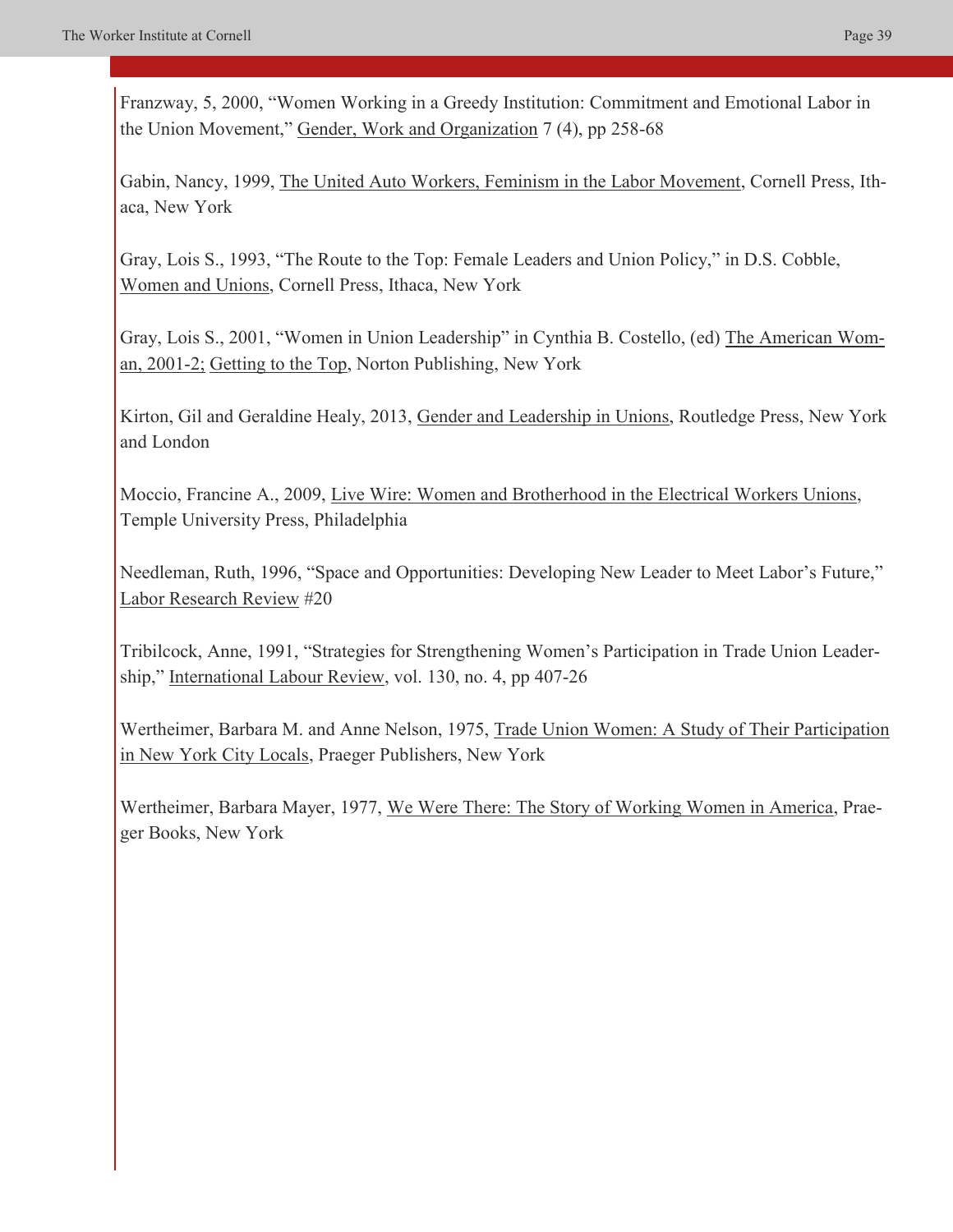# **Appendix I – National Unions with Special Outreach Programs for Women**

| Amalgamated Transit Workers (ATW)                                                        | Women's Caucus and Human Rights Department                              |
|------------------------------------------------------------------------------------------|-------------------------------------------------------------------------|
| American Federation of Government Employees<br>(AFGE)                                    | Women and Fair Practices Department                                     |
| American Federation of State, County and<br>Municipal Employees (AFSCME)                 | Women's Leadership Development and Women's<br><b>Advisory Committee</b> |
| American Federation of Teachers                                                          | Women's Committee                                                       |
| American Postal Workers Union (APWU)                                                     | National Women's Program (POWER)                                        |
| Communications Workers of America (CWA)                                                  | Women's Committee and Women's Conferences                               |
| International Association of Machinists (IAM)                                            | Women and Human Rights Department                                       |
| <b>International Brotherhood of Electrical Workers</b><br>(IBEW)                         | <b>Women's Conferences</b>                                              |
| International Brotherhood of Teamsters (IBT)                                             | Women's Caucus and Women's Conferences                                  |
| Laborers International Union of North America<br>(LIUNA)                                 | Women's Caucus                                                          |
| National Education Association (NEA)                                                     | Committee on Women's Issues                                             |
| Screen Actors Guild / American Federation of<br>Television and Radio Artists (SAG-AFTRA) | Diversity Committee                                                     |
| Transport Workers Union (TWU)                                                            | Committee on Women's Issues                                             |
| United Auto Workers Union (UAW)                                                          | Women's Department, Regional Coordinators, Local<br>Committees          |
| United Brotherhood of Carpenters (UBC)                                                   | Women's Committees in District Councils                                 |
| United Food and Commercial Workers Union (UFCW) Women's Network                          |                                                                         |
| United Steel Workers (USW)                                                               | Women of Steel – National, Local and Regional<br>Committees             |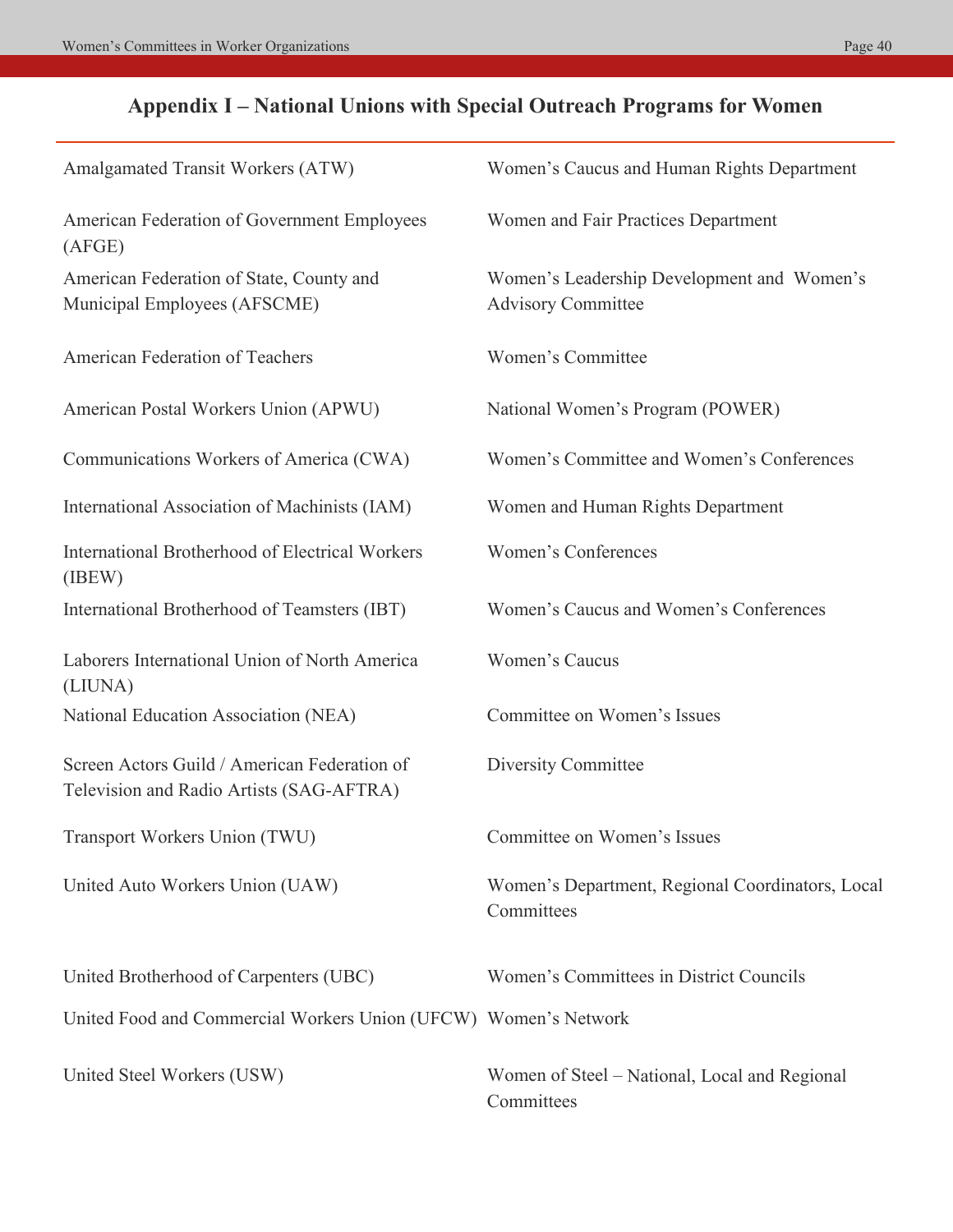# **Appendix II – Summary Grid of NYC Area Committees**

| Organization                                                | Gender                                                       | Origin of the<br><b>Initiative</b>                                                                 | <b>Goals/Mission</b>                                                                                                                                                    | Structure                                                                                                                | <b>Activities</b>                                                                                                                                     | <b>Accomplishments</b>                                                                                                                                             | <b>Success</b><br>factors/Strategies                                                                                                              |
|-------------------------------------------------------------|--------------------------------------------------------------|----------------------------------------------------------------------------------------------------|-------------------------------------------------------------------------------------------------------------------------------------------------------------------------|--------------------------------------------------------------------------------------------------------------------------|-------------------------------------------------------------------------------------------------------------------------------------------------------|--------------------------------------------------------------------------------------------------------------------------------------------------------------------|---------------------------------------------------------------------------------------------------------------------------------------------------|
| <b>NYC District Council</b><br>of Carpenters                | -Predominantly<br>male                                       | -Union<br>activists<br>inspired by<br>international<br>union<br>women's<br>conference              | -Increase<br>diversity,<br>recruitment and<br>retention of<br>women:<br>advancement in<br>leadership                                                                    | -Steering<br>committee<br>-Monthly<br>meetings<br>-Union financial<br>backing                                            | -Education about<br>the union and the<br>industry<br>-Employment<br>mentoring<br>-Leadership<br>development<br>-Sexual<br>harassment<br>training      | - Increased visibility<br>of women<br>-Representation in<br>leadership<br>-Support network<br>for women in non-<br>traditional jobs<br>-Outreach to<br>apprentices | -Linkage to union officers<br>and structure<br>-Involvement of young<br>members                                                                   |
| <b>Transport Workers'</b><br><b>Union Local 100</b>         | -Predominantly<br>male                                       | -International<br>union<br>mandate<br>carried out by<br>local activists                            | -Achieve gender<br>equality on the<br>iob and in the<br>union                                                                                                           | -Monthly<br>meetings<br>-Union financial<br>support for<br>activities                                                    | -Education on<br>health issues<br>-Sexual<br>harassment<br>training<br>-Formulate<br>bargaining<br>demands<br>-Leadership<br>development              | -Representation of<br>women in<br>leadership<br>-Increased support<br>for bargaining<br>demands relating<br>to equity and<br>safety at work                        | -Survival in face of<br>leadership changes<br>-Focus on issues of<br>expressed concern to<br>women                                                |
| Local 1, Stagehands<br><b>IATSE</b>                         | -Predominantly<br>male                                       | -Activist who<br>attended the<br><b>Union</b><br>Women's<br>Summer<br>School                       | -Achieve<br>recognition for<br>women                                                                                                                                    | -Standing<br>committee co-<br>chaired by<br><b>Union President</b>                                                       | -Education on<br>union and industry<br>-Networking<br>support for women<br>in non-traditional<br>jobs                                                 | -Increased<br>women's<br>involvement in<br>union<br>-Proved value to<br>the union by<br>mobilizing<br>members to<br>support union job<br>action                    | -Involving women through<br>participation in education<br>and social networking<br>-Building support of union<br>officers<br>-Use of social media |
| Local 1500, United<br>Food and<br><b>Commercial Workers</b> | -Women over<br>half of<br>membership                         | -International<br>union                                                                            | -Provide a voice<br>for women<br>-Increase<br>women's<br>involvement in<br>union activities                                                                             | -Quarterly<br>meetings<br>coordinated by<br>full time staff                                                              | -Education on<br>sexual harassment<br>-Charitable activity<br>-Support for union<br>organizing efforts                                                | -Increased<br>participation of<br>women in union<br>activities<br>-Provides<br>networking space                                                                    | -Sponsor educational<br>opportunities and skill<br>training of interest to<br>women<br>-Raise their participation<br>in union action              |
| <b>Organization of Staff</b><br>Analysts                    | -50% women                                                   | -Women<br>activists on<br>executive<br>board                                                       | -Address issues<br>specific to<br>women, e.g.<br>educational<br>opportunities,<br>wage parity,<br>health care,<br>child care<br>-Meet<br>networking<br>needs            | -Quarterly<br>meetings                                                                                                   | -Education<br>-Speaker series<br>-Research and<br>support for<br>women's issues                                                                       | -Increased<br>leadership skills<br>and recognition for<br>women on the<br><b>Executive Board</b><br>-Empowerment of<br>women workers on<br>the job                 | -Increase visibility and<br>leadership recognition for<br>women and their concerns                                                                |
| <b>Professional Staff</b><br>Congress, AFT                  | -Mixed                                                       | -Women<br>activists                                                                                | -Advance status<br>of women in<br>faculty and staff<br>at CUNY and in<br>the union<br>-Support broad<br>social goals                                                    | -Women's<br>Committee is a<br>formal<br>component of<br>the executive<br>council<br>-Monthly<br>meetings                 | -Educational<br>programs on<br>women's issues                                                                                                         | -Increased<br>representation in<br>union leadership<br>-Raised awareness<br>of women's' issues                                                                     | -Reach out to young<br>members who need help<br>-Use of union and<br>university resources                                                         |
| Unity/Workplace<br>Project                                  | -Workplace<br>Project is<br>mixed<br>-Unity is 100%<br>women | -Leaders and<br>activists                                                                          | -Focus on<br>women's issues<br>to achieve<br>equality &<br>fairness.<br>-Leadership<br>development<br>-Economic<br>viability of the<br>cooperative<br>-Political action | -Connected to<br>the Workplace<br>Project, but<br>self-governing<br>with its own<br>finances, board<br>and<br>committees | -Work related skill<br>training<br>-Leadership<br>development                                                                                         | -Helped to achieve<br>bill of rights for<br>domestic workers<br>in New York State<br>-Leadership<br>development<br>-Trained members<br>for job market              | -Educational activities and<br>member education -<br><b>Building cohesion and</b><br>solidarity among members                                     |
| Restaurant<br>Opportunities<br>Center-NY                    | -30 to 40%<br>women                                          | -Leadership<br>response to<br>member<br>grievances,<br>notably, sexual<br>harassment on<br>the job | -Raise<br>awareness of<br>and combat<br>gender<br>discrimination                                                                                                        | -One of four<br>formal<br>committees of<br><b>ROC</b><br>-Meets every<br>two weeks                                       | -Peer education on<br>sexual harassment<br>-Career<br>development<br>-Research and<br>publication on<br>gender issues<br>-Outreach to LGBT<br>workers | -Sexual harassment<br>training integrated<br>into job training<br>-Career ladders and<br>training for jobs in<br>the restaurant<br>industry                        | -Gender issues and goals<br>have been integrated into<br>the structure and<br>programs of ROC                                                     |